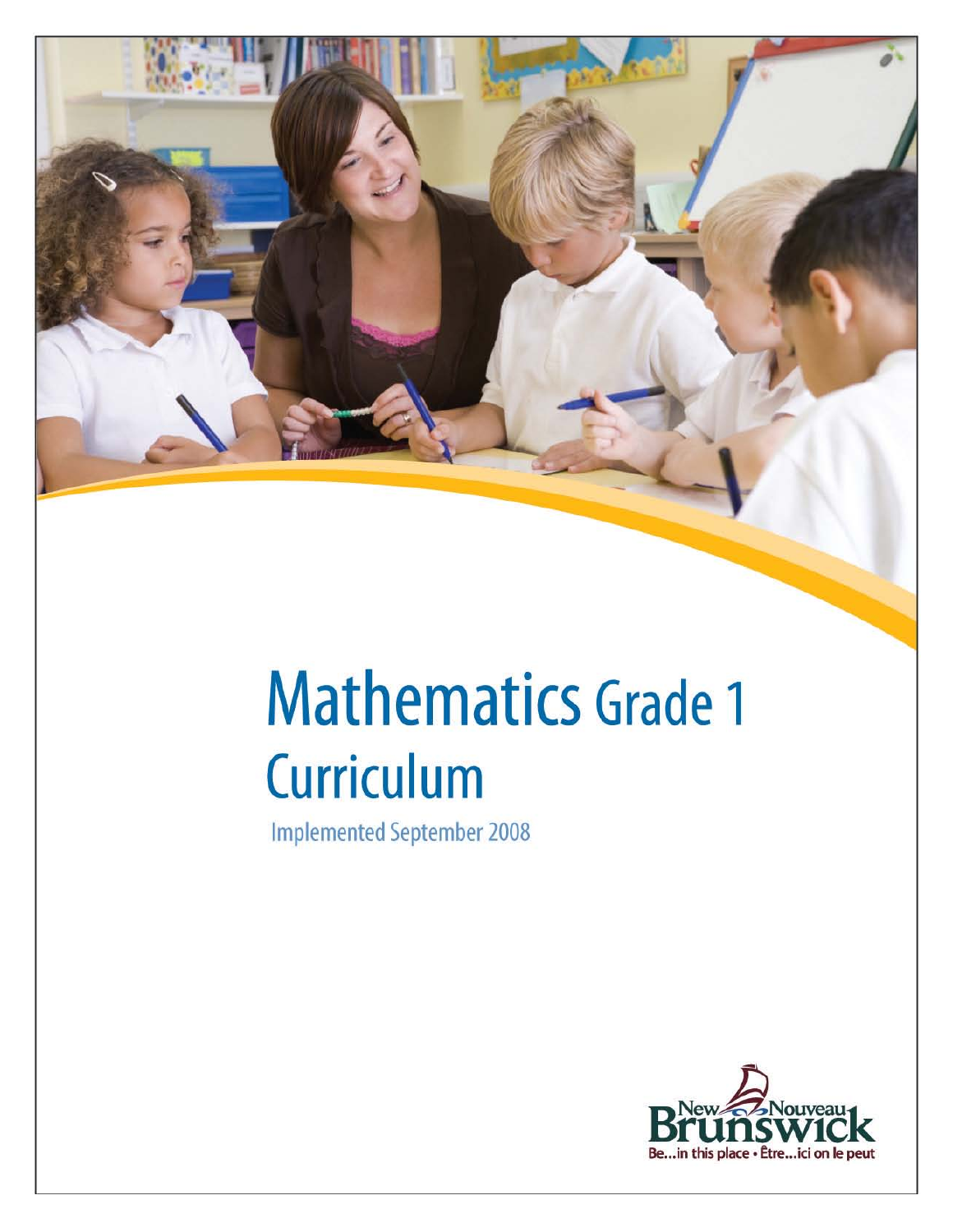# **Acknowledgements**

The Department of Education of New Brunswick gratefully acknowledges the contributions of the following groups and individuals toward the development of the *New Brunswick Grade 1 Mathematics Curriculum Guide*:

- The Western and Northern Canadian Protocol (WNCP) for Collaboration in Education: *The Common Curriculum Framework for K-9 Mathematics*, May 2006. Reproduced (and/or adapted) by permission. All rights reserved.
- Alberta Education (Department of Education)
- Newfoundland and Labrador Department of Education
- Prince Edward Island Department of Education
- The Elementary Mathematics Curriculum Development Advisory Committee
- The Grade 1 Curriculum Development Team:
	- Kathy Hildebrand, School District 14
	- Jill Jollineau, School District 8
	- Sylvia McConkey, School District 10<br>• Sandra Stockall, School District 2
	- Sandra Stockall, School District 2
- Cathy Martin, Learning Specialist, K-8 Mathematics and Science, NB Department of Education
- Mathematics Learning Specialists, Numeracy Leads, and mathematics teachers of New Brunswick who provided invaluable input and feedback throughout the development and implementation of this document.

2008 Department of Education Educational Programs and Services

Additional copies of this document may be obtained using the **Title Code: 844390**

\_\_\_\_\_\_\_\_\_\_\_\_\_\_\_\_\_\_\_\_\_\_\_\_\_\_\_\_\_\_\_\_\_\_\_\_\_\_\_\_\_\_\_\_\_\_\_\_\_\_\_\_\_\_\_\_\_\_\_\_\_\_\_\_\_\_\_\_\_\_\_\_\_\_\_\_\_\_\_\_\_\_\_\_\_\_\_\_\_\_\_\_\_\_\_\_\_\_\_\_\_\_\_\_\_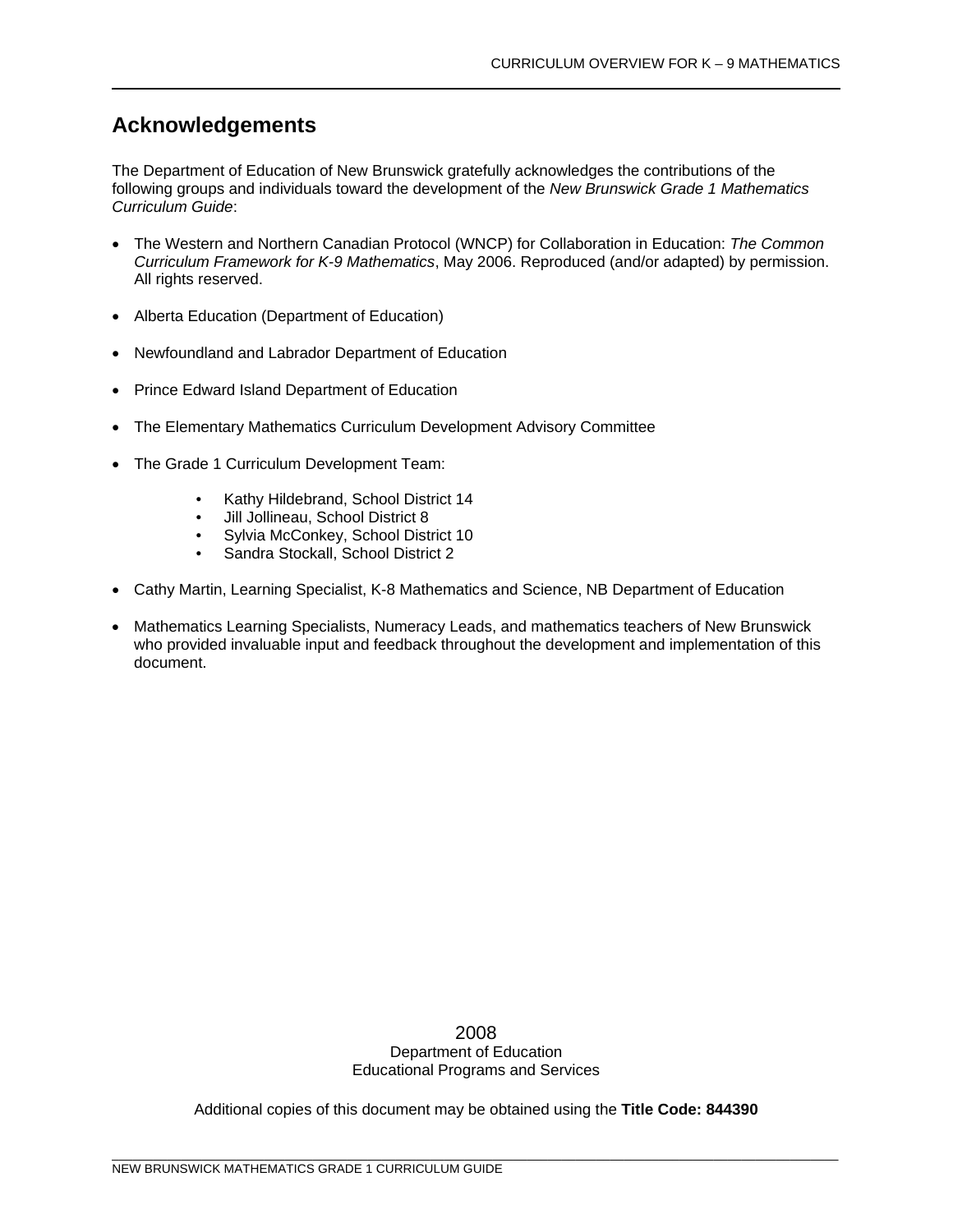# **Table of Contents**

| <b>Curriculum Overview for K-9 Mathematics</b> |  |
|------------------------------------------------|--|
|                                                |  |
|                                                |  |
|                                                |  |
|                                                |  |
|                                                |  |
|                                                |  |
|                                                |  |
|                                                |  |
|                                                |  |
|                                                |  |
|                                                |  |
|                                                |  |
|                                                |  |
|                                                |  |
|                                                |  |
|                                                |  |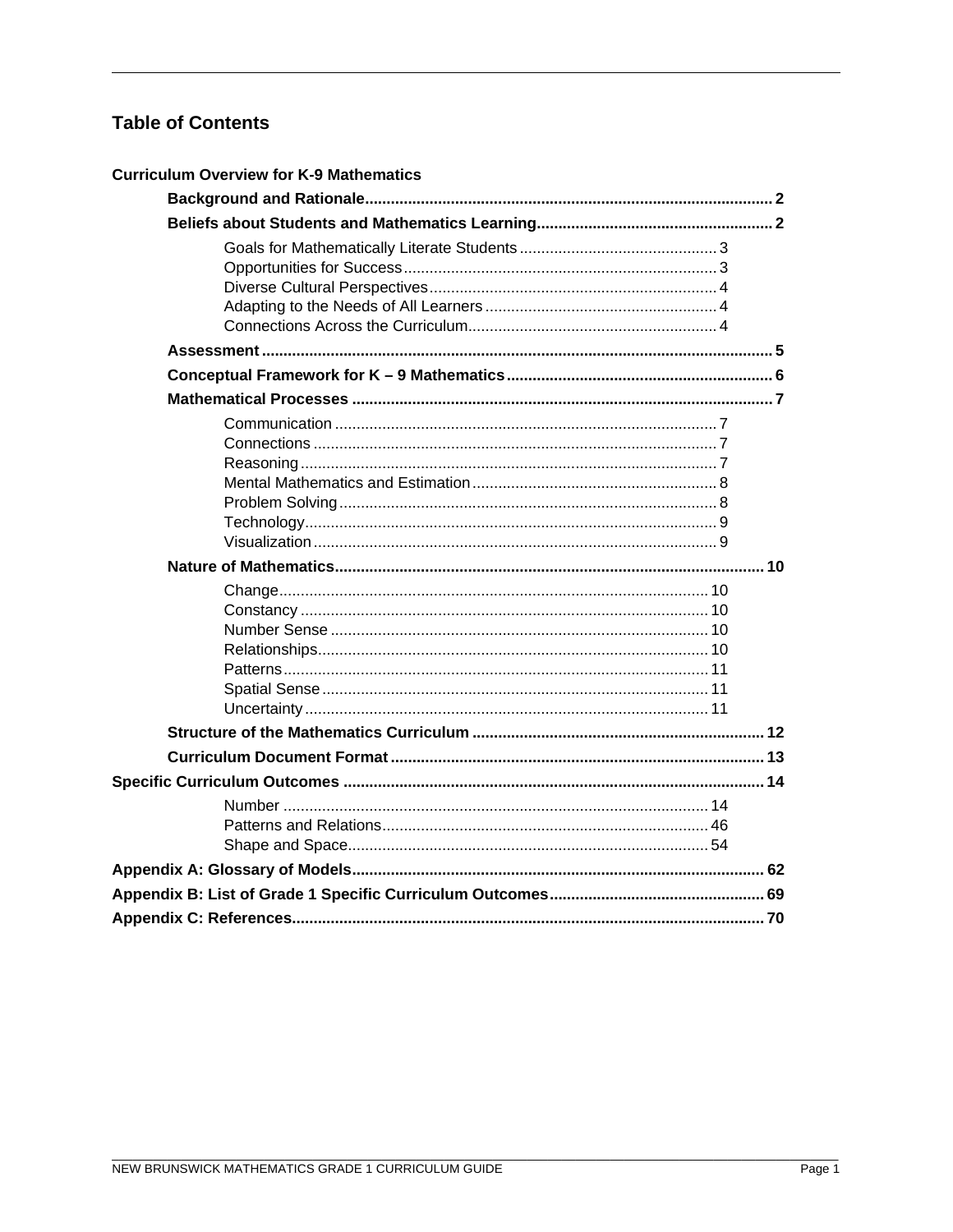# **BACKGROUND AND RATIONALE**

Mathematics curriculum is shaped by a vision which fosters the development of mathematically literate students who can extend and apply their learning and who are effective participants in society.

It is essential the mathematics curriculum reflects current research in mathematics instruction. To achieve this goal, the Western and Northern Canadian Protocol (WNCP) *Common Curriculum Framework for K-9 Mathematics* (2006) has been adopted as the basis for a revised mathematics curriculum in New Brunswick. The Common Curriculum Framework was developed by the seven ministries of education (Alberta, British Columbia, Manitoba, Northwest Territories, Nunavut, Saskatchewan and Yukon Territory) in collaboration with teachers, administrators, parents, business representatives, post-secondary educators and others. The framework identifies beliefs about mathematics, general and specific student outcomes, and achievement indicators agreed upon by the seven jurisdictions. This document is based on both national and international research by the WNCP and the NCTM.

There is an emphasis in the New Brunswick curriculum on particular key concepts at each grade which will result in greater depth of understanding and ultimately stronger student achievement. There is also a greater emphasis on number sense and operations concepts in the early grades to ensure students develop a solid foundation in numeracy.

The intent of this document is to clearly communicate high expectations for students in mathematics education to all education partners. Because of the emphasis placed on key concepts at each grade level, time needs to be taken to ensure mastery of these concepts. Students must learn mathematics with understanding, actively building new knowledge from experience and prior knowledge (NCTM Principles and Standards, 2000).

# **BELIEFS ABOUT STUDENTS AND MATHEMATICS LEARNING**

The New Brunswick Mathematics Curriculum is based upon several key assumptions or beliefs about mathematics learning which have grown out of research and practice. These beliefs include:

- mathematics learning is an active and constructive process;
- learners are individuals who bring a wide range of prior knowledge and experiences, and who learn via various styles and at different rates;
- learning is most likely to occur when placed in meaningful contexts and in an environment that supports exploration, risk taking, and critical thinking and that nurtures positive attitudes and sustained effort; and
- learning is most effective when standards of expectation are made clear with on-going assessment and feedback.

Students are curious, active learners with individual interests, abilities and needs. They come to classrooms with varying knowledge, life experiences and backgrounds. A key component in successfully developing numeracy is making connections to these backgrounds and experiences.

Students develop a variety of mathematical ideas before they enter school. Children make sense of their environment through observations and interactions at home and in the community. Mathematics learning is embedded in everyday activities, such as playing, reading, storytelling and helping around the home. Such activities can contribute to the development of number and spatial sense in children. Curiosity about mathematics is fostered when children are engaged in activities such as comparing quantities, searching for patterns, sorting objects,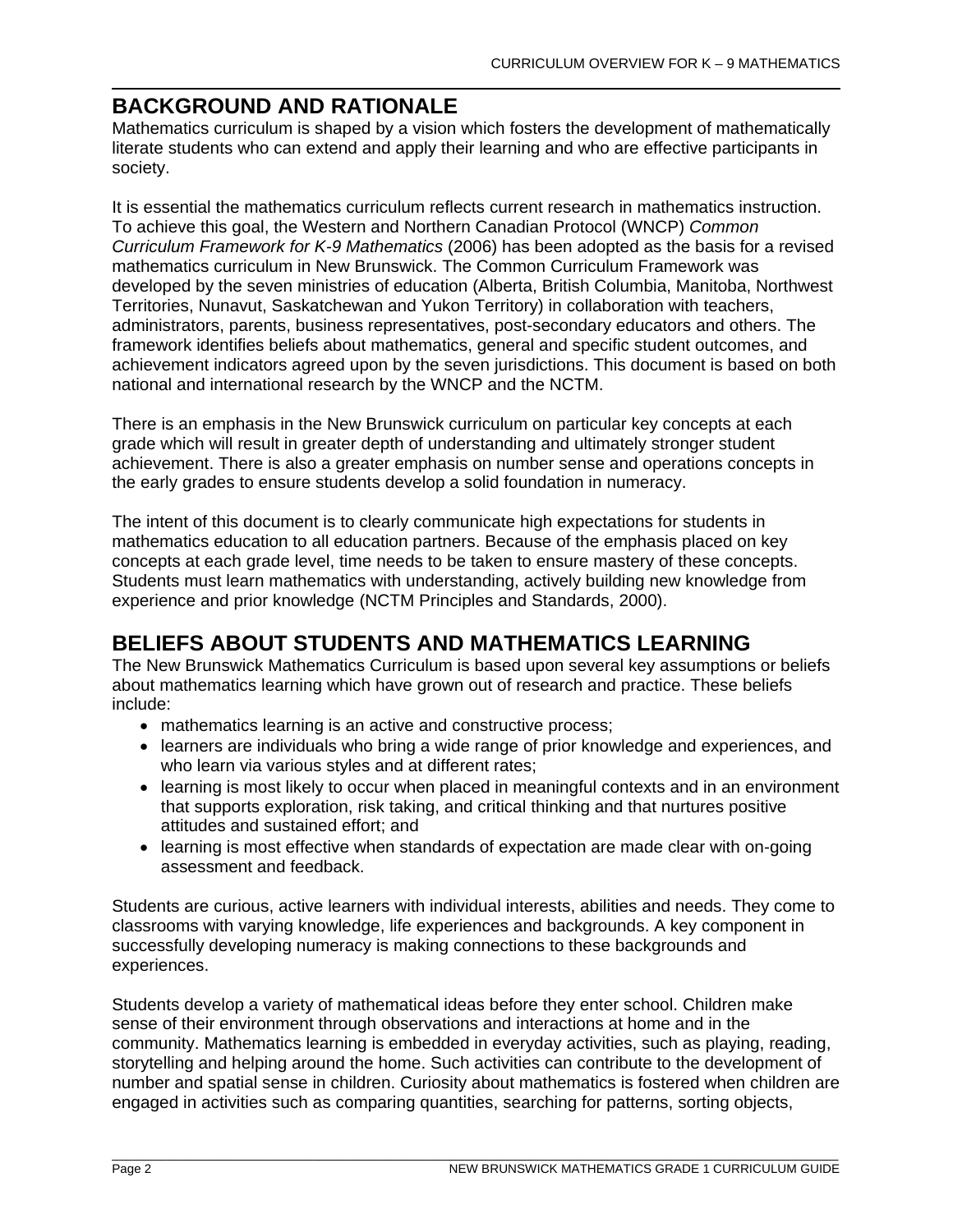ordering objects, creating designs, building with blocks and talking about these activities. Positive early experiences in mathematics are as critical to child development as are early literacy experiences.

Students learn by attaching meaning to what they do and need to construct their own meaning of mathematics. This meaning is best developed when learners encounter mathematical experiences that proceed from the simple to the complex and from the concrete to the abstract. The use of models and a variety of pedagogical approaches can address the diversity of learning styles and developmental stages of students, and enhance the formation of sound, transferable, mathematical concepts. At all levels, students benefit from working with and translating through a variety of materials, tools and contexts when constructing meaning about new mathematical ideas. Meaningful discussions can provide essential links among concrete, pictorial and symbolic representations of mathematics.

The learning environment should value and respect all students' experiences and ways of thinking, so that learners are comfortable taking intellectual risks, asking questions and posing conjectures. Students need to explore problem-solving situations in order to develop personal strategies and become mathematically literate. Learners must realize that it is acceptable to solve problems in different ways and that solutions may vary.

# **GOALS FOR MATHEMATICALLY LITERATE STUDENTS**

The main goals of mathematics education are to prepare students to:

- use mathematics confidently to solve problems
- communicate and reason mathematically
- appreciate and value mathematics
- make connections between mathematics and its applications
- commit themselves to lifelong learning
- become mathematically literate adults, using mathematics to contribute to society.

Students who have met these goals will:

- gain understanding and appreciation of the contributions of mathematics as a science, philosophy and art
- exhibit a positive attitude toward mathematics
- engage and persevere in mathematical tasks and projects
- contribute to mathematical discussions
- take risks in performing mathematical tasks
- exhibit curiosity

# **OPPORTUNITIES FOR SUCCESS**

A positive attitude has a profound effect on learning. Environments that create a sense of belonging, encourage risk taking, and provide opportunities for success help develop and maintain positive attitudes and self-confidence. Students with positive attitudes toward learning mathematics are likely to be motivated and prepared to learn, participate willingly in classroom activities, persist in challenging situations and engage in reflective practices. Teachers, students and parents need to recognize the relationship between the affective and cognitive domains, and attempt to nurture those aspects of the affective domain that contribute to positive attitudes. To experience success, students must be taught to set achievable goals and assess themselves as they work toward these goals. Striving toward success, and becoming autonomous and responsible learners are ongoing, reflective processes that involve revisiting the setting and assessing of personal goals.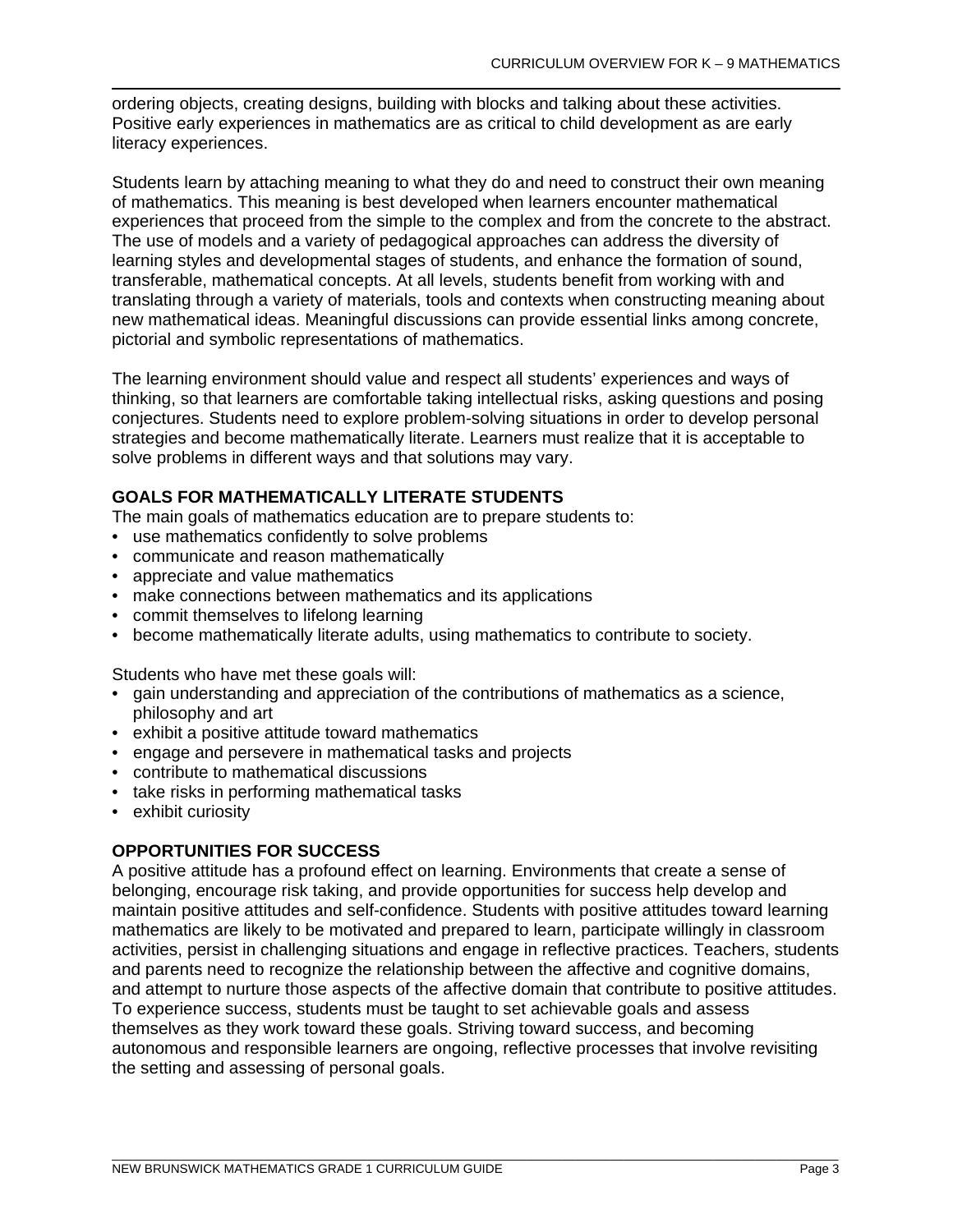# **DIVERSE CULTURAL PERSPECTIVES**

Students attend schools in a variety of settings including urban, rural and isolated communities. Teachers need to understand the diversity of cultures and experiences of all students.

Aboriginal students often have a whole-world view of the environment in which they live and learn best in a holistic way. This means that students look for connections in learning and learn best when mathematics is contextualized and not taught as discrete components. Aboriginal students come from cultures where learning takes place through active participation. Traditionally, little emphasis was placed upon the written word. Oral communication along with practical applications and experiences are important to student learning and understanding. It is also vital that teachers understand and respond to non-verbal cues so that student learning and mathematical understanding are optimized. It is important to note that these general instructional strategies may not apply to all students.

A variety of teaching and assessment strategies is required to build upon the diverse knowledge, cultures, communication styles, skills, attitudes, experiences and learning styles of students. The strategies used must go beyond the incidental inclusion of topics and objects unique to a culture or region, and strive to achieve higher levels of multicultural education (Banks and Banks, 1993).

# **ADAPTING TO THE NEEDS OF ALL LEARNERS**

Teachers must adapt instruction to accommodate differences in student development as they enter school and as they progress, but they must also avoid gender and cultural biases. Ideally, every student should find his/her learning opportunities maximized in the mathematics classroom. The reality of individual student differences must not be ignored when making instructional decisions.

As well, teachers must understand and design instruction to accommodate differences in student learning styles. Different instructional modes are clearly appropriate, for example, for those students who are primarily visual learners versus those who learn best by doing. Designing classroom activities to support a variety of learning styles must also be reflected in assessment strategies.

# **CONNECTIONS ACROSS THE CURRICULUM**

The teacher should take advantage of the various opportunities available to integrate mathematics and other subjects. This integration not only serves to show students how mathematics is used in daily life, but it helps strengthen the students' understanding of mathematical concepts and provides them with opportunities to practise mathematical skills. There are many possibilities for integrating mathematics in literacy, science, social studies, music, art, and physical education.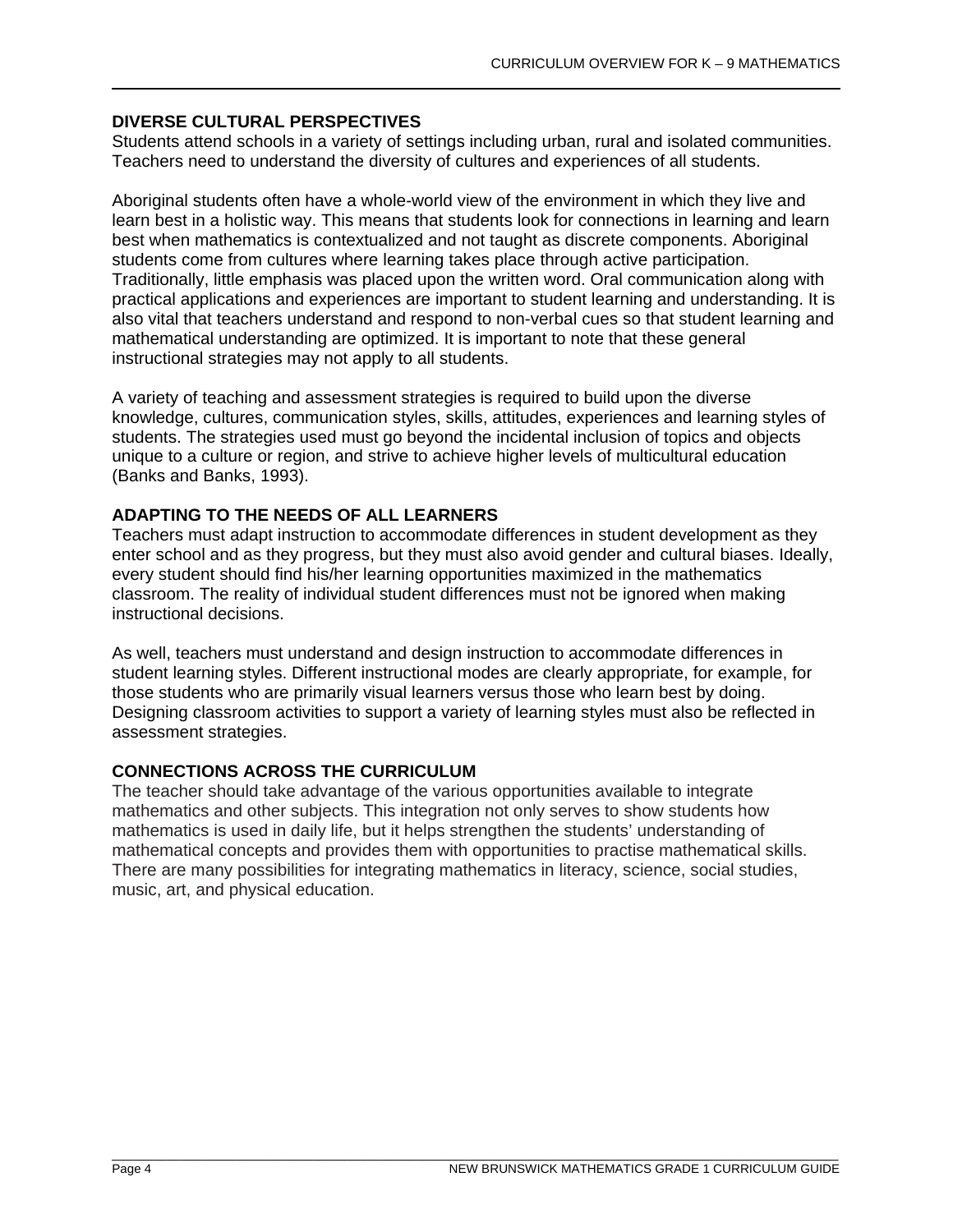# **ASSESSMENT**

Ongoing, interactive assessment (*formative assessment*) is essential to effective teaching and learning. Research has shown that formative assessment practices produce significant and often substantial learning gains, close achievement gaps and build students' ability to learn new skills (Black & William, 1998, OECD, 2006). Student involvement in assessment promotes learning. Interactive assessment, and encouraging self-assessment, allows students to reflect on and articulate their understanding of mathematical concepts and ideas.

Assessment in the classroom includes:

- providing clear goals, targets and learning outcomes
- using exemplars, rubrics and models to help clarify outcomes and identify important features of the work
- monitoring progress towards outcomes and providing feedback as necessary
- encouraging self-assessment
- fostering a classroom environment where conversations about learning take place, where students can check their thinking and performance and develop a deeper understanding of their learning (Davies, 2000)

Formative assessment practices act as the scaffolding for learning which, only then, can be measured through summative assessment. *Summative assessment,* or assessment *of* learning, tracks student progress, informs instructional programming and aids in decision making. Both forms of assessment are necessary to guide teaching, stimulate learning and produce achievement gains.

Student assessment should:

- align with curriculum outcomes
- use clear and helpful criteria
- promote student involvement in learning mathematics during and after the assessment experience
- use a wide variety of assessment strategies and tools
- yield useful information to inform instruction

(adapted from: NCTM, Mathematics Assessment: A practical handbook, 2001, p.22)

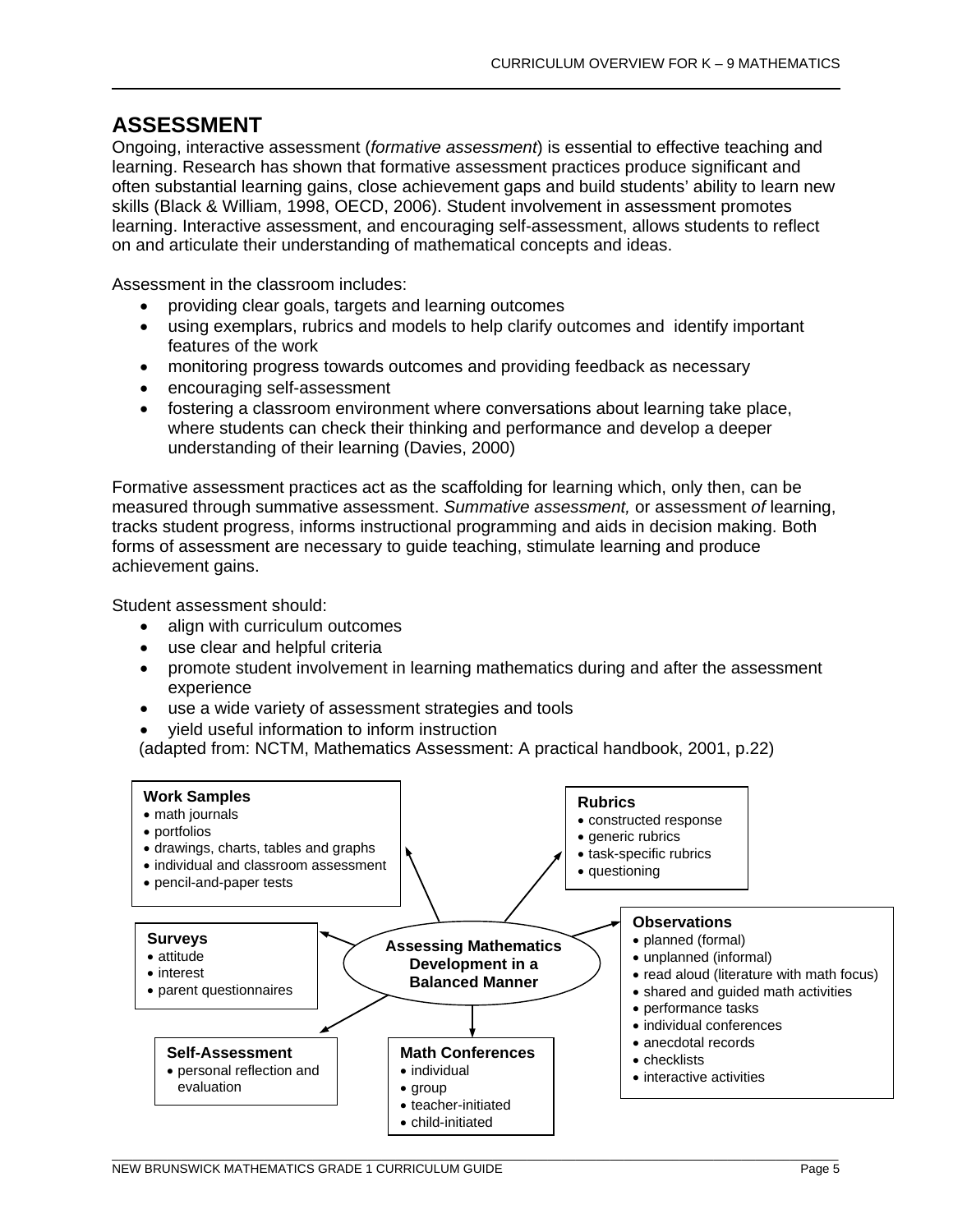# **CONCEPTUAL FRAMEWORK FOR K – 9 MATHEMATICS**

The chart below provides an overview of how mathematical processes and the nature of mathematics influence learning outcomes.



# **INSTRUCTIONAL FOCUS**

The New Brunswick Curriculum is arranged into four strands. These strands are not intended to be discrete units of instruction. The integration of outcomes across strands makes mathematical experiences meaningful. Students should make the connection between concepts both within and across strands. Consider the following when planning for instruction:

- Integration of the mathematical processes within each strand is expected.
- By decreasing emphasis on rote calculation, drill and practice, and the size of numbers used in paper and pencil calculations, more time is available for concept development.
- Problem solving, reasoning and connections are vital to increasing mathematical fluency, and must be integrated throughout the program.
- There is to be a balance among mental mathematics and estimation, paper and pencil exercises, and the use of technology, including calculators and computers. Concepts should be introduced using models and gradually developed from the concrete to the pictorial to the symbolic.
- There is a greater emphasis on mastery of specific curriculum outcomes.

The mathematics curriculum describes the nature of mathematics, mathematical processes and the mathematical concepts to be addressed. The components are not meant to stand alone. Activities that take place in the mathematics classroom should stem from a problem-solving approach, be based on mathematical processes and lead students to an understanding of the nature of mathematics through specific knowledge, skills and attitudes among and between strands.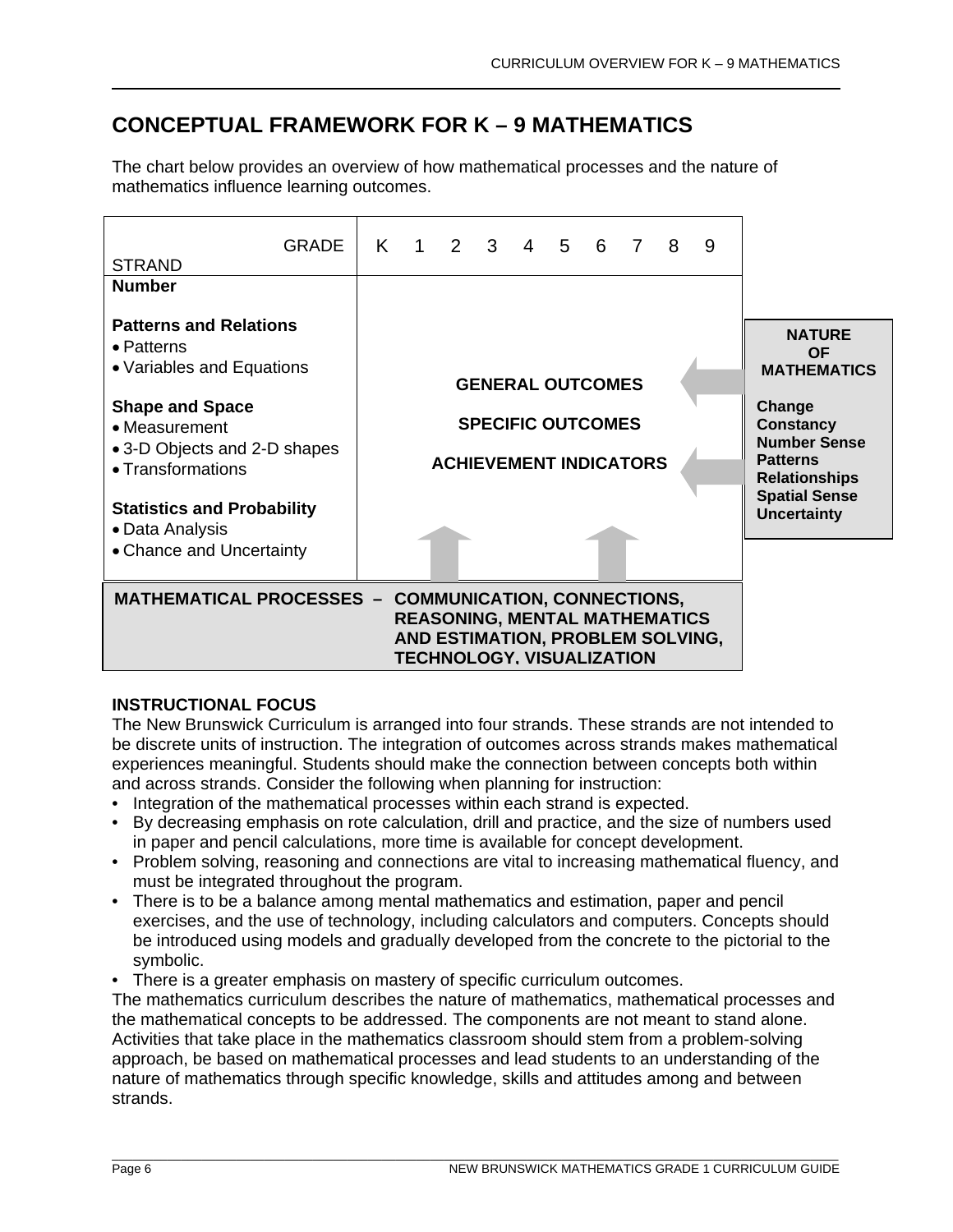# **MATHEMATICAL PROCESSES**

There are critical components that students must encounter in a mathematics program in order to achieve the goals of mathematics education and encourage lifelong learning in mathematics. Students are expected to:

- communicate in order to learn and express their understanding of mathematics (Communications: C)
- connect mathematical ideas to other concepts in mathematics, to everyday experiences and to other disciplines (Connections: CN)
- demonstrate fluency with mental mathematics and estimation (Mental Mathematics and Estimation: ME)
- develop and apply new mathematical knowledge through problem solving (Problem Solving: PS)
- develop mathematical reasoning (Reasoning: R)
- select and use technologies as tools for learning and solving problems (Technology: T)
- develop visualization skills to assist in processing information, making connections and solving problems (Visualization: V).

The New Brunswick Curriculum incorporates these seven interrelated mathematical processes that are intended to permeate teaching and learning.

# **Communication [C]**

Students need opportunities to read about, represent, view, write about, listen to and discuss mathematical ideas. These opportunities allow students to create links between their own language and ideas, and the formal language and symbols of mathematics. Communication is important in clarifying, reinforcing and modifying ideas, knowledge, attitudes and beliefs about mathematics. Students should be encouraged to use a variety of forms of communication while learning mathematics. Students also need to communicate their learning using mathematical terminology. Communication can help students make connections among concrete, pictorial, symbolic, verbal, written and mental representations of mathematical ideas.

# **Connections [CN]**

Contextualization and making connections to the experiences of learners are powerful processes in developing mathematical understanding. When mathematical ideas are connected to each other or to real-world phenomena, students can begin to view mathematics as useful, relevant and integrated. Learning mathematics within contexts and making connections relevant to learners can validate past experiences, and increase student willingness to participate and be actively engaged. The brain is constantly looking for and making connections.

"*Because the learner is constantly searching for connections on many levels, educators need to orchestrate the experiences from which learners extract understanding… Brain research establishes and confirms that multiple complex and concrete experiences are essential for meaningful learning and teaching*" (Caine and Caine, 1991, p. 5).

# **Reasoning [R]**

Mathematical reasoning helps students think logically and make sense of mathematics. Students need to develop confidence in their abilities to reason and justify their mathematical thinking. High-order questions challenge students to think and develop a sense of wonder about mathematics. Mathematical experiences in and out of the classroom provide opportunities for inductive and deductive reasoning. Inductive reasoning occurs when students explore and record results, analyze observations, make generalizations from patterns and test these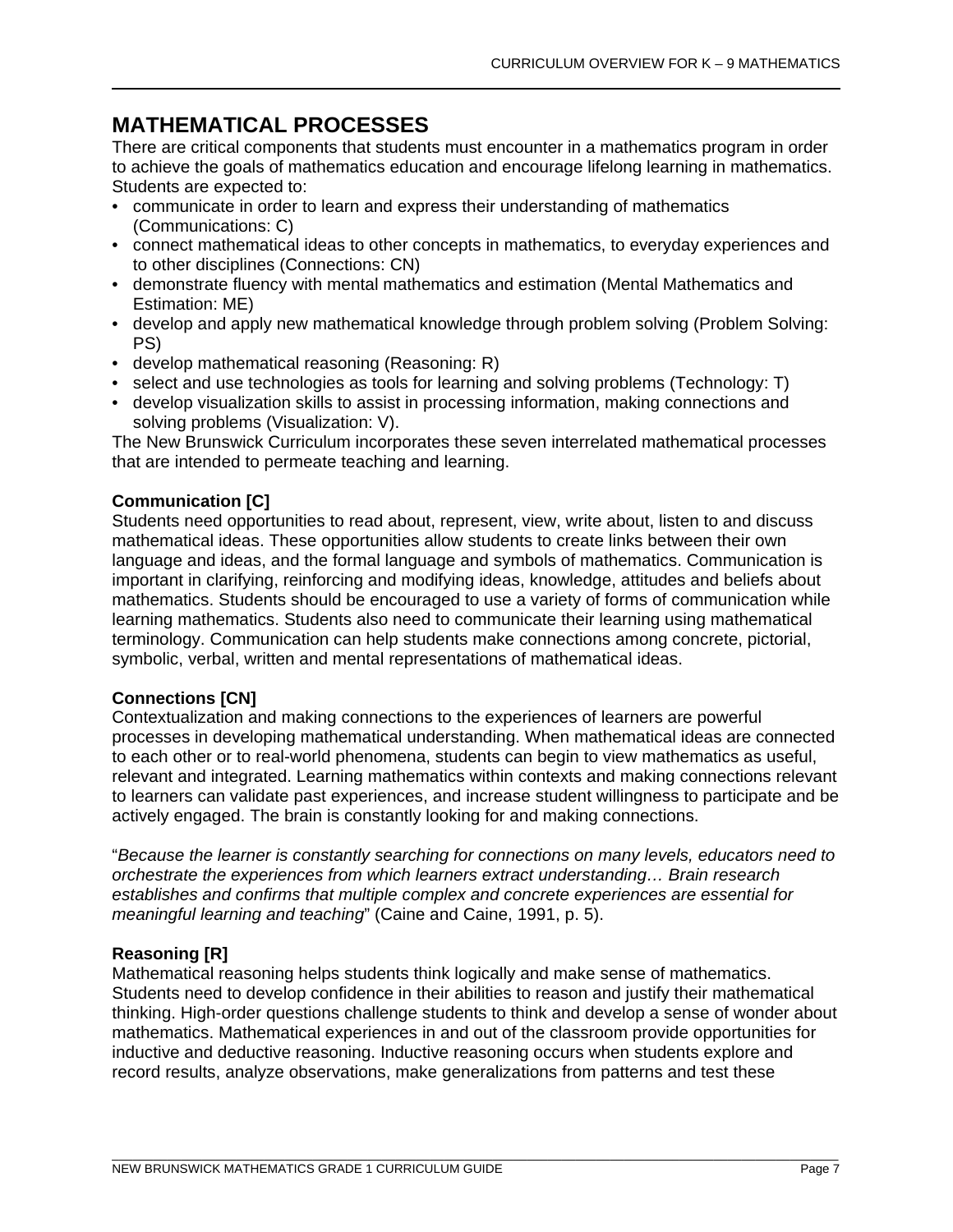generalizations. Deductive reasoning occurs when students reach new conclusions based upon what is already known or assumed to be true.

#### **Mental Mathematics and Estimation [ME]**

Mental mathematics is a combination of cognitive strategies that enhance flexible thinking and number sense. It is calculating mentally without the use of external memory aids. Mental mathematics enables students to determine answers without paper and pencil. It improves computational fluency by developing efficiency, accuracy and flexibility. Even more important than performing computational procedures or using calculators is the greater facility that students need—more than ever before—with estimation and mental mathematics (National Council of Teachers of Mathematics, May 2005).

Students proficient with mental mathematics "*become liberated from calculator dependence, build confidence in doing mathematics, become more flexible thinkers and are more able to use multiple approaches to problem solving*" (Rubenstein, 2001). Mental mathematics "*provides a cornerstone for all estimation processes offering a variety of alternate algorithms and nonstandard techniques for finding answers*" (Hope, 1988).

Estimation is a strategy for determining approximate values or quantities, usually by referring to benchmarks or using referents, or for determining the reasonableness of calculated values. Students need to know how, when and what strategy to use when estimating. Estimation is used to make mathematical judgments and develop useful, efficient strategies for dealing with situations in daily life.

Students need to develop both mental mathematics and estimation skills through context and not in isolation so they are able to apply them to solve problems. Whenever a problem requires a calculation, students should follow the decision making process as described below.



# **Problem Solving [PS]**

Learning through problem solving should be the focus of mathematics at all grade levels. When students encounter new situations and respond to questions of the type, "*How would you*...*?"* or "*How could you*...*?"* the problem-solving approach is being modeled. Students develop their own problem-solving strategies by being open to listening, discussing and trying different strategies.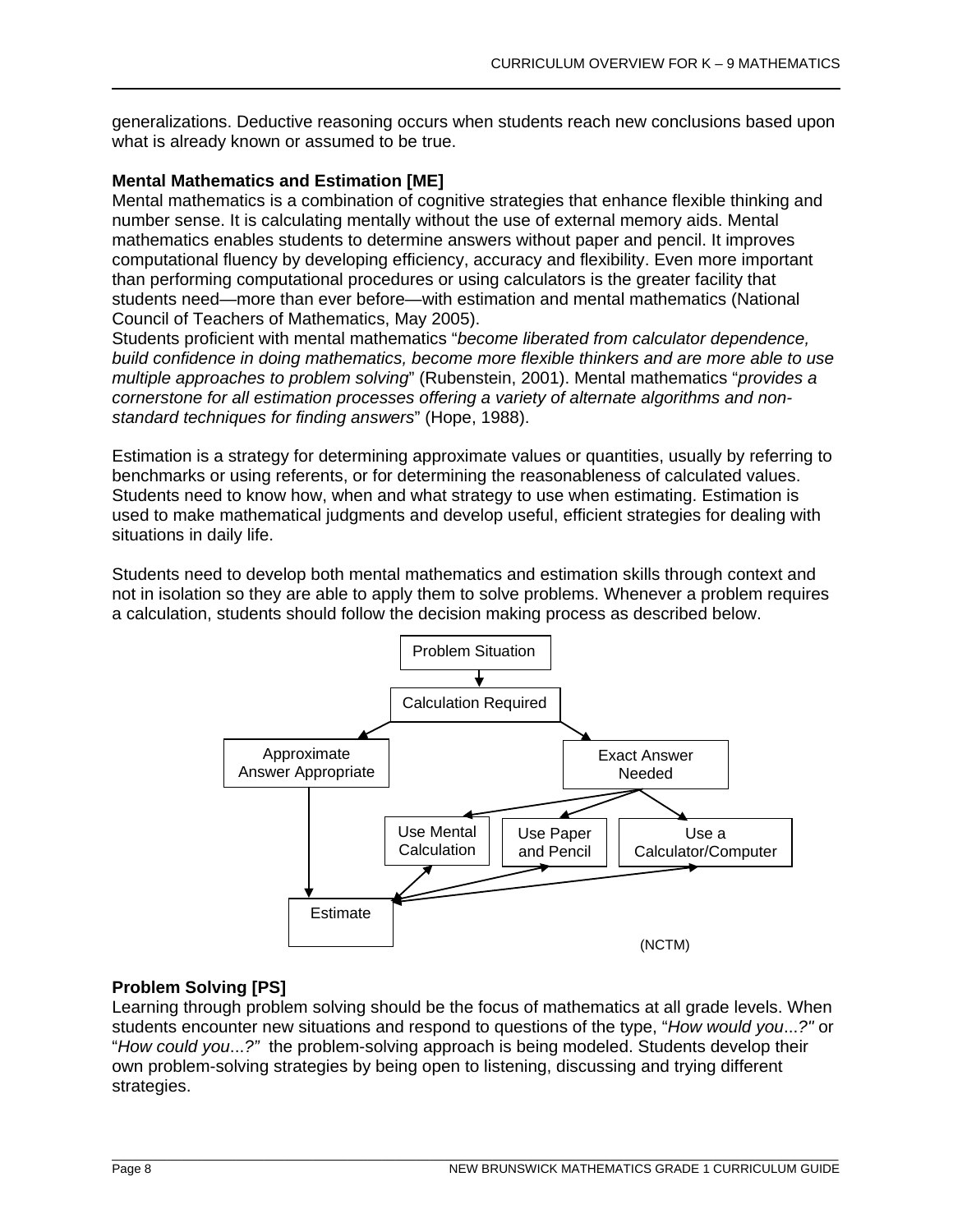In order for an activity to be problem-solving based, it must ask students to determine a way to get from what is known to what is sought. If students have already been given ways to solve the problem, it is not a problem, but practice. A true problem requires students to use prior learning in new ways and contexts. Problem solving requires and builds depth of conceptual understanding and student engagement.

Problem solving is also a powerful teaching tool that fosters multiple, creative and innovative solutions. Creating an environment where students openly look for and engage in finding a variety of strategies for solving problems empowers students to explore alternatives and develops confident, cognitive, mathematical risk takers.

# **Technology [T]**

Technology contributes to the learning of a wide range of mathematical outcomes and enables students to explore and create patterns, examine relationships, test conjectures and solve problems.

Calculators and computers can be used to:

- explore and demonstrate mathematical relationships and patterns
- organize and display data
- extrapolate and interpolate
- assist with calculation procedures as part of solving problems
- decrease the time spent on computations when other mathematical learning is the focus
- reinforce the learning of basic facts and test properties
- develop personal procedures for mathematical operations
- create geometric displays
- simulate situations
- develop number sense.

Technology contributes to a learning environment in which the growing curiosity of students can lead to rich mathematical discoveries at all grade levels. While technology can be used in K–3 to enrich learning, it is expected that students will meet all outcomes without the use of technology.

# **Visualization [V]**

Visualization "*involves thinking in pictures and images, and the ability to perceive, transform and recreate different aspects of the visual-spatial world*" (Armstrong, 1993, p. 10). The use of visualization in the study of mathematics provides students with opportunities to understand mathematical concepts and make connections among them. Visual images and visual reasoning are important components of number, spatial and measurement sense. Number visualization occurs when students create mental representations of numbers.

Being able to create, interpret and describe a visual representation is part of spatial sense and spatial reasoning. Spatial visualization and reasoning enable students to describe the relationships among and between 3-D objects and 2-D shapes.

Measurement visualization goes beyond the acquisition of specific measurement skills. Measurement sense includes the ability to determine when to measure, when to estimate and to know several estimation strategies (Shaw & Cliatt, 1989).

Visualization is fostered through the use of concrete materials, technology and a variety of visual representations.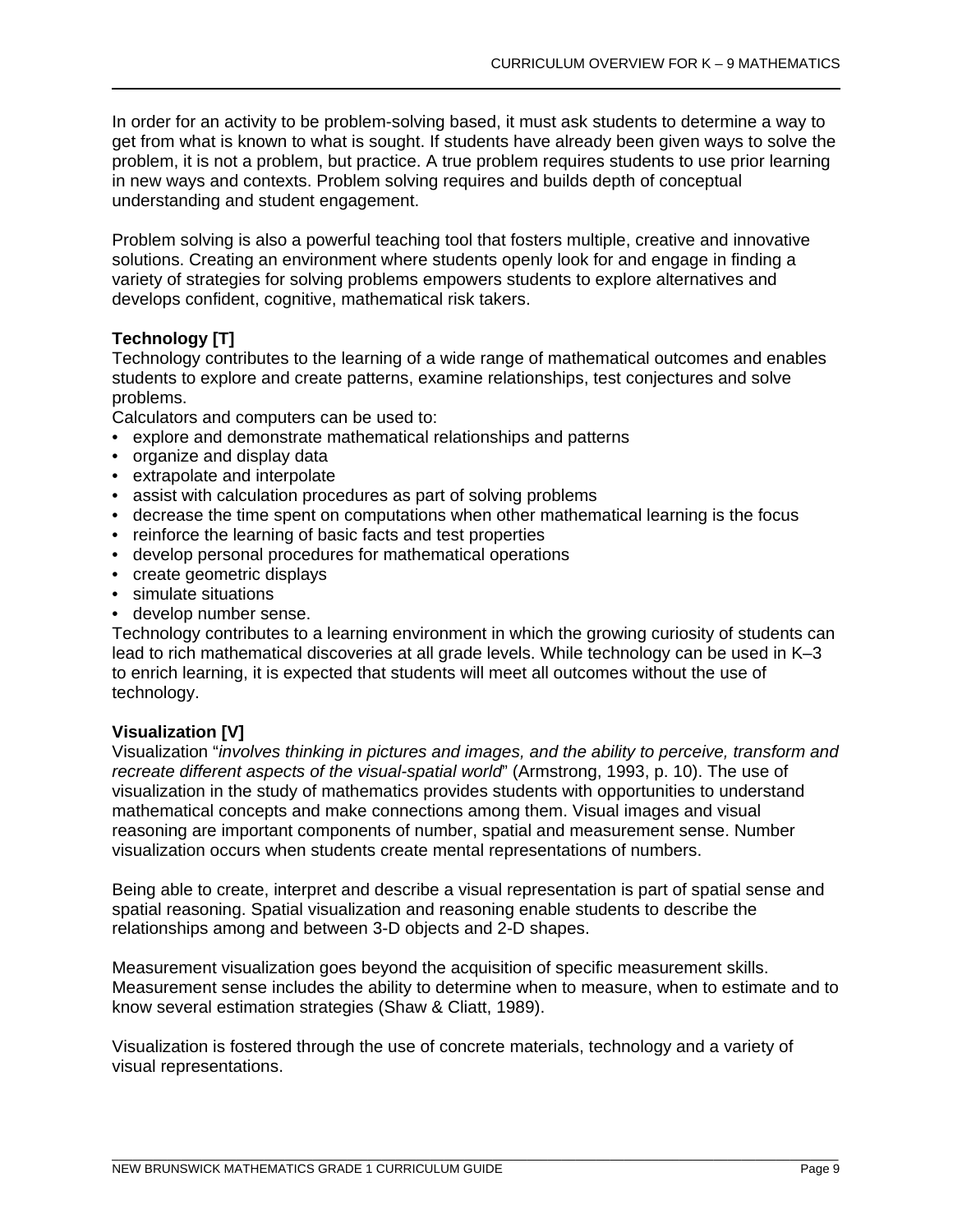# **NATURE OF MATHEMATICS**

Mathematics is one way of trying to understand, interpret and describe our world. There are a number of components that define the nature of mathematics and these are woven throughout this document. These components include: **change**, **constancy**, **number sense**, **relationships**, **patterns**, **spatial sense** and **uncertainty**.

# **Change**

It is important for students to understand that mathematics is dynamic and not static. As a result, recognizing change is a key component in understanding and developing mathematics. Within mathematics, students encounter conditions of change and are required to search for explanations of that change. To make predictions, students need to describe and quantify their observations, look for patterns, and describe those quantities that remain fixed and those that change. For example, the sequence 4, 6, 8, 10, 12 … can be described as:

- skip counting by 2s, starting from 4
- an arithmetic sequence, with first term 4 and a common difference of 2
- a linear function with a discrete domain

(Steen, 1990, p. 184).

#### **Constancy**

Different aspects of constancy are described by the terms stability, conservation, equilibrium, steady state and symmetry (AAAS–Benchmarks, 1993, p. 270). Many important properties in mathematics and science relate to properties that do not change when outside conditions change. Examples of constancy include:

- the area of a rectangular region is the same regardless of the methods used to determine the solution
- the sum of the interior angles of any triangle is 180°
- the theoretical probability of flipping a coin and getting heads is 0.5.

Some problems in mathematics require students to focus on properties that remain constant. The recognition of constancy enables students to solve problems involving constant rates of change, lines with constant slope, direct variation situations or the angle sums of polygons.

#### **Number Sense**

Number sense, which can be thought of as intuition about numbers, is the most important foundation of numeracy (The Primary Program, B.C., 2000, p. 146). A true sense of number goes well beyond the skills of simply counting, memorizing facts and the situational rote use of algorithms. Number sense develops when students connect numbers to real-life experiences, and use benchmarks and referents. This results in students who are computationally fluent, flexible with numbers and have intuition about numbers. The evolving number sense typically comes as a by-product of learning rather than through direct instruction. However, number sense can be developed by providing rich mathematical tasks that allow students to make connections.

# **Relationships**

Mathematics is used to describe and explain relationships. As part of the study of mathematics, students look for relationships among numbers, sets, shapes, objects and concepts. The search for possible relationships involves the collection and analysis of data, and describing relationships visually, symbolically, orally or in written form.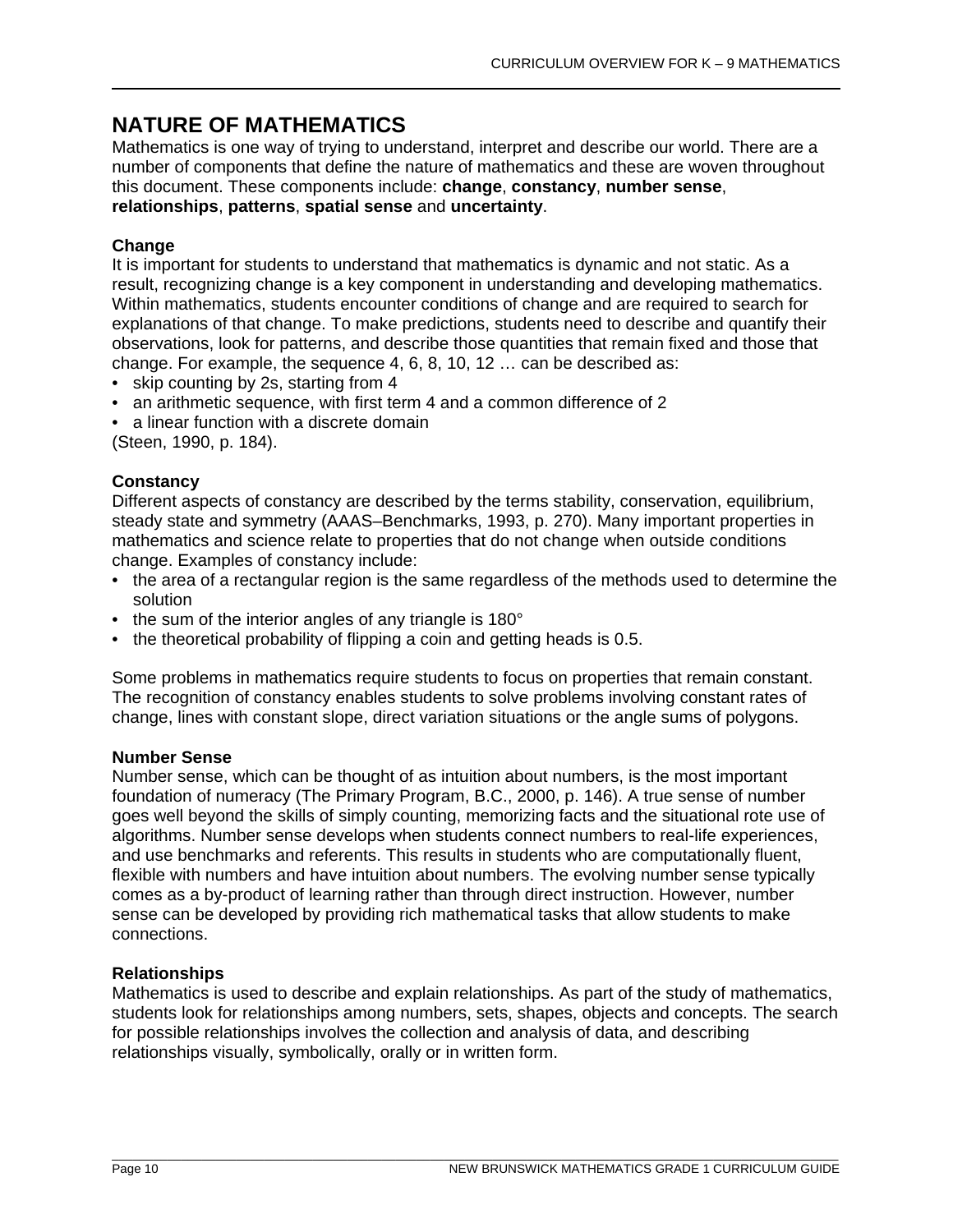#### **Patterns**

Mathematics is about recognizing, describing and working with numerical and non-numerical patterns. Patterns exist in all strands and it is important that connections are made among strands. Working with patterns enables students to make connections within and beyond mathematics. These skills contribute to students' interaction with and understanding of their environment. Patterns may be represented in concrete, visual or symbolic form. Students should develop fluency in moving from one representation to another. Students must learn to recognize, extend, create and use mathematical patterns. Patterns allow students to make predictions, and justify their reasoning when solving problems. Learning to work with patterns in the early grades helps develop students' algebraic thinking that is foundational for working with more abstract mathematics in higher grades.

# **Spatial Sense**

Spatial sense involves visualization, mental imagery and spatial reasoning. These skills are central to the understanding of mathematics. Spatial sense enables students to reason and interpret among and between 3-D and 2-D representations and identify relationships to mathematical strands. Spatial sense is developed through a variety of experiences and interactions within the environment. The development of spatial sense enables students to solve problems involving 3-D objects and 2-D shapes. Spatial sense offers a way to interpret and reflect on the physical environment and its 3-D or 2-D representations. Some problems involve attaching numerals and appropriate units (measurement) to dimensions of objects. Spatial sense allows students to make predictions about the results of changing these dimensions. For example:

- knowing the dimensions of an object enables students to communicate about the object and create representations
- the volume of a rectangular solid can be calculated from given dimensions
- doubling the length of the side of a square increases the area by a factor of four.

# **Uncertainty**

In mathematics, interpretations of data and the predictions made from data may lack certainty. Events and experiments generate statistical data that can be used to make predictions. It is important to recognize that these predictions (interpolations and extrapolations) are based upon patterns that have a degree of uncertainty. The quality of the interpretation is directly related to the quality of the data. An awareness of uncertainty allows students to assess the reliability of data and data interpretation. Chance addresses the predictability of the occurrence of an outcome. As students develop their understanding of probability, the language of mathematics becomes more specific and describes the degree of uncertainty more accurately.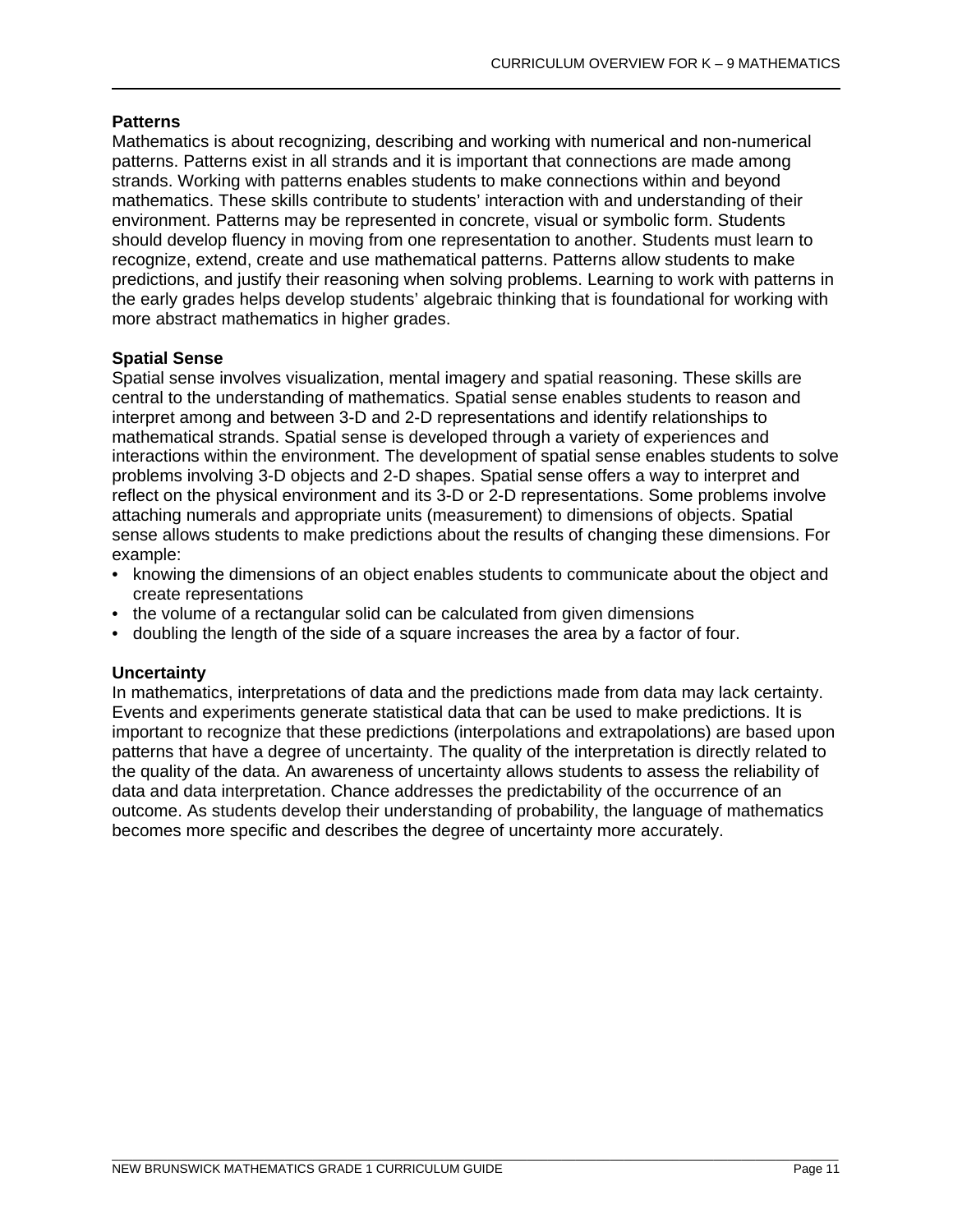# **STRUCTURE OF THE MATHEMATICS CURRICULUM STRANDS**

The learning outcomes in the New Brunswick Curriculum are organized into four strands across the grades, K–9. Strands are further subdivided into sub-strands which are the general curriculum outcomes.

# **OUTCOMES AND ACHIEVEMENT INDICATORS**

The New Brunswick Curriculum is stated in terms of general curriculum outcomes, specific curriculum outcomes and achievement indicators.

**General Curriculum Outcomes (GCO)** are overarching statements about what students are expected to learn in each strand/sub-strand. The general curriculum outcome for each strand/sub-strand is the same throughout the grades.

**Specific Curriculum Outcomes (SCO)** are statements that identify specific concepts and related skills underpinned by the understanding and knowledge attained by students as required for a given grade.

**Achievement Indicators** are one example of a representative list of the depth, breadth and expectations for the outcome. Achievement indicators are pedagogy and context free.

| <b>Strand</b>                          | <b>General Curriculum Outcome (GCO)</b>                                                                                                  |  |
|----------------------------------------|------------------------------------------------------------------------------------------------------------------------------------------|--|
| Number (N)                             | <b>Number:</b> Develop number sense                                                                                                      |  |
| <b>Patterns and Relations (PR)</b>     | <b>Patterns:</b> Use patterns to describe the world and solve                                                                            |  |
|                                        | problems                                                                                                                                 |  |
|                                        | Variables and Equations: Represent algebraic                                                                                             |  |
|                                        | expressions in multiple ways                                                                                                             |  |
| <b>Shape and Space (SS)</b>            | <b>Measurement:</b> Use direct and indirect measure to solve                                                                             |  |
|                                        | problems                                                                                                                                 |  |
|                                        | 3-D Objects and 2-D Shapes: Describe the                                                                                                 |  |
|                                        | characteristics of 3-D objects and 2-D shapes, and                                                                                       |  |
|                                        | analyze the relationships among them                                                                                                     |  |
|                                        | <b>Transformations:</b> Describe and analyze position and                                                                                |  |
|                                        | motion of objects and shapes                                                                                                             |  |
| <b>Statistics and Probability (SP)</b> | <b>Data Analysis:</b> Collect, display and analyze data to solve<br>problems                                                             |  |
|                                        | <b>Chance and Uncertainty: Use experimental or theoretical</b><br>probabilities to represent and solve problems involving<br>uncertainty |  |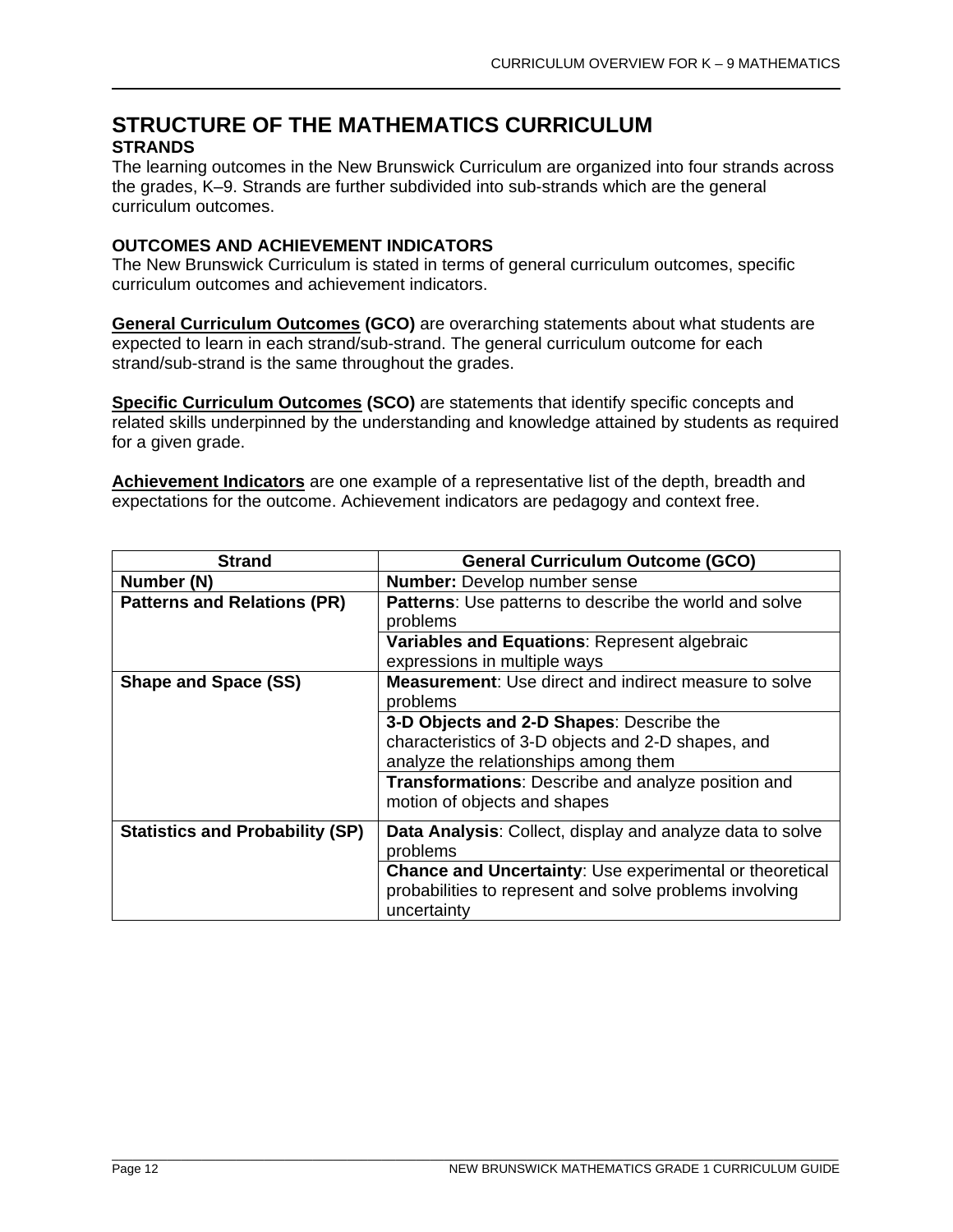# **CURRICULUM DOCUMENT FORMAT**

This guide presents the mathematics curriculum by grade level so that a teacher may readily view the scope of the outcomes which students are expected to meet during that year. Teachers are encouraged, however, to examine what comes before and what follows after, to better understand how the students' learnings at a particular grade level are part of a bigger picture of concept and skill development.

As indicated earlier, the order of presentation in no way assumes or prescribes a preferred order of presentation in the classroom, but simply lays out the specific curriculum outcomes in relation to the overarching general curriculum outcomes (GCOs).

The specific curriculum outcomes (SCOs) are presented on individual four-page spreads as illustrated below.

GCO:



| GCO:                                   | GCO:                     |
|----------------------------------------|--------------------------|
| SCO:                                   | SCO:                     |
|                                        |                          |
| <b>Planning for Instruction</b>        |                          |
| <b>Guiding Questions</b>               | <b>Assessment Stra</b>   |
|                                        | <b>Guiding Questions</b> |
| Choosing Instructional Strategies      |                          |
| (Lists general strategies to assist in | (Overview of asse        |
| teaching this outcome.)                |                          |
|                                        | <b>Whole Class/Grou</b>  |
| <b>Suggested Activities</b>            | Assessment               |
| (Lists possible specific activities to | (Lists sample asse       |
| assist students in learning this       |                          |
| concept.)                              |                          |
|                                        |                          |
|                                        | <b>Follow-up on Ass</b>  |
| Possible Models                        | <b>Guiding Questions</b> |
|                                        |                          |
|                                        |                          |



SCO: **Achievement Indicators** *Guiding Questions* (Describes what could be observed to determine whether students have met the specific outcome.)

Page 1 Page 2

| SCO:                                                                           |
|--------------------------------------------------------------------------------|
| <b>Assessment Strategies</b><br><b>Guiding Questions</b>                       |
| (Overview of assessment)                                                       |
| Whole Class/Group/Individual<br>Assessment<br>(Lists sample assessment tasks.) |
| <b>Follow-up on Assessment</b><br><b>Guiding Questions</b>                     |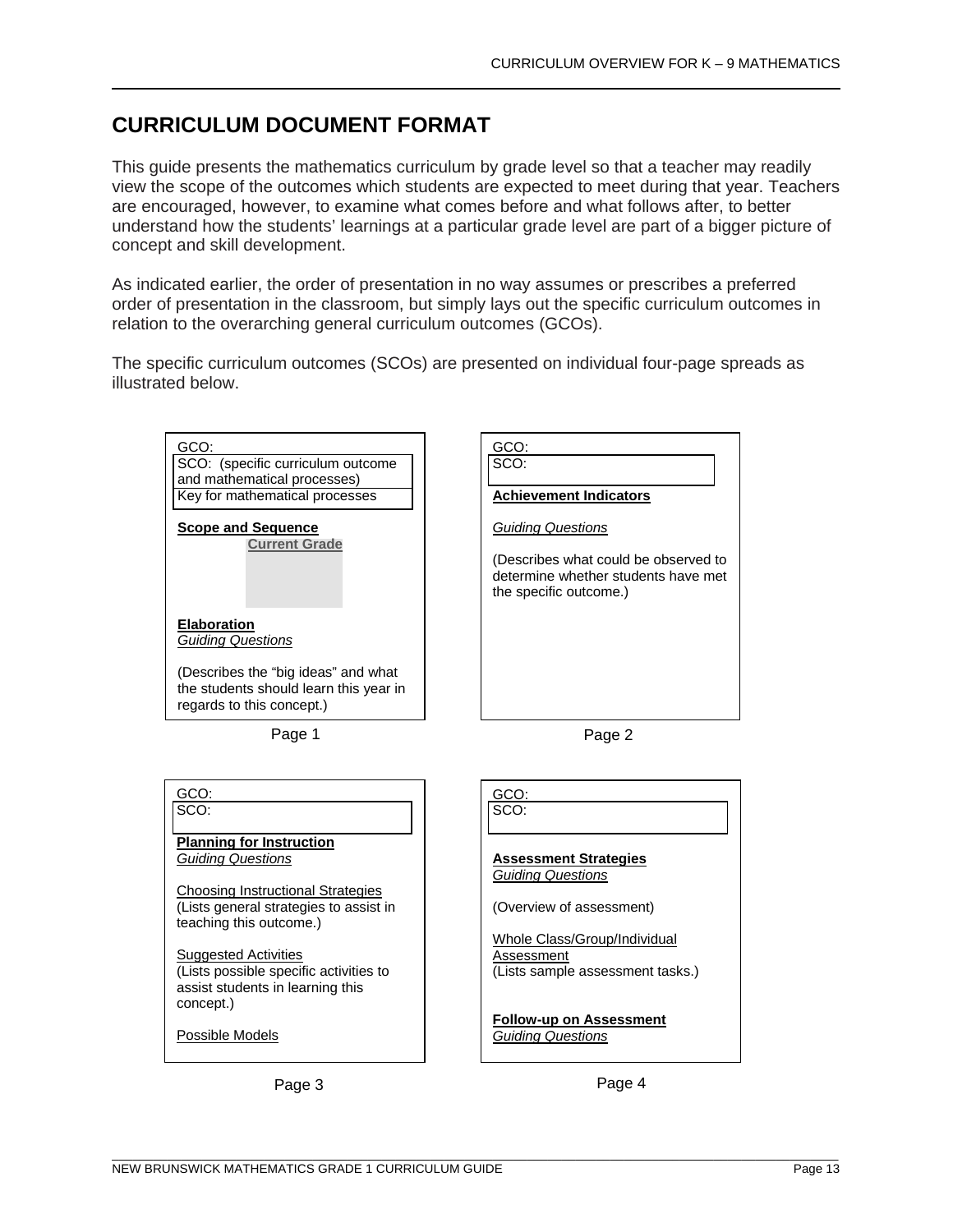| SCO: N1: Say the number sequence, 0 to 100, by:<br>• 1s forward and backward between any two given numbers<br>• 2s to 20, forward starting at 0<br>• 5s and 10s to 100, forward starting at 0.<br>[C, CN, V, ME] |  |  |  |
|------------------------------------------------------------------------------------------------------------------------------------------------------------------------------------------------------------------|--|--|--|
| <b>[PS] Problem Solving</b><br>[C] Communication<br>[ME] Mental Math<br>[CN] Connections<br>and Estimation<br><b>[T]</b> Technology<br>[V] Visualization<br><b>IRI</b> Reasoning                                 |  |  |  |

\_\_\_\_\_\_\_\_\_\_\_\_\_\_\_\_\_\_\_\_\_\_\_\_\_\_\_\_\_\_\_\_\_\_\_\_\_\_\_\_\_\_\_\_\_\_\_\_\_\_\_\_\_\_\_\_\_\_\_\_\_\_\_\_\_\_\_\_\_\_

# **Scope and Sequence of Outcomes**

| Kindergarten                                                                            | <b>Grade One</b>                                                                                                                                                                                     | <b>Grade Two</b>                                                                                                                                                                                                                      |
|-----------------------------------------------------------------------------------------|------------------------------------------------------------------------------------------------------------------------------------------------------------------------------------------------------|---------------------------------------------------------------------------------------------------------------------------------------------------------------------------------------------------------------------------------------|
| N1 Say the number sequence by 1s<br>starting anywhere from 1 to 10 and<br>from 10 to 1. | N1 Say the number sequence, 0 to<br>100, by:<br>• 1s forward and backward<br>between any two given<br>numbers<br>• 2s to 20, forward starting at 0<br>• 5s and 10s to 100, forward starting<br>at 0. | N1 Say the number sequence<br>from 0 to 100 by: 2s, 5s and 10s,<br>forward and backward, using<br>starting points that are multiples of<br>2, 5 and 10 respectively; 10s using<br>starting points from 1 to 9; 2s<br>starting from 1. |

# **ELABORATION**

#### *Guiding Questions:*

- *What do I want my students to learn?*
- *What do I want my students to understand and be able to do?*

Students are developing an understanding of **number** and **counting**. They are able to count forwards and backwards and count on to 10. They should continue to practise rote counting and begin to skip count various number sequences**.** Include situations which require:

- counting forwards and backwards
- counting on by ones from a given number
- skip counting (e.g., 2, 4, 6, 8 ...)

Although it is unlikely that children at this age will understand place value, students should experience a wide variety of situations which require counting beyond 10. (Students will be expected, however, to deal only with 2-digit numbers at this grade level.). Students should become familiar with **counting patterns** to 100. Include:

- skip counting by 2s, 5s, 10s (starting from 0, as well as from other numbers)
- counting using coins (pennies, nickels, dimes)
- counting on from a given number
- counting back from a given number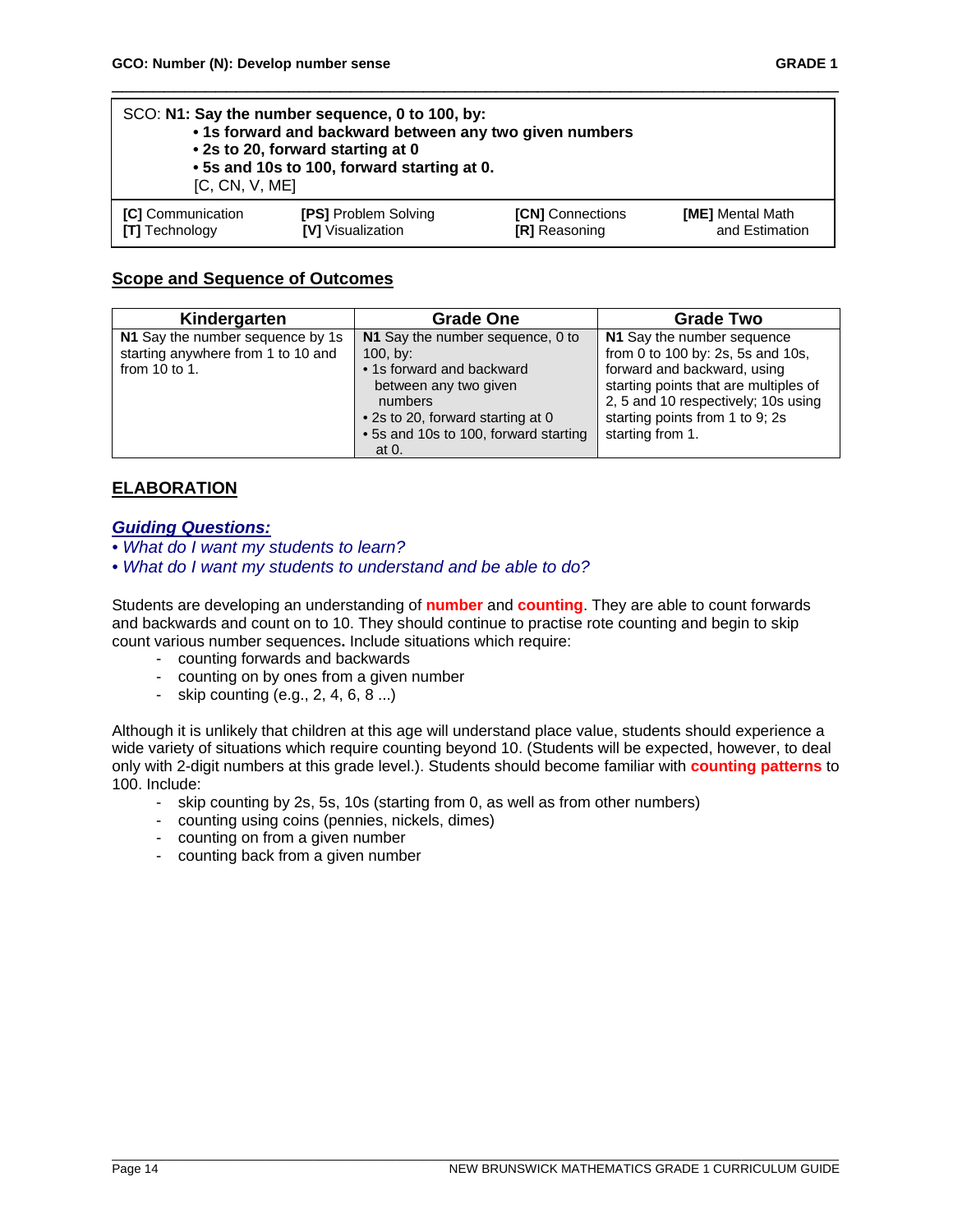SCO: **N1: Say the number sequence, 0 to 100, by:**

- **1s forward and backward between any two given numbers**
- **2s to 20, forward starting at 0**
- **5s and 10s to 100, forward starting at 0.**
- [C, CN, V, ME]

# **ACHIEVEMENT INDICATORS**

#### *Guiding Questions:*

- *What evidence will I look for to know that learning has occurred?*
- *What should students demonstrate to show their understanding of the mathematical concepts and skills?*

\_\_\_\_\_\_\_\_\_\_\_\_\_\_\_\_\_\_\_\_\_\_\_\_\_\_\_\_\_\_\_\_\_\_\_\_\_\_\_\_\_\_\_\_\_\_\_\_\_\_\_\_\_\_\_\_\_\_\_\_\_\_\_\_\_\_\_\_\_\_

Use the following set of indicators as a guide to determine whether students have met the corresponding specific outcome.

- ° Recite forward by 1s the number sequence between two given numbers (0 to 100).
- ° Recite backward by 1s the number sequence between two given numbers.
- ° Record a given numeral (0 to 100) symbolically when it is presented orally.
- $\degree$  Read a given numeral (0 to 100) when it is presented symbolically.
- ° Skip count by 2s to 20 starting at 0.
- ° Skip count by 5s to 100 starting at 0.
- ° Skip count forward by 10s to 100 starting at 0.
- ° Identify and correct errors and omissions in a given number sequence.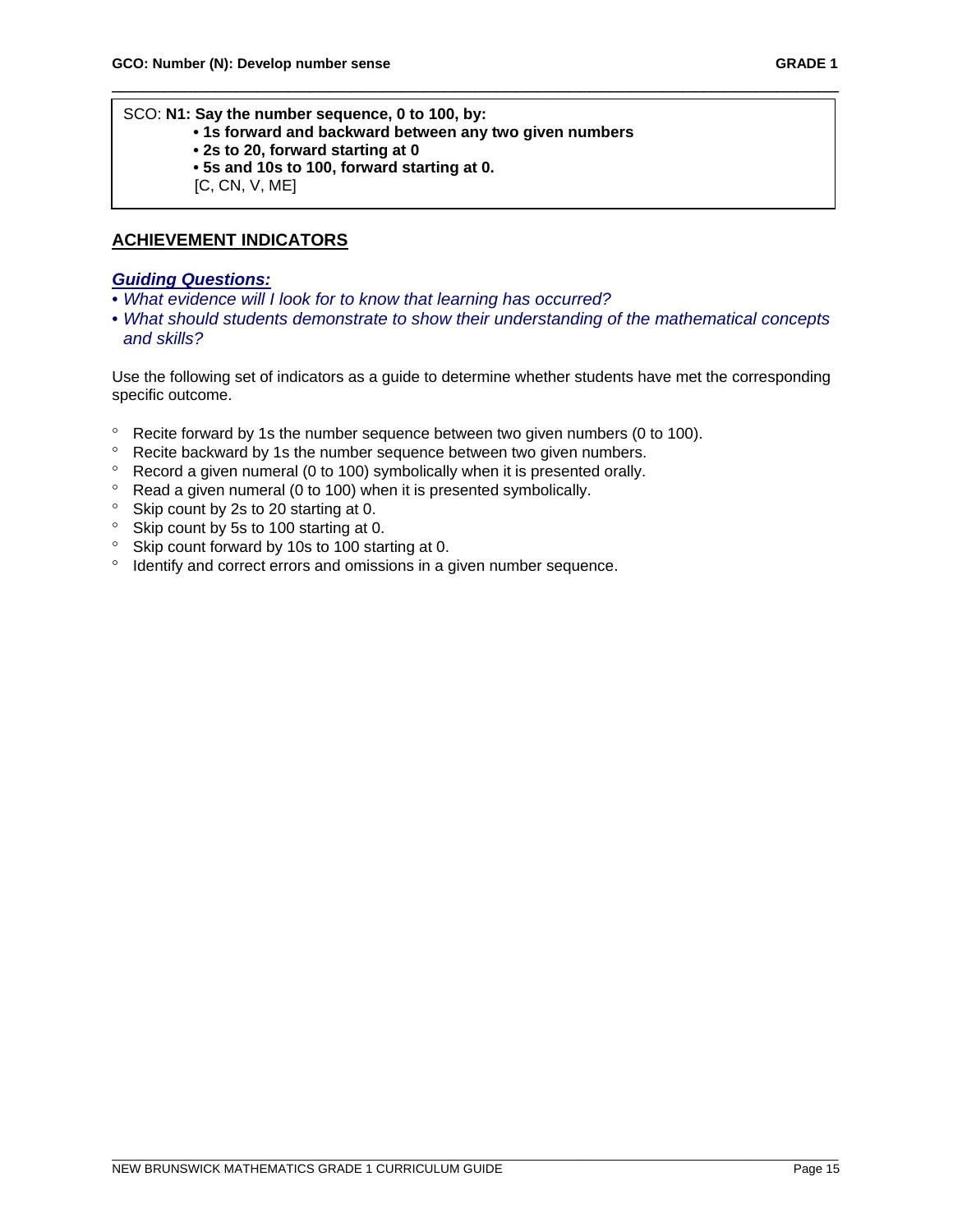SCO: **N1: Say the number sequence, 0 to 100, by: • 1s forward and backward between any two given numbers • 2s to 20, forward starting at 0 • 5s and 10s to 100, forward starting at 0.** [C, CN, V, ME]

#### **PLANNING FOR INSTRUCTION**

Before introducing new material, consider ways to assess and build on students' knowledge and skills.

\_\_\_\_\_\_\_\_\_\_\_\_\_\_\_\_\_\_\_\_\_\_\_\_\_\_\_\_\_\_\_\_\_\_\_\_\_\_\_\_\_\_\_\_\_\_\_\_\_\_\_\_\_\_\_\_\_\_\_\_\_\_\_\_\_\_\_\_\_\_

#### *Guiding Questions*

- *What learning opportunities and experiences should I provide to promote learning of the outcomes and permit students to demonstrate their learning?*
- *What teaching strategies and resources should I use?*
- *How will I meet the diverse learning needs of my students?*

#### **Choosing Instructional Strategies**

Consider the following strategies when planning lessons:

- Use literature such as, *What Comes in 2's, 3's and 4's?* by Suzanne Aker or *Feet Go Two by Two* by Adria Klein to help develop students' understanding of this concept.
- Use a hundred chart or hundred mat (i.e., Learning Carpet<sup>®</sup>). Both are excellent tools to explore counting patterns. For example, when skip counting by 5s, students might put a counter on every  $5<sup>th</sup>$ number, reading the number as the counter is placed on it.
- Have students use a walk-on number line (on the floor). An open number line can also be used to explore skip counting.
- Create a number line in the classroom by adding another number for each day the students are in school. This can be used to reinforce counting sequences (by 1s, 2s, 5s, and 10s).
- Organize attendance charts in pocket charts in rows of 5 or 10 using different colours for each group. This chart can then be used to count on and skip count.
- Use calendars as another effective model to support counting.

#### **Suggested Activities**

- Ask students to use the repeat function on the calculator to skip count to a target number. For example, if you start at 0 and want to end on 40, by which number(s) could you skip count? What if you started at a different point? What if you wanted to end at a different point?
- Ask students to count items which occur naturally in two's (e.g., shoes, hands, eyes).
- Invite students to sing songs and recite poems which involve counting backwards and forwards and skip counting. For example: "Ten In A Bed", "One, Two, Buckle My Shoe", "This Old Man".
- Invite students to use calculators to count. For example, as some students place cookies into a bag and count aloud, others may repeatedly add one on calculators to keep track of the count electronically.
- Ask the student to count aloud to 50 by 5s while using the "constant function" on the calculator (Enter "5", press "+ 5", press "=". Each time the "=" is pressed another 5 is added: 10, 15, 20, 25…)
- Have students work with a partner to create a number sequence with a missing number. Exchange sequence with another pair and identify the missing number.
- Ask students how many ways they can count to 30. Have students talk about their findings.

**Possible Models**: counters, hundred chart, walk-on number line, open number line, linking cubes, coins, Learning Carpet®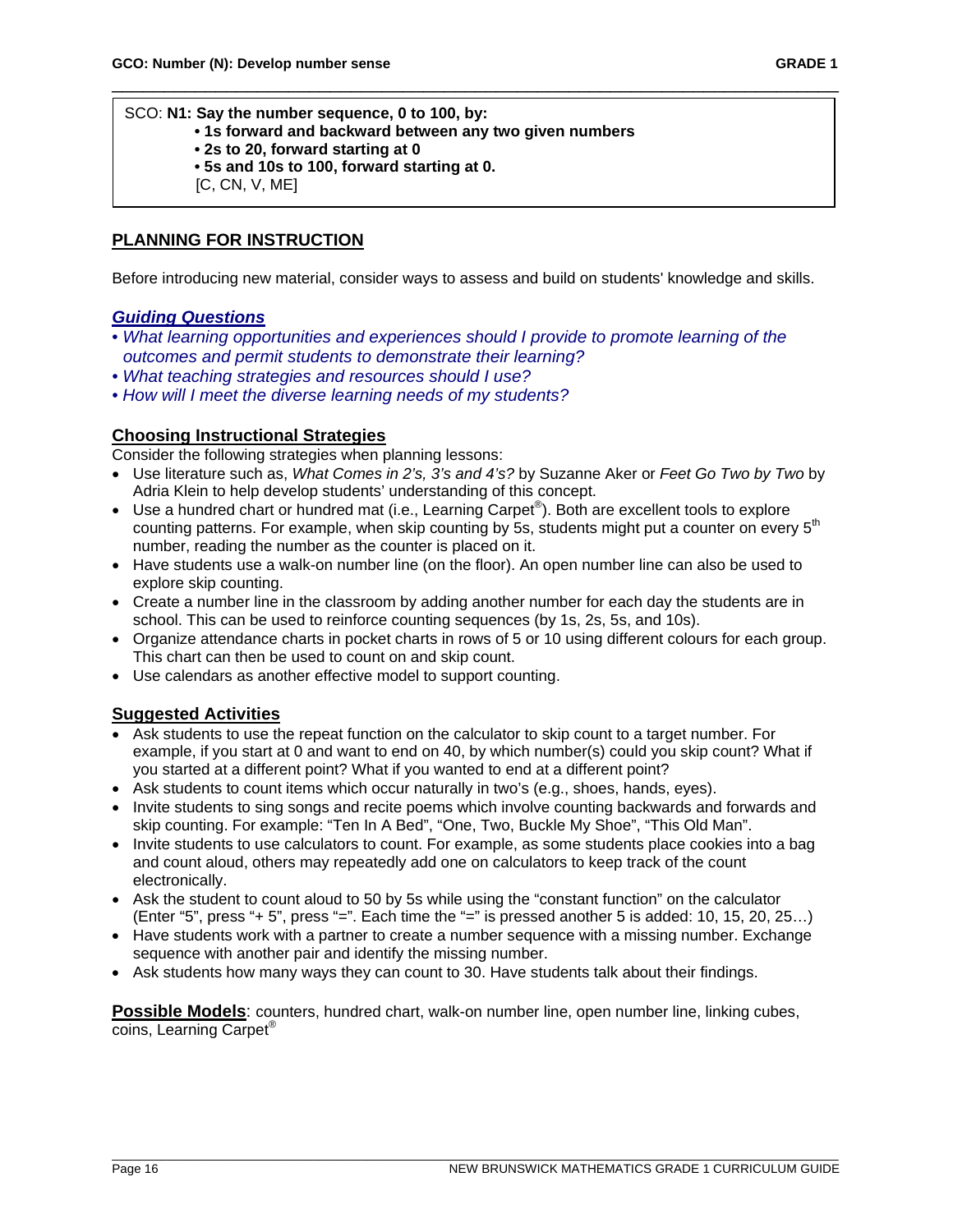SCO: **N1: Say the number sequence, 0 to 100, by: • 1s forward and backward between any two given numbers • 2s to 20, forward starting at 0 • 5s and 10s to 100, forward starting at 0.** [C, CN, V, ME]

# **ASSESSMENT STRATEGIES**

Look back at what you determined as acceptable evidence.

#### *Guiding Questions*

- *What are the most appropriate methods and activities for assessing student learning?*
- *How will I align my assessment strategies with my teaching strategies?*

Assessment can and should happen every day as a part of instruction. A variety of approaches and contexts should be used for assessing all students: as a class, in groups, and individual students. Consider the following **sample activities** (that can be adapted) for either formative (for learning; as learning) or summative (of learning) assessment.

\_\_\_\_\_\_\_\_\_\_\_\_\_\_\_\_\_\_\_\_\_\_\_\_\_\_\_\_\_\_\_\_\_\_\_\_\_\_\_\_\_\_\_\_\_\_\_\_\_\_\_\_\_\_\_\_\_\_\_\_\_\_\_\_\_\_\_\_\_\_

#### **Whole Class/Group/Individual Assessment**

- Ask students to count by 2s (5s or 10s) as you clap. Have students tell you or record the final number when you finish clapping.
- Show students a number sequence with an error or a missing number. Have students correct the sequence.
- Have students "count-off" by 1s, 2s, 5s, and 10s. Observe whether students are able to follow the number sequence.
- Give each student in class a card with a number symbol on it. Have students put themselves in order using the number cards. The cards can be by one's, two's, or five's.
- Ask the student to count backwards starting at 18.
- Ask the student: If you count by twos, starting at 0, will you say 7? Why or why not?
- Ask the student to begin counting at 13 and stop at 25.
- Provide a hundred chart. Tell the student: I counted from 10 to 50 and only said 5 numbers. What do you think I said?
- Tell the student: I said, "10, 20, 25", when I was counting some coins. What coins do you think I had?

#### **FOLLOW-UP ON ASSESSMENT**

#### *Guiding Questions*

- *What conclusions can be made from assessment information?*
- *How effective have instructional approaches been?*
- *What are the next steps in instruction?*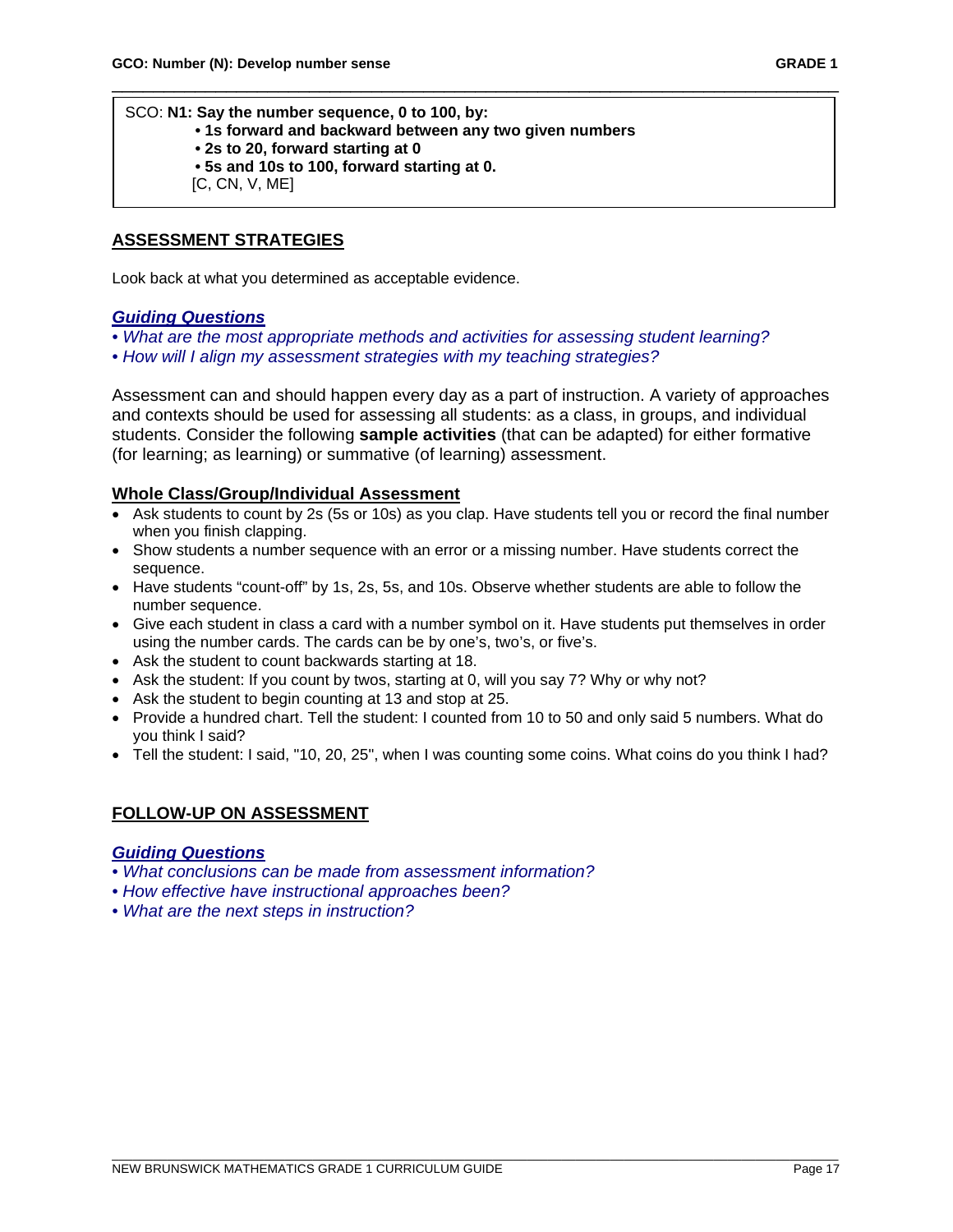| SCO: N2: Recognize, at a glance, and name familiar arrangements of 1 to 10 objects or dots. |  |
|---------------------------------------------------------------------------------------------|--|
| [C, CN, ME, V]                                                                              |  |
|                                                                                             |  |

\_\_\_\_\_\_\_\_\_\_\_\_\_\_\_\_\_\_\_\_\_\_\_\_\_\_\_\_\_\_\_\_\_\_\_\_\_\_\_\_\_\_\_\_\_\_\_\_\_\_\_\_\_\_\_\_\_\_\_\_\_\_\_\_\_\_\_\_\_\_

| <b>[C]</b> Communication    | <b>[ME]</b> Mental Math |
|-----------------------------|-------------------------|
| <b>[PS]</b> Problem Solving | <b>[CN]</b> Connections |
| <b>[T]</b> Technology       | and Estimation          |
| <b>IVI</b> Visualization    | <b>[R]</b> Reasoning    |

#### **Scope and Sequence of Outcomes**

| Kindergarten<br><b>Grade One</b>                                     |                                                                      | <b>Grade Two</b> |
|----------------------------------------------------------------------|----------------------------------------------------------------------|------------------|
| N2 Recognize, at a glance, and<br>name familiar arrangements of 1 to | N2 Recognize, at a glance, and<br>name familiar arrangements of 1 to |                  |
| 5 objects or dots.                                                   | 10 objects or dots.                                                  |                  |

# **ELABORATION**

#### *Guiding Questions:*

*• What do I want my students to learn?* 

*• What do I want my students to understand and be able to do?*

Children need to be able to recognize, without counting, configurations or spatial patterns for small numbers of items (up to 10). This is called **subitizing** and will encourage reflective thinking while deepening their number sense. At first, children will count the dots or the objects. Eventually, children must be able to recognize the arrangements without counting. To avoid the misconception that an arrangement can only represent a specific quantity if it is arranged in a certain way, it is very important to vary the orientation of the objects, dots, or pictures. When asking children to identify the number of fingers, use different combinations of fingers so that children do not believe that there is only one way to represent the number. For example, the number six can be represented with five fingers on one hand and one on the other, two fingers on one hand and four on the other, three fingers on each hand, etc.

Subitizing will be useful with respect to:

• addition: for example,  $5 = 4 + 1$  (or  $2 + 1 + 2$ ) is apparent from:

and 
$$
6 = 3 + 3
$$
 or  $2 + 2 + 2$  is apparent from:

**•** place value**:** for example, groups of 10 can be easily observed in:



Provide opportunities for students to discover which configurations are easier to recognize. For example, ask students to show 7 in several ways, and then decide which configuration(s) is (are) easiest to identify. Possible configurations might include:



(Note: using dice and other games strengthen recognition of many configurations of numbers.)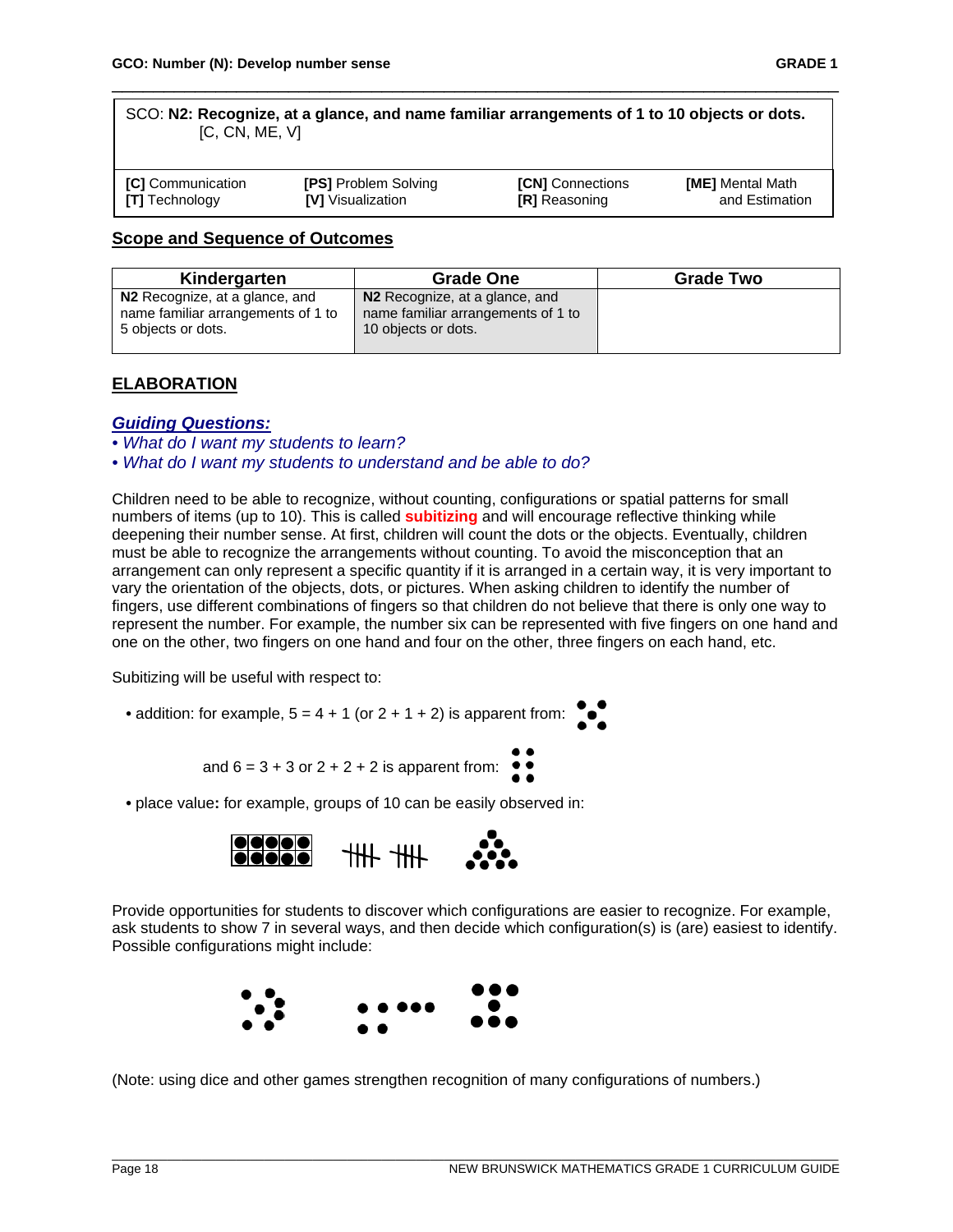SCO: **N2: Recognize, at a glance, and name familiar arrangements of 1 to 10 objects or dots.** [C, CN, ME, V]

\_\_\_\_\_\_\_\_\_\_\_\_\_\_\_\_\_\_\_\_\_\_\_\_\_\_\_\_\_\_\_\_\_\_\_\_\_\_\_\_\_\_\_\_\_\_\_\_\_\_\_\_\_\_\_\_\_\_\_\_\_\_\_\_\_\_\_\_\_\_

# **ACHIEVEMENT INDICATORS**

#### *Guiding Questions:*

- *What evidence will I look for to know that learning has occurred?*
- *What should students demonstrate to show their understanding of the mathematical concepts and skills?*

Use the following set of indicators as a guide to determine whether students have met the corresponding specific outcome.

- ° Look briefly at a given familiar arrangement of objects or dots and identify the number represented without counting.
- ° Look briefly at a given familiar arrangement and identify how many objects there are without counting.
- ° Identify the number represented by a given arrangement of objects or dots on a ten-frame.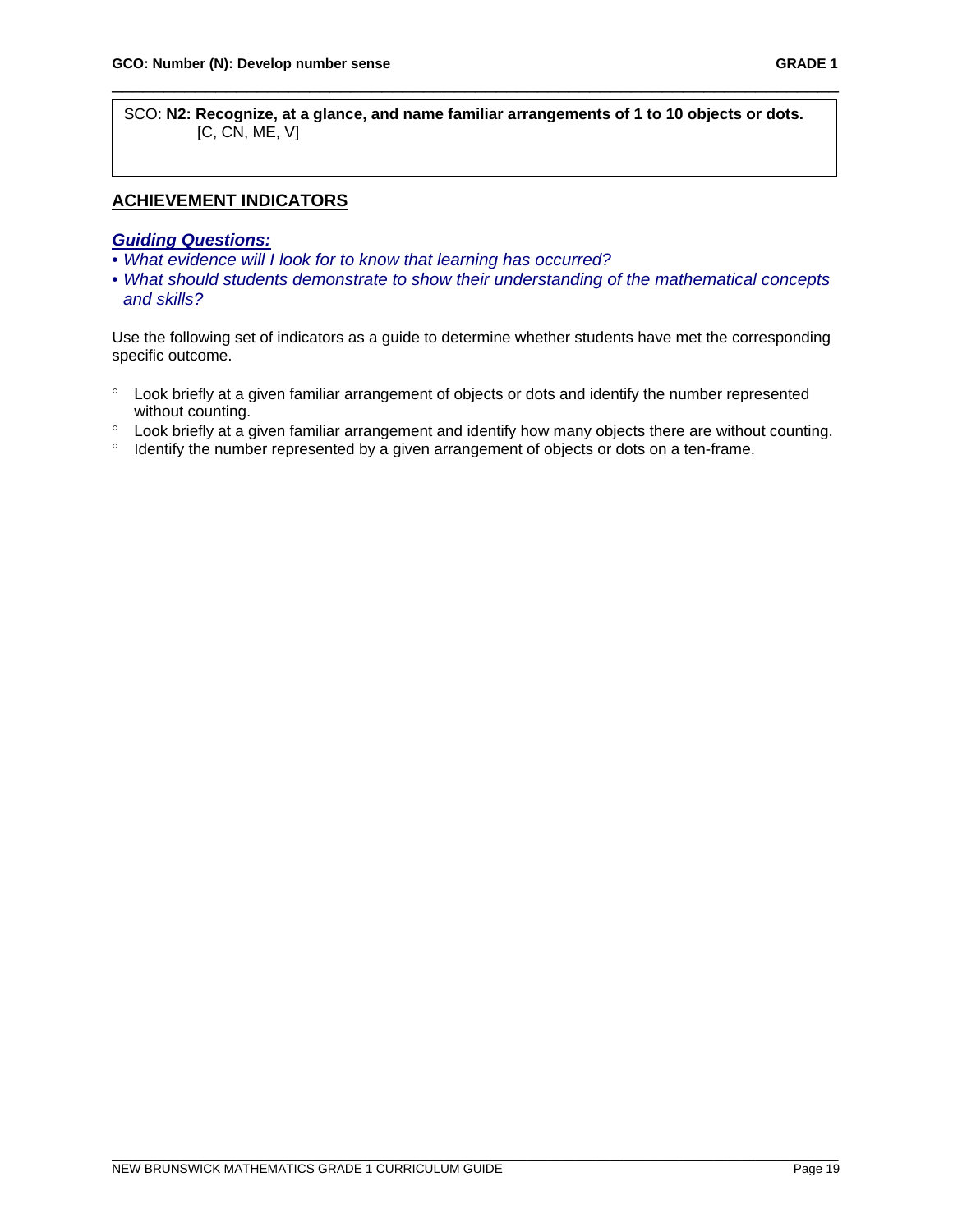SCO: **N2: Recognize, at a glance, and name familiar arrangements of 1 to 10 objects or dots.**  $[C, CN, ME, V]$ 

\_\_\_\_\_\_\_\_\_\_\_\_\_\_\_\_\_\_\_\_\_\_\_\_\_\_\_\_\_\_\_\_\_\_\_\_\_\_\_\_\_\_\_\_\_\_\_\_\_\_\_\_\_\_\_\_\_\_\_\_\_\_\_\_\_\_\_\_\_\_

# **PLANNING FOR INSTRUCTION**

Before introducing new material, consider ways to assess and build on students' knowledge and skills.

#### *Guiding Questions*

- *What learning opportunities and experiences should I provide to promote learning of the outcomes and permit students to demonstrate their learning?*
- *What teaching strategies and resources should I use?*
- *How will I meet the diverse learning needs of my students?*

#### **Choosing Instructional Strategies**

Consider the following strategies when planning lessons:

- Focus subitizing activities initially on arrangements of numbers from 1 to 5 and gradually increase.
- Use "dot cards" and other models with easily recognizable configurations of numbers frequently so that students increase their familiarity with them. The level of difficulty can be adjusted by the arrangements used.
- Use less familiar arrangements often to promote greater automaticity in recognizing quantities.

#### **Suggested Activities**

- Show students 5 counters arranged in an "L-shape" with equal sides. Ask what other numbers of counters can be arranged to form "L's"?
- Arrange counters on an overhead projector or interactive whiteboard. Show the counters to the students for a few seconds, but not long enough for them to count the counters. Ask: What number was represented? (Repeat several times, using different configurations of the same number.) Ask: Which configuration was easiest to recognize? Why?
- Hold up a dot card for a few seconds. Ask: How many dots? What did you see first (all of the dots or a smaller group)?

 Include dot cards with both familiar and unfamiliar arrangements. Consider also using cards with two colors of dots.

- State a number or hold up a numeral card and have students find the corresponding dot card from a collection on their desks.
- Play a "Concentration Game". (Materials: 2 sets of dot cards that show the same number.) Place 20 dot cards face down in a 5 x 4 array (or whatever number of cards that are being used). Students take turns turning over two cards at a time trying to find a match. If the student finds a match, he/she keeps the pair. If he/she does not make a match the cards are turned back over. Play continues until all pairs of dot cards are found.
- Play a favourite board game with your students using dot cards instead of a number cube.
- Have students sort dot card arrangements into groups that display the same number.

**Possible Models:** number cubes, dot cards, five-frames and ten-frames, dominoes, playing cards, collections of counters or objects, Rekenrek®

Ω  $\circ$ ÕOO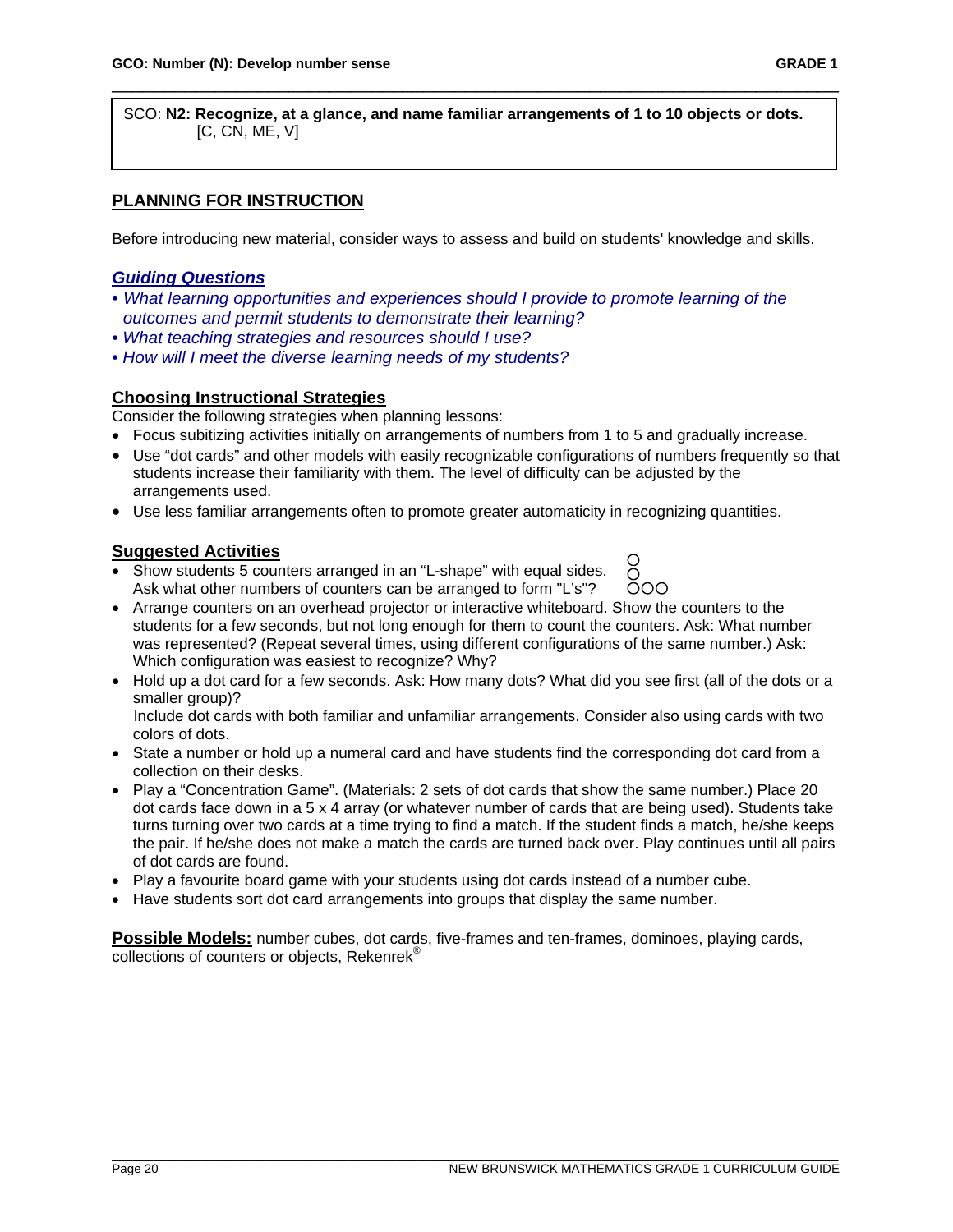SCO: **N2: Recognize, at a glance, and name familiar arrangements of 1 to 10 objects or dots.**  $[C, CN, ME, V]$ 

\_\_\_\_\_\_\_\_\_\_\_\_\_\_\_\_\_\_\_\_\_\_\_\_\_\_\_\_\_\_\_\_\_\_\_\_\_\_\_\_\_\_\_\_\_\_\_\_\_\_\_\_\_\_\_\_\_\_\_\_\_\_\_\_\_\_\_\_\_\_

# **ASSESSMENT STRATEGIES**

Look back at what you determined as acceptable evidence.

#### *Guiding Questions*

*• What are the most appropriate methods and activities for assessing student learning?*

*• How will I align my assessment strategies with my teaching strategies?*

Assessment can and should happen every day as a part of instruction. A variety of approaches and contexts should be used for assessing all students: as a class, in groups, and individual students. Consider the following **sample activities** (that can be adapted) for either formative (for learning; as learning) or summative (of learning) assessment.

# **Whole Class/Group/Individual Assessment**

- Show the class a dot card or an arrangement on a ten-frame. Ask them to respond by writing the numeral on their individual board or paper.
- Ask students to draw an arrangement of counters that makes it easy to recognize 6.
- Ask the student to arrange 8 counters (or another number) in a way that will make it easy to tell that there are 8.
- Ask the student to make a sketch showing how he/she "sees" 9 (or another number).
- Have a set of cards or objects in your pocket. At any time during the day, show a student one of the cards or group of objects and ask them to tell you how many.
- Use prepared dot arrangements for numbers 0 to 10. Hold up a dot plate for one to three seconds. Say: ''How many? How did you see it?'' Children might say, ''I saw 6. I saw 3 on one side and 3 on the other.'' Observe how quickly children can recognize the number of dots without counting.
- Provide children with a set of counters. Flash a ten-frame card with dots for approximately three seconds. Have the children take the number of counters they think they would need to cover the dots displayed on the ten-frame. After students have made their sets of counters, place the card in front of one child who should then place his or her counters on the dots, while the other children count and check. Ask the child to explain how they identified the number represented on the ten-frame. Repeat this activity using other ten-frame cards with different representations of numbers to 10.
- Explain why it might be easier to count the number of counters on the left than the counters on the right. Ω



# **FOLLOW-UP ON ASSESSMENT**

# *Guiding Questions*

- *What conclusions can be made from assessment information?*
- *How effective have instructional approaches been?*
- *What are the next steps in instruction?*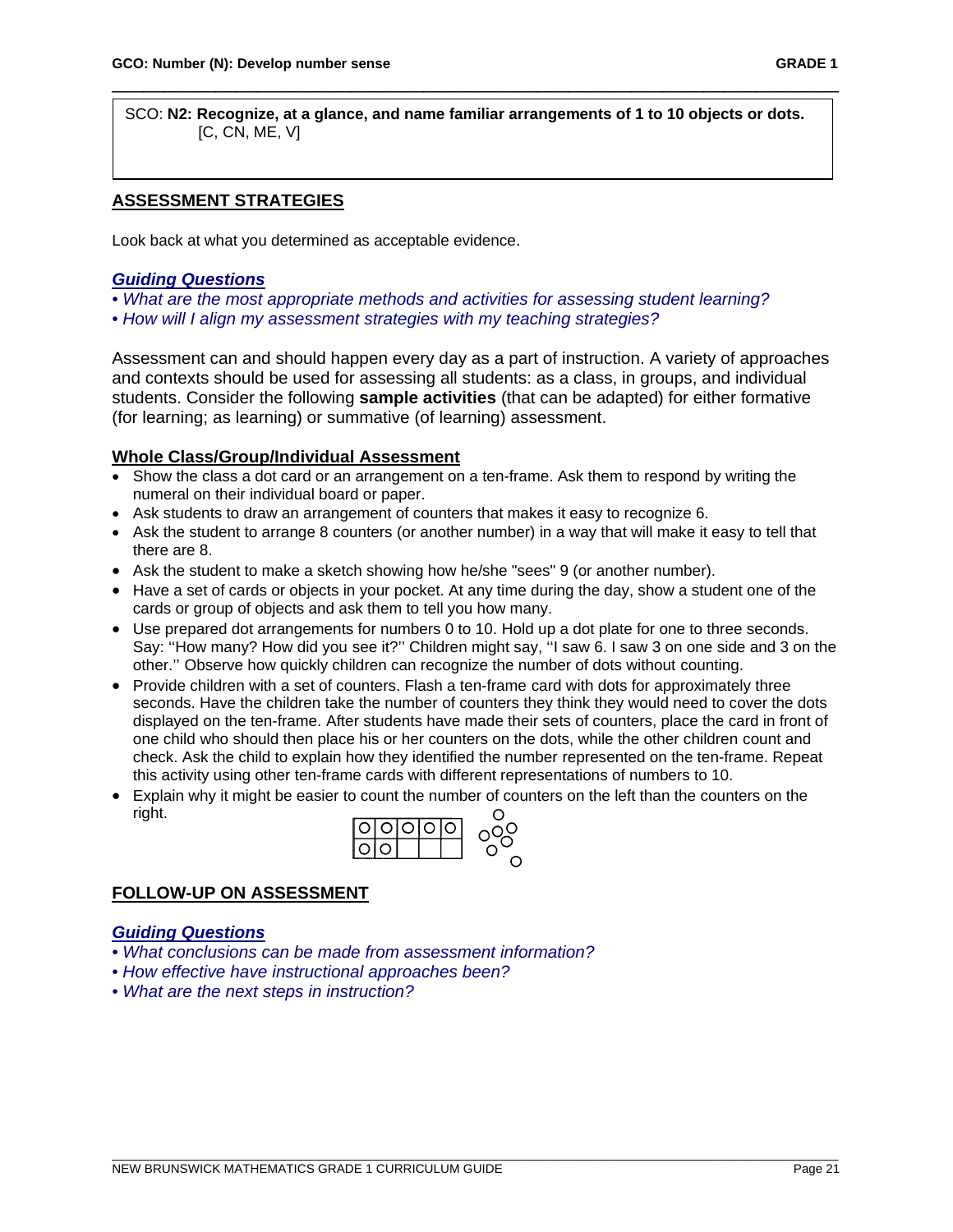| SCO: N3: Demonstrate an understanding of counting by:<br>• indicating that the last number said identifies "how many"<br>• showing that any set has only one count<br>• using the counting on strategy<br>• using parts or equal groups to count sets.<br>[C, CN, ME, R, V] |                             |                         |                  |
|-----------------------------------------------------------------------------------------------------------------------------------------------------------------------------------------------------------------------------------------------------------------------------|-----------------------------|-------------------------|------------------|
| [C] Communication                                                                                                                                                                                                                                                           | <b>[PS] Problem Solving</b> | <b>[CN]</b> Connections | [ME] Mental Math |
| <b>[T]</b> Technology                                                                                                                                                                                                                                                       | [V] Visualization           | <b>IRI</b> Reasoning    | and Estimation   |

\_\_\_\_\_\_\_\_\_\_\_\_\_\_\_\_\_\_\_\_\_\_\_\_\_\_\_\_\_\_\_\_\_\_\_\_\_\_\_\_\_\_\_\_\_\_\_\_\_\_\_\_\_\_\_\_\_\_\_\_\_\_\_\_\_\_\_\_\_\_

#### **Scope and Sequence of Outcomes**

| Kindergarten                                                 | Grade One                                                                                                                                                                                                                                                    |  |
|--------------------------------------------------------------|--------------------------------------------------------------------------------------------------------------------------------------------------------------------------------------------------------------------------------------------------------------|--|
| N3 Relate a numeral, 1 to 10, to its<br>respective quantity. | N3 Demonstrate an understanding<br>of counting by:<br>• indicating that the last number<br>said identifies "how many"<br>• showing that any set has only one<br>count<br>• using the counting on strategy<br>• using parts or equal groups to<br>count sets. |  |

# **ELABORATION**

#### *Guiding Questions:*

- *What do I want my students to learn?*
- *What do I want my students to understand and be able to do?*

**Counting** is considered significant for children as it enables them to decide how many are in a collection. As contrasted with rote counting, meaningful counting involves an understanding of the following **principles**:

- One number is said for each item in the group and is counted once and only once. (**one-to-one correspondence**)
- Counting begins with the number 1 and there is a set number sequence. (**stable order**)
- The starting point and order of counting the objects does not affect the quantity. (**order irrelevance**)
- The arrangement or types of objects does not affect the count. (**conservation**)
- The number in the set is the last number said. (**cardinality**)
- It does not matter what is being counted, the resulting count will always be the same. (**abstraction**)

The meaning attached to counting is the foundation on which all other number concepts are developed. For this reason, it is necessary to assess each child individually in order to determine their understanding of number, not only in the oral expression of numbers, but also in counting abilities and sense of number.

Children will struggle with counting on. It requires an understanding that numbers are inclusive. Counting on from 6 implies knowing that 1, 2, 3, 4, and 5 are included in the number 6. Students typically require lots of time and experience to develop a deep understanding of this concept. Counting on and counting back are fundamental prerequisites for addition and subtraction and their importance should not be underestimated.

Counting larger collections is more efficient using skip counting as a strategy. This skill is best developed through a constructivist approach. Give students frequent experiences counting collections. Once students have more experience with counting, they are able to count larger quantities using groups and skip counting to be more efficient. Include discussions and comparison of different counting strategies.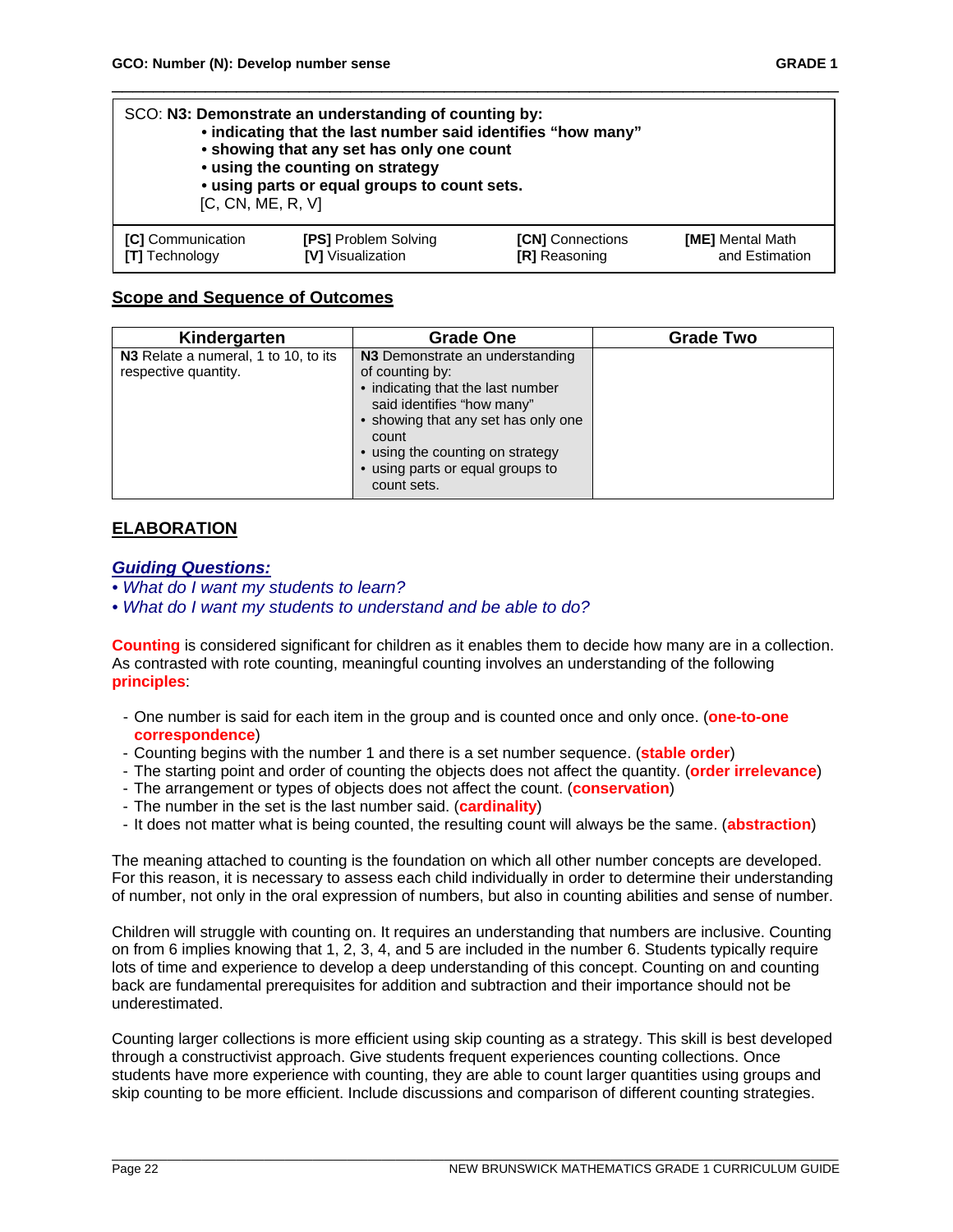SCO: **N3: Demonstrate an understanding of counting by:**

- **indicating that the last number said identifies "how many"**
- **showing that any set has only one count**
- **using the counting on strategy**
- **using parts or equal groups to count sets.**
- [C, CN, ME, R, V]

# **ACHIEVEMENT INDICATORS**

#### *Guiding Questions:*

- *What evidence will I look for to know that learning has occurred?*
- *What should students demonstrate to show their understanding of the mathematical concepts and skills?*

\_\_\_\_\_\_\_\_\_\_\_\_\_\_\_\_\_\_\_\_\_\_\_\_\_\_\_\_\_\_\_\_\_\_\_\_\_\_\_\_\_\_\_\_\_\_\_\_\_\_\_\_\_\_\_\_\_\_\_\_\_\_\_\_\_\_\_\_\_\_

Use the following set of indicators as a guide to determine whether students have met the corresponding specific outcome.

- ° Answer the question, "How many are in the set?" using the last number counted in a given set.
- ° Identify and correct counting errors in a given counting sequence.
- ° Show that the count of the number of objects in a given set does not change regardless of the order in which the objects are counted.
- ° Count the number of objects in a given set, rearrange the objects, predict the new count and recount to verify the prediction.
- ° Determine the total number of objects in a given set, starting from a known quantity and counting on.
- ° Count quantity using groups of 2s, 5s or 10s and counting on.
- ° Count sets of the same type of objects, but in various sizes.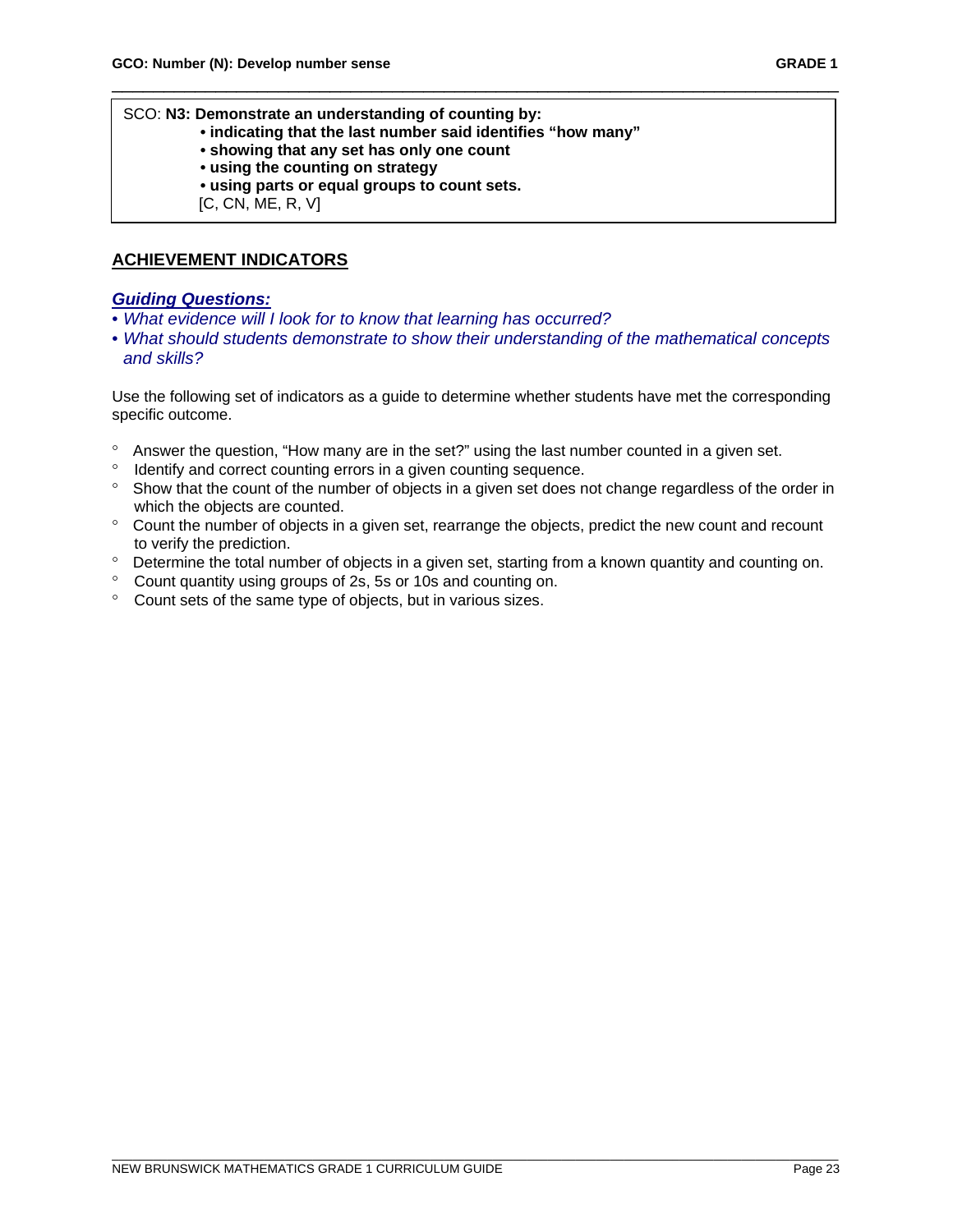SCO: **N3: Demonstrate an understanding of counting by:**

- **indicating that the last number said identifies "how many"**
- **showing that any set has only one count**
- **using the counting on strategy**
- **using parts or equal groups to count sets.**

[C, CN, ME, R, V]

#### **PLANNING FOR INSTRUCTION**

Before introducing new material, consider ways to assess and build on students' knowledge and skills.

\_\_\_\_\_\_\_\_\_\_\_\_\_\_\_\_\_\_\_\_\_\_\_\_\_\_\_\_\_\_\_\_\_\_\_\_\_\_\_\_\_\_\_\_\_\_\_\_\_\_\_\_\_\_\_\_\_\_\_\_\_\_\_\_\_\_\_\_\_\_

#### *Guiding Questions*

- *What learning opportunities and experiences should I provide to promote learning of the outcome and permit students to demonstrate their learning?*
- *What teaching strategies and resources should I use?*
- *How will I meet the diverse learning needs of my students?*

#### **Choosing Instructional Strategies**

Consider the following strategies when planning lessons:

- Observe how the students count. Students, who are successful counters, have strategies to keep track of their count, such as touching and moving each object as it is counted.
- Encourage students to count items in natural situations that arise in the classroom.
- Count objects in the classroom. When there are large collections, have students group or bundle objects in 5s or 10s.
- Play a variety of games which require counting. For example:
	- bowling (counting both the pins knocked down and the pins left standing)
	- board games (counting the number of spaces to be moved based on a spin)
	- throwing bean bags (counting how many land in the target box)

# **Suggested Activities**

- Request that a student draw a picture of his/her favourite toys, and then ask him/her to count the number of toys in the picture.
- Allow students to count the number of napkins, cups, plates, etc. that are on the table or are needed for snack time or a special party.
- Tell students: I am thinking of something in the classroom of which there are exactly 5. What do you think it could be?
- Ask students to count items which occur naturally in twos (e.g., shoes, hands, eyes). (This can be extended to five's and ten's.)
- Place 5 counters under a cup and tell the students that there are five underneath. Show 3 more beside the cup. Ask: How many counters are there altogether?
- Use a walk-on number line. Have a student roll 2 number cubes. He/she chooses the value on one of the cubes to stand on that number on the number line and then moves along the number line by counting on the amount shown on the other number cube.
- Provide students with a bag of counters. Tell them they must find out how many there are in total without counting by ones. Have children illustrate or demonstrate to the class how they counted and discuss which way of counting was the most efficient.

Possible Models: collections of objects, hundred chart, five-frames and ten-frames, number cubes, dot cards, number lines, walk-on number lines, open number lines, coins, calculators, pentominoes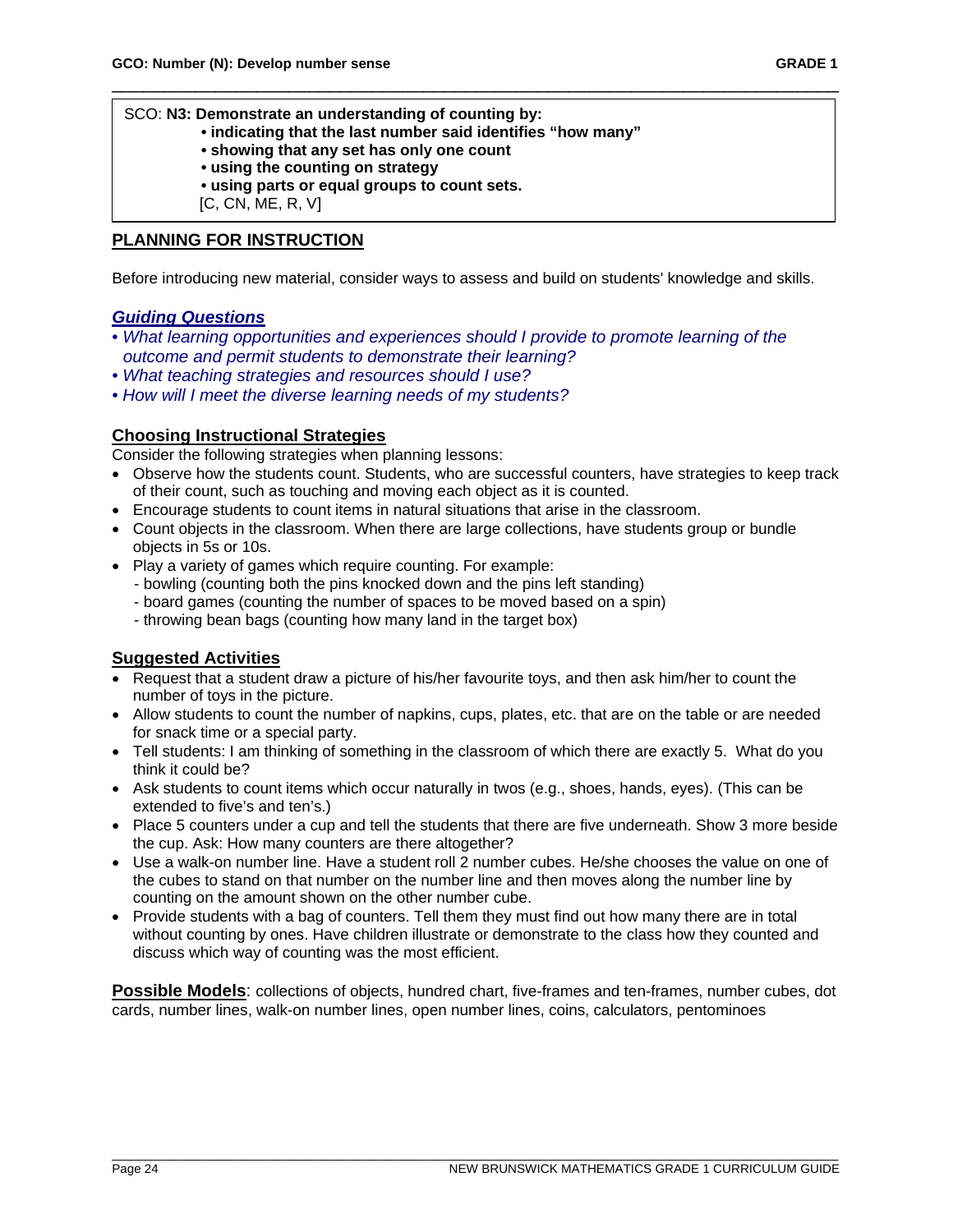SCO: **N3: Demonstrate an understanding of counting by:**

**• indicating that the last number said identifies "how many"**

\_\_\_\_\_\_\_\_\_\_\_\_\_\_\_\_\_\_\_\_\_\_\_\_\_\_\_\_\_\_\_\_\_\_\_\_\_\_\_\_\_\_\_\_\_\_\_\_\_\_\_\_\_\_\_\_\_\_\_\_\_\_\_\_\_\_\_\_\_\_

- **showing that any set has only one count**
- **using the counting on strategy**
- **using parts or equal groups to count sets.**

[C, CN, ME, R, V]

# **ASSESSMENT STRATEGIES**

Look back at what you determined as acceptable evidence.

# *Guiding Questions*

*• What are the most appropriate methods and activities for assessing student learning? • How will I align my assessment strategies with my teaching strategies?*

Assessment can and should happen every day as a part of instruction. A variety of approaches and contexts should be used for assessing all students: as a class, in groups, and individual students. Consider the following **sample activities** (that can be adapted) for either formative (for learning; as learning) or summative (of learning) assessment.

#### **Whole Class/Group/Individual Assessment**

- Provide students with a number of objects. Ask them to count them. After they have counted them once, rearrange the objects and get them to tell you how many. Observe children to determine their understanding of each of the principles underlying meaningful counting. Note the way in which students count:
	- Do they touch each object as they count?
	- Do they set items aside as they count them?
	- Do they show confidence in their count or feel the need to check?
	- Do they check their counting in the same order as the first count or in a different order?
- Ask students to count a large number of items in a photo. Observe how they count.
- Ask the student to count out sixteen blocks/counters onto the table. Rearrange them by moving them around the table and then display them in two groups to display a "16" combination, (e.g., 9 in one group, 7 in the other). Ask the student how many you have altogether. Repeat using different combinations. Observe the student's method of determining how many.
- Show two groups of objects. Hide one under a piece of paper labelled with its amount. Leave the other group showing. Ask the student how many objects there are in all.
- Ask the student to count out six counters. Once they have six counters, ask them to show you a total of 14 counters. Observe whether the student is able to count on from six or recounts starting at one.

# **FOLLOW-UP ON ASSESSMENT**

# *Guiding Questions*

- *What conclusions can be made from assessment information?*
- *How effective have instructional approaches been?*
- *What are the next steps in instruction?*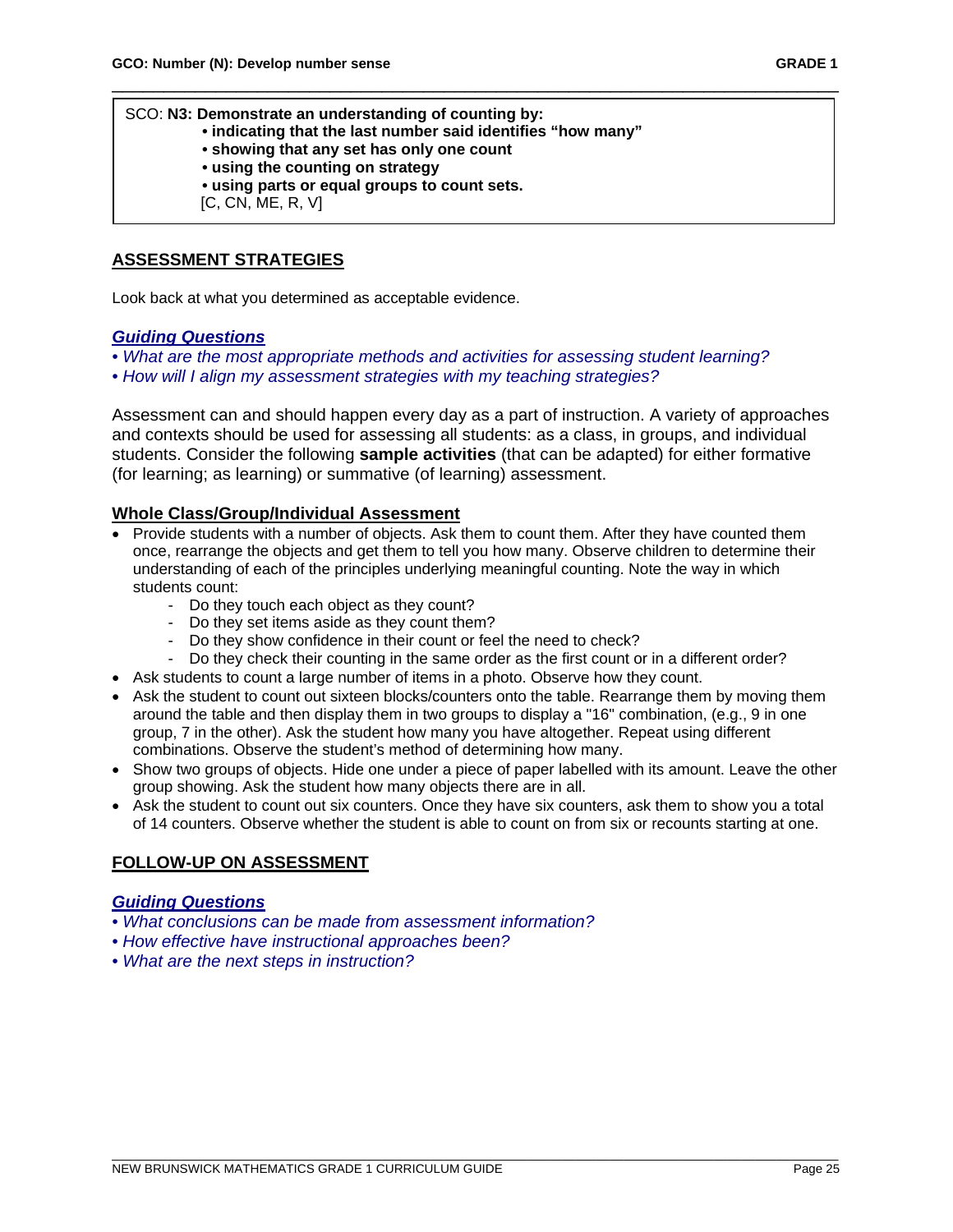| SCO: N4: Represent and describe numbers to 20 concretely, pictorially and symbolically.<br>[C, CN, V]<br>N5: Compare sets containing up to 20 elements to solve problems using:<br>• referents<br>• one-to-one correspondence.<br>[C, CN, ME, PS, R, V]<br>N6: Estimate quantities to 20 by using referents.<br>[C, ME, PS, R, V] |  |  |  |  |
|-----------------------------------------------------------------------------------------------------------------------------------------------------------------------------------------------------------------------------------------------------------------------------------------------------------------------------------|--|--|--|--|
| <b>[C]</b> Communication<br><b>[PS] Problem Solving</b><br><b>[CN]</b> Connections<br><b>[ME]</b> Mental Math<br>and Estimation<br><b>IVI</b> Visualization<br><b>ITI</b> Technology<br><b>[R]</b> Reasoning                                                                                                                      |  |  |  |  |

\_\_\_\_\_\_\_\_\_\_\_\_\_\_\_\_\_\_\_\_\_\_\_\_\_\_\_\_\_\_\_\_\_\_\_\_\_\_\_\_\_\_\_\_\_\_\_\_\_\_\_\_\_\_\_\_\_\_\_\_\_\_\_\_\_\_\_\_\_\_

#### **Scope and Sequence of Outcomes**

| Kindergarten                                                                                                                                       | <b>Grade One</b>                                                                                                                                                                                                                                                                       | <b>Grade Two</b>                                                                                                                                                                              |
|----------------------------------------------------------------------------------------------------------------------------------------------------|----------------------------------------------------------------------------------------------------------------------------------------------------------------------------------------------------------------------------------------------------------------------------------------|-----------------------------------------------------------------------------------------------------------------------------------------------------------------------------------------------|
| N4 Represent and describe<br>numbers 2 to 10, concretely and<br>pictorially.<br>N5 Compare quantities 1 to 10,<br>using one-to-one correspondence. | N4 Represent and describe<br>numbers to 20, concretely,<br>pictorially and symbolically.<br>N5 Compare sets containing up to<br>20 elements, using:<br>$\bullet$ referents<br>• one-to-one correspondence to<br>solve problems.<br>N6 Estimate quantities to 20 by<br>using referents. | N4 Represent and describe<br>numbers to 100, concretely,<br>pictorially and symbolically.<br>N5 Compare and order numbers up<br>to 100.<br>N6 Estimate quantities to 100, using<br>referents. |

#### **ELABORATION**

#### *Guiding Questions:*

*• What do I want my students to learn?* 

*• What do I want my students to understand and be able to do?*

In grade one, students will need many various opportunities to explore numbers between 10 and 20 to develop a deep understanding of these numbers. The uniqueness of the **"teen" numbers** must not be underestimated. Students need to investigate these with concrete materials before moving on to pictorial and symbolic representations. Students should make connections to how these numbers are used in their everyday lives.

Teachers must ensure that students have a strong **number sense** to prepare them for other outcomes where the relationships of one more than, two more than, one less than and two less than are explored. Making connections to **benchmarks of 5 and 10** (and their multiples) are critical. For example, students use 15 as a benchmark, knowing that two more than 15 is 17 and they use 20 as a benchmark, seeing 18 as two fewer than 20. The ability to **estimate**, a key reasoning skill in mathematics, should develop with regular practice over the course of the year. Estimation helps to develop useful benchmarks for thinking about numbers. Include situations in which sets have the same number of items but differ in the amount of physical space they cover. Teachers need to listen to students while at the same time challenging them to share their ideas about numbers.

Using numerals is society's way of communicating about number size. It is important, therefore, that students become familiar with **standard symbols** at this time. **Numeral** symbols have meaning for children only when they are introduced as labels for quantities. Children learn to write numbers as they gain a deeper understanding of number. Opportunities should begin at first by focusing on counting and recording numbers to 10. As children acquire a deeper understanding of number, children should count and record numbers beyond ten. Students need to create or collect sets, given a numeral and assign numerals to sets. Some students will need additional practice recording numerals. Tactile experiences such as tracing numerals and copying them are useful.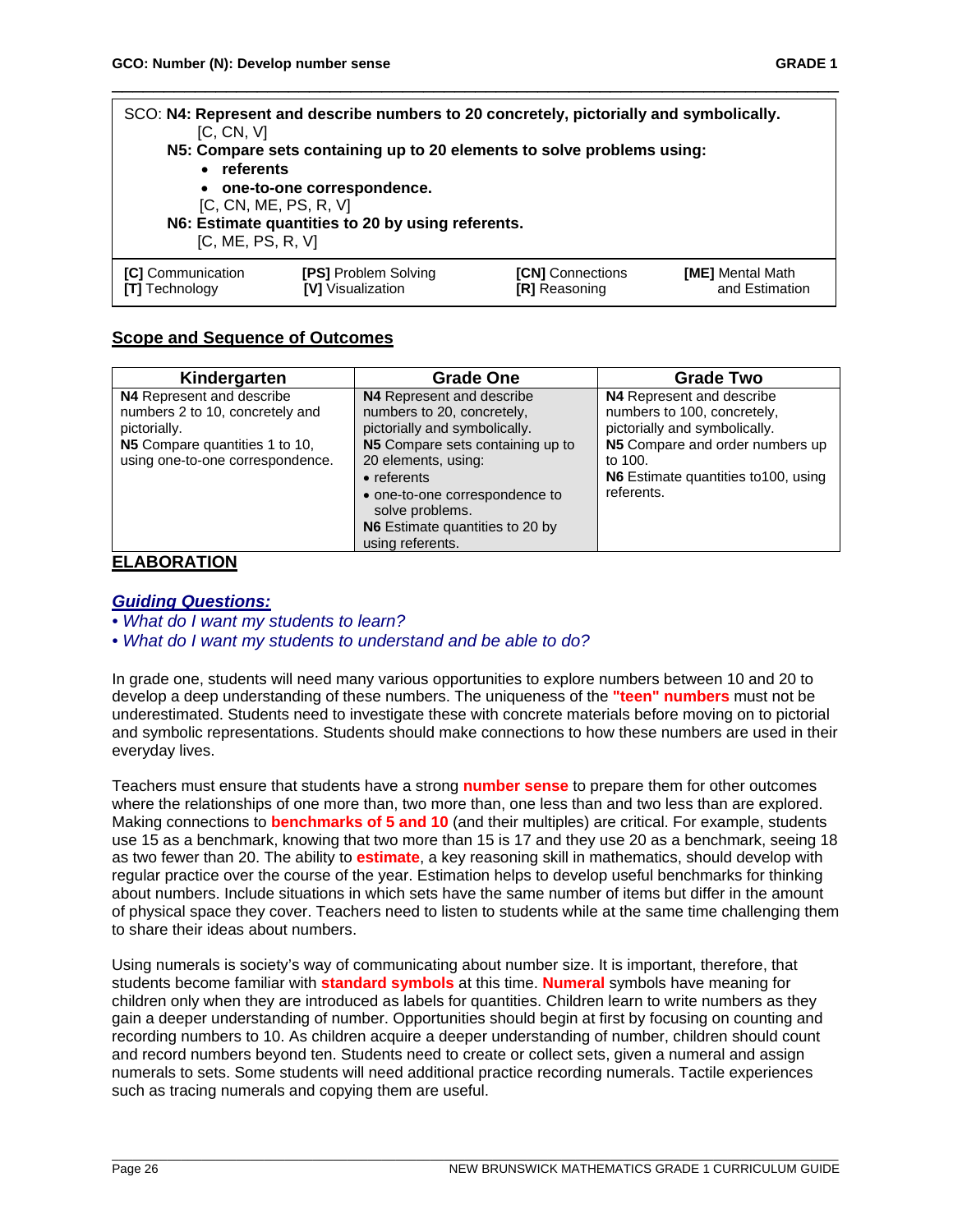SCO: **N4: Represent and describe numbers to 20 concretely, pictorially and symbolically.** [C, CN, V]

\_\_\_\_\_\_\_\_\_\_\_\_\_\_\_\_\_\_\_\_\_\_\_\_\_\_\_\_\_\_\_\_\_\_\_\_\_\_\_\_\_\_\_\_\_\_\_\_\_\_\_\_\_\_\_\_\_\_\_\_\_\_\_\_\_\_\_\_\_\_

- **N5: Compare sets containing up to 20 elements to solve problems using:**
	- **referents**
	- **one-to-one correspondence.**
	- [C, CN, ME, PS, R, V]

 **N6: Estimate quantities to 20 by using referents.** [C, ME, PS, R, V]

# **ACHIEVEMENT INDICATORS**

#### *Guiding Questions:*

- *What evidence will I look for to know that learning has occurred?*
- *What should students demonstrate to show their understanding of the mathematical concepts and skills?*

Use the following set of indicators as a guide to determine whether students have met the corresponding specific outcome.

#### **N4**

- ° Represent a given number up to 20, using a variety of manipulatives, including ten-frames and base ten materials.
- ° Read given number words to 20.
- ° Partition any given quantity up to 20 into two parts and identify the number of objects in each part.
- ° Model a given number, using two different objects; e.g., 10 desks represents the same number as 10 pencils.
- ° Place given numerals on a number line with benchmarks 0, 5, 10 and 20.
- ° Find examples of a given number in the environment.
- ° Record the number of objects in a set using the numeral symbol.

#### **N5**

- ° Build a set equal to a given set that contains up to 20 elements.
- ° Build a set that has more, fewer or as many elements as a given set.
- ° Build several sets of different objects that have the same given number of elements in the set.
- ° Compare two given sets, using one-to-one correspondence, and describe them, using comparative words such as more, fewer or as many.
- ° Compare a set to a given referent, using comparative language.
- ° Solve a given problem (pictures and words) that involves the comparison of two quantities.

#### **N6**

- ° Estimate a given quantity by comparing it to a given referent (known quantity).
- Select an estimate for a given quantity from at least two possible choices and explain the choice.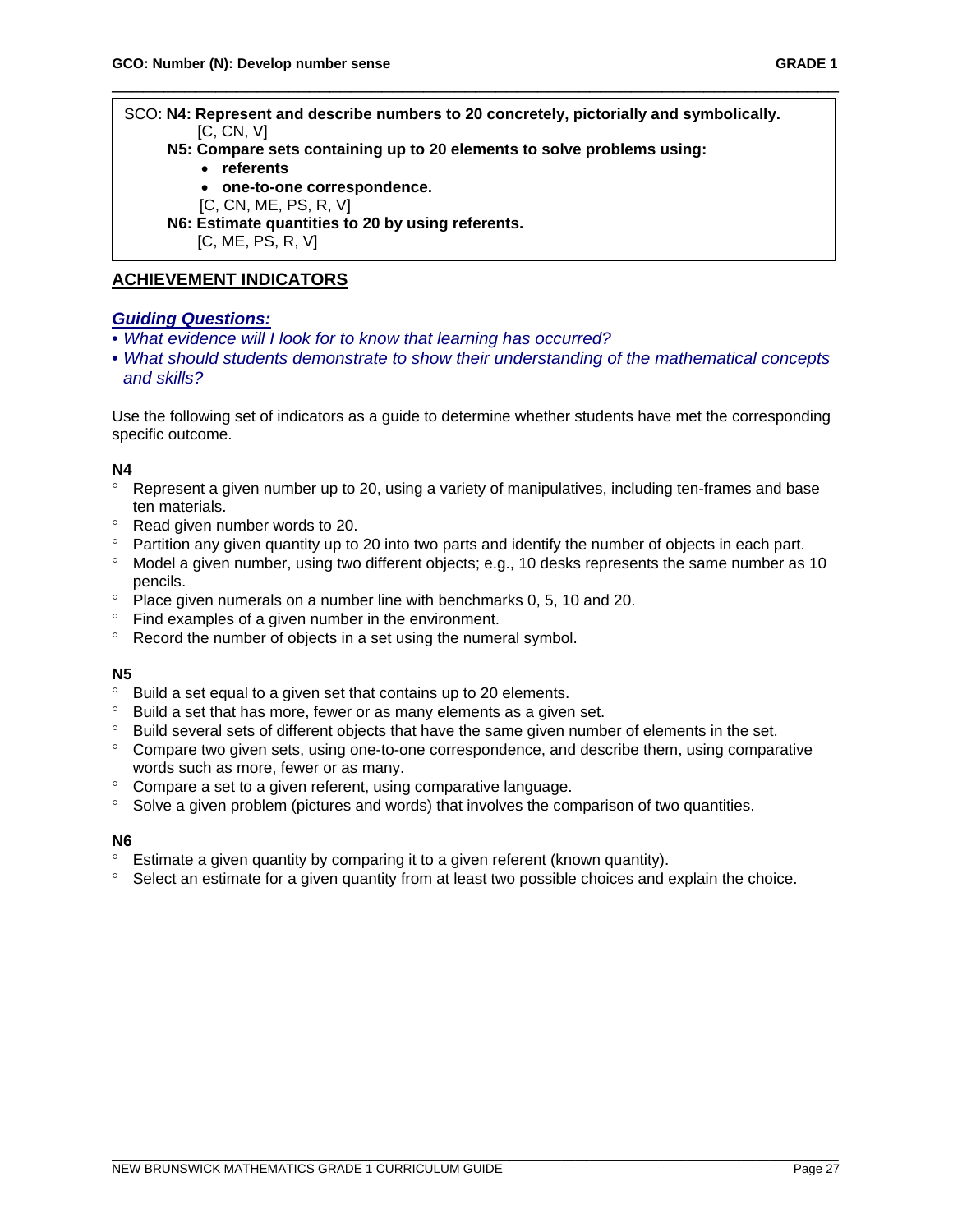SCO: **N4: Represent and describe numbers to 20 concretely, pictorially and symbolically.** [C, CN, V]

\_\_\_\_\_\_\_\_\_\_\_\_\_\_\_\_\_\_\_\_\_\_\_\_\_\_\_\_\_\_\_\_\_\_\_\_\_\_\_\_\_\_\_\_\_\_\_\_\_\_\_\_\_\_\_\_\_\_\_\_\_\_\_\_\_\_\_\_\_\_

- **N5: Compare sets containing up to 20 elements to solve problems using:**
	- **referents**
	- **one-to-one correspondence.**
	- [C, CN, ME, PS, R, V]

 **N6: Estimate quantities to 20 by using referents.** [C, ME, PS, R, V]

# **PLANNING FOR INSTRUCTION**

Before introducing new material, consider ways to assess and build on students' knowledge and skills.

#### *Guiding Questions*

- *What learning opportunities and experiences should I provide to promote learning of the outcomes and permit students to demonstrate their learning?*
- *What teaching strategies and resources should I use?*
- *How will I meet the diverse learning needs of my students?*

#### **Choosing Instructional Strategies**

Consider the following strategies when planning lessons:

- Provide students with many opportunities to represent numbers concretely.
- Allow students to make purposeful links between concrete, pictorial, and symbolic representations of numbers.
- Provide students with a number of counting activities in which sets of items numbering 11 through 19 are counted. Students will be developing number sense and recognizing that certain groupings, such as a group of ten and 7 more, make it easier to determine the size of the set (a pre-place value concept).
- Use objects that are familiar to students whenever possible when representing numbers.
- Expect students to explain their answers about numbers verbally.
- Provide students with a variety of estimation activities. For small groups, ask: Is it closer to 5 or 10? For large collections, one might be asking whether the group is closer to 20 or 50.
- Develop an understanding of the concept of "about" as it relates to estimation activities. Use language like:

 *More or less than \_\_\_? Are there more or less than 15 counters on the overhead projector? Closer to \_\_\_ or to \_\_\_? Do I have closer to 10 cubes or closer to 15 cubes in the clear glass? Less than \_\_\_, between \_\_\_ and \_\_\_ or more than \_\_\_? If I use this ruler to measure my desk, will it be less than 10 rulers, between 10 and 20 rulers or more than 20 rulers? About \_\_\_. Use one of the numbers 5, 10, 15, 20. About how many triangles are on the overhead?*

#### **Suggested Activities**

- Have students find objects in the classroom that represent numbers from 1 to 20 (e.g., twelve: there are twelve windows in the classroom).
- Tell students, "There are 16 monkeys at the zoo. Where they live, there is one big tree and one small tree. When it rains, the monkeys like to climb up a tree. One day when I visited the zoo, all the monkeys were in the trees. How many monkeys could be in the big tree and in the small tree? Are there other answers?" Draw two trees on the board and have construction paper monkeys to place in the trees. Change the position of the monkeys as students offer alternative answers.
- Display a hundred chart and ask the students, "What can you tell me about the number 17?"

**Possible Models**: various number lines, linking cubes, hundred chart, ten-frames and double tenframes, base ten blocks, collections of objects, coins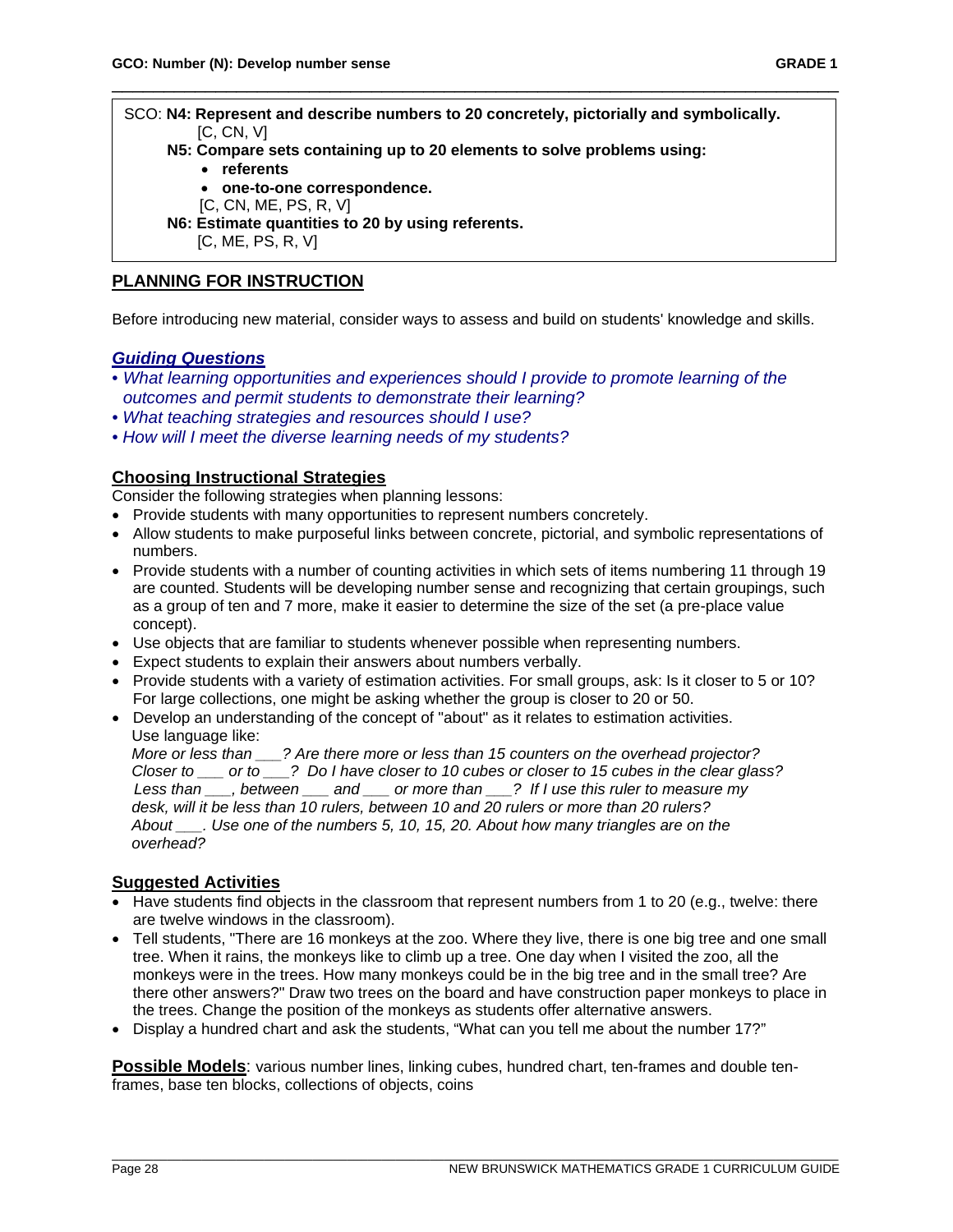SCO: **N4: Represent and describe numbers to 20 concretely, pictorially and symbolically.** [C, CN, V]  **N5: Compare sets containing up to 20 elements to solve problems using:** • **referents** • **one-to-one correspondence.** [C, CN, ME, PS, R, V]  **N6: Estimate quantities to 20 by using referents.**

\_\_\_\_\_\_\_\_\_\_\_\_\_\_\_\_\_\_\_\_\_\_\_\_\_\_\_\_\_\_\_\_\_\_\_\_\_\_\_\_\_\_\_\_\_\_\_\_\_\_\_\_\_\_\_\_\_\_\_\_\_\_\_\_\_\_\_\_\_\_

[C, ME, PS, R, V]

# **ASSESSMENT STRATEGIES**

Look back at what you determined as acceptable evidence.

#### *Guiding Questions*

*• What are the most appropriate methods and activities for assessing student learning?* 

*• How will I align my assessment strategies with my teaching strategies?*

Assessment can and should happen every day as a part of instruction. A variety of approaches and contexts should be used for assessing all students: as a class, in groups, and individual students. Consider the following **sample activities** (that can be adapted) for either formative (for learning; as learning) or summative (of learning) assessment.

#### **Whole Class/Group/Individual Assessment**

- Ask children to show the number 15 in as many different ways as they can.
- Tell students, "In my bowl, I have apples and bananas. There are 14 pieces of fruit altogether. How many apples are there? Draw a picture of the fruit. Are there other possibilities?"
- Give small groups of students interlocking cubes. Give a variety of directions that use "more" or "fewer" and have students build towers. For example: build a tower that is one more than 11; build a tower that is two fewer than nine; build a tower that is two more than 18. Challenge students by saying, "What number do you think is one fewer than 15? Let's build a tower and see."
- Show the student a set of 13 cubes. Without counting, tell me about how many cubes there are.
- Ask individual students, "I was counting objects in our classroom. I counted exactly 18 of the same thing. What could I have been counting? Tell me why. What are some things I could not have been counting? Why could they not be the objects I was counting?"
- Fill a container with cubes. The container should hold almost 20 cubes. Show it to the student and then ask, "How many cubes do you think are in the container?" Have the student count the cubes. Then ask, "Are there more cubes or fewer cubes than you predicted?"

# **FOLLOW-UP ON ASSESSMENT**

#### *Guiding Questions*

- *What conclusions can be made from assessment information?*
- *How effective have instructional approaches been?*
- *What are the next steps in instruction?*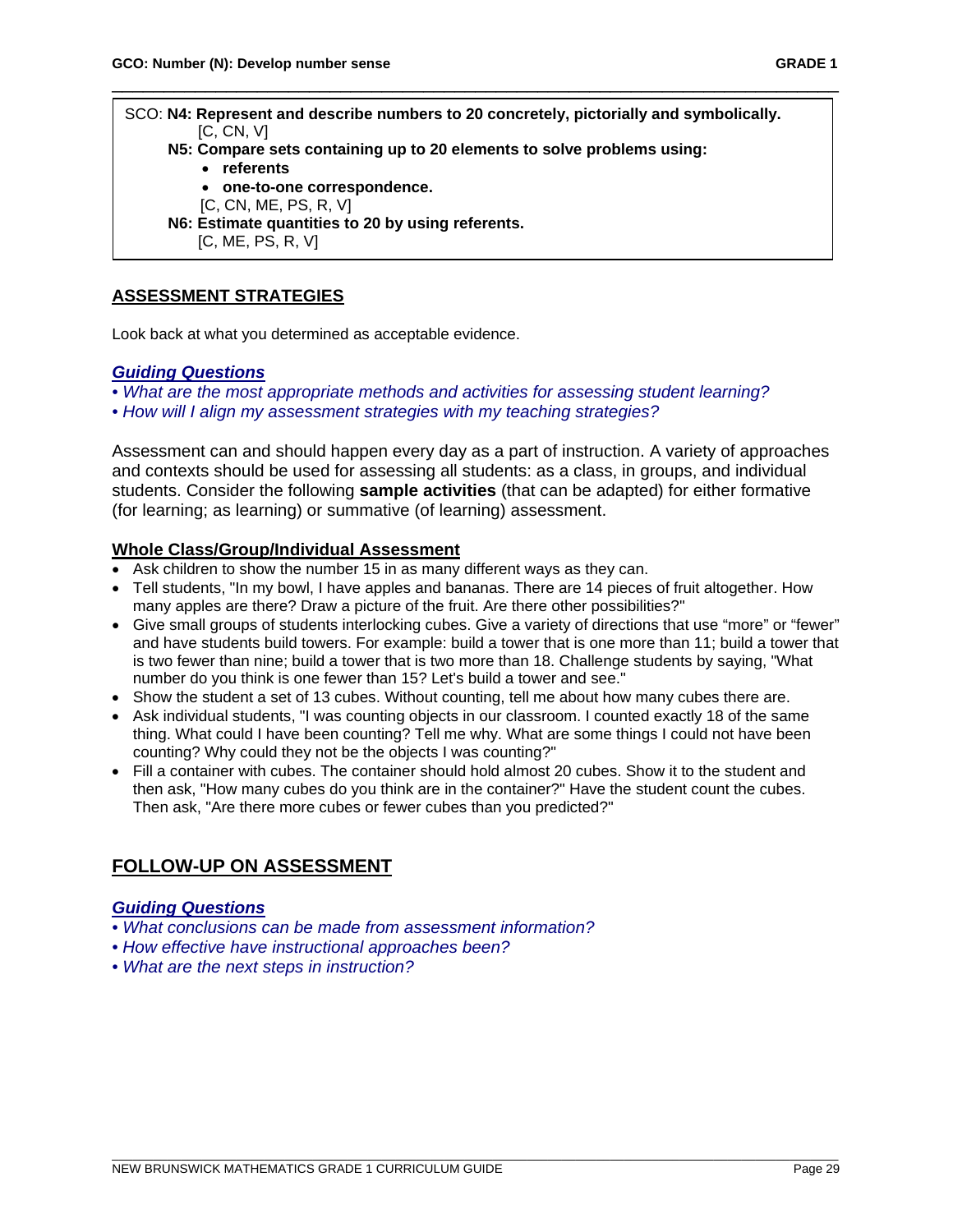| SCO: N7: Demonstrate, concretely and pictorially, how a given number can be represented by |  |  |
|--------------------------------------------------------------------------------------------|--|--|
| a variety of equal groups with and without singles.                                        |  |  |
| [C, R, V]                                                                                  |  |  |
|                                                                                            |  |  |

\_\_\_\_\_\_\_\_\_\_\_\_\_\_\_\_\_\_\_\_\_\_\_\_\_\_\_\_\_\_\_\_\_\_\_\_\_\_\_\_\_\_\_\_\_\_\_\_\_\_\_\_\_\_\_\_\_\_\_\_\_\_\_\_\_\_\_\_\_\_

| [C] Communication     | <b>[PS] Problem Solving</b> | <b>[CN]</b> Connections | <b>[ME]</b> Mental Math |
|-----------------------|-----------------------------|-------------------------|-------------------------|
| <b>[T]</b> Technology | <b>IVI</b> Visualization    | <b>[R]</b> Reasoning    | and Estimation          |

#### **Scope and Sequence of Outcomes**

| Kindergarten | <b>Grade One</b>                                                                                                                                  | <b>Grade Two</b>                                                                                 |  |
|--------------|---------------------------------------------------------------------------------------------------------------------------------------------------|--------------------------------------------------------------------------------------------------|--|
|              | N7 Demonstrate, concretely and<br>pictorially, how a given number can<br>be represented by a variety of equal<br>groups with and without singles. | N7 Illustrate, concretely and<br>pictorially, the meaning of place<br>value for numerals to 100. |  |

# **ELABORATION**

#### *Guiding Questions:*

*• What do I want my students to learn?* 

*• What do I want my students to understand and be able to do?*

Once students have demonstrated a competency in one-to-one counting, they should be encouraged to develop flexible thinking about numbers. Students need to explore ways in which previously learned number concepts are connected to the "breaking apart" of numbers (**part-whole thinking**). This development will lead the students toward increased understanding of the relative size of numbers and will enable students to construct meaning regarding the composing and decomposing of numbers.

Students will learn to trust that a quantity will not change if that quantity is thought of as being made up of parts. Students will also know the quantity remains the same if some from one of those parts is moved to the other part. Students will need many opportunities to model this concretely before they move to other representations (pictorial and symbolic). Activities should lead students to understand that a quantity can be thought of as the sum or difference of other numbers in different ways.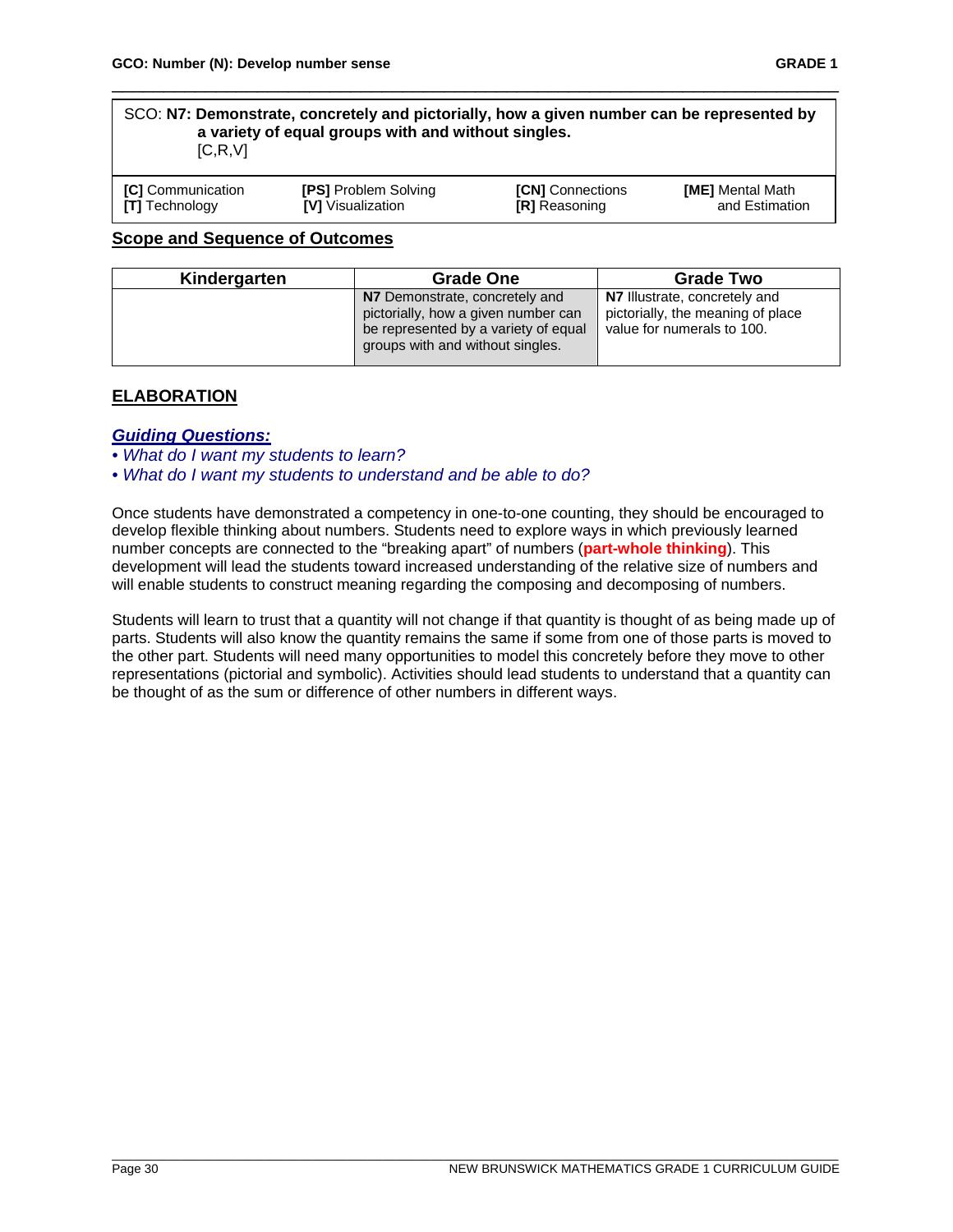SCO: **N7: Demonstrate, concretely and pictorially, how a given number can be represented by a variety of equal groups with and without singles.**  $[C, R, V]$ 

\_\_\_\_\_\_\_\_\_\_\_\_\_\_\_\_\_\_\_\_\_\_\_\_\_\_\_\_\_\_\_\_\_\_\_\_\_\_\_\_\_\_\_\_\_\_\_\_\_\_\_\_\_\_\_\_\_\_\_\_\_\_\_\_\_\_\_\_\_\_

# **ACHIEVEMENT INDICATORS**

#### *Guiding Questions:*

- *What evidence will I look for to know that learning has occurred?*
- *What should students demonstrate to show their understanding of the mathematical concepts and skills?*

Use the following set of indicators as a guide to determine whether students have met the corresponding specific outcome.

- ° Represent a given number in a variety of equal groups with and without singles, e.g., 17 can be represented by 8 groups of 2 and one single, 5 groups of 3 and two singles, 4 groups of 4 and one single, and 3 groups of 5 and two singles.
- ° Recognize that for a given number of counters, no matter how they are grouped, the total number of counters does not change.
- ° Group a set of given counters into equal groups in more than one way.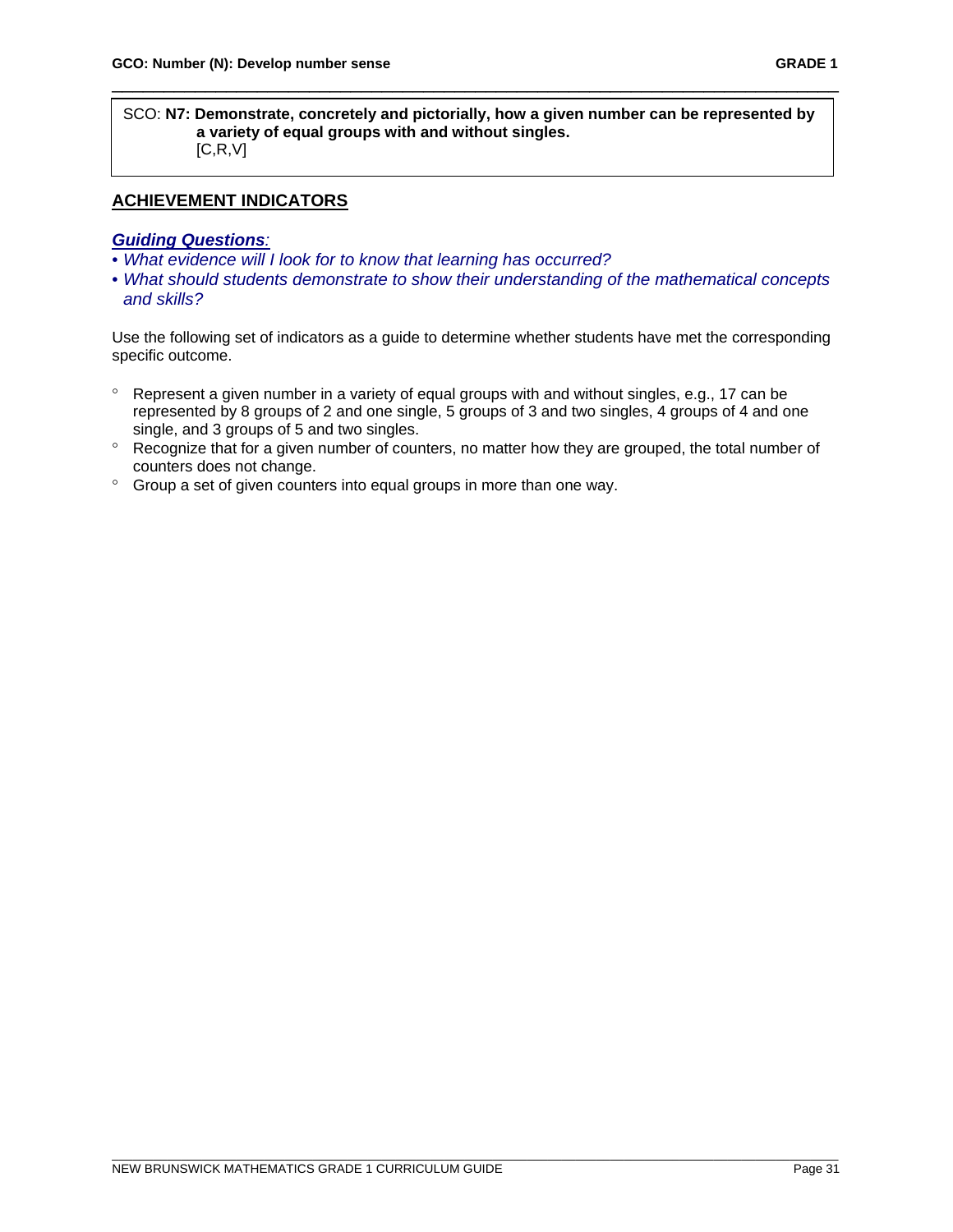SCO: **N7: Demonstrate, concretely and pictorially, how a given number can be represented by a variety of equal groups with and without singles.**  $[C, R, V]$ 

\_\_\_\_\_\_\_\_\_\_\_\_\_\_\_\_\_\_\_\_\_\_\_\_\_\_\_\_\_\_\_\_\_\_\_\_\_\_\_\_\_\_\_\_\_\_\_\_\_\_\_\_\_\_\_\_\_\_\_\_\_\_\_\_\_\_\_\_\_\_

# **PLANNING FOR INSTRUCTION**

Before introducing new material, consider ways to assess and build on students' knowledge and skills.

#### *Guiding Questions*

- *What learning opportunities and experiences should I provide to promote learning of the outcomes and permit students to demonstrate their learning?*
- *What teaching strategies and resources should I use?*
- *How will I meet the diverse learning needs of my students?*

#### **Choosing Instructional Strategies**

Consider the following strategies when planning lessons:

• Provide students with one type of material, such as linking cubes or squares of coloured paper. Explore how many different combinations for a particular number can be made using two parts or more parts.

#### **Suggested Activities**

- Provide 2 ten-frames and 20 counters for each student. Ask students to model numbers with the counters. (Note: for numbers greater than 10, one ten-frame must be completely filled; for 5 and under, use only the top row of the ten-frame.) Have them say the total and explain their reasoning. Practise with other numbers. Observe the students as they model additional numbers.
	- Do they remove all the counters?
	- Do they remove all the counters on the bottom frame?
	- Do they add to/remove counters on the bottom frame?
	- Are they able to verbalize appropriately?



• Give the students a picture card and ask them to model or tell a number story about a part/whole relationship.



- Provide students with pattern blocks (one or two shapes at a time). The task is to create a two part design for a particular number. This can be extended to multiple shapes.
- Hold out a bar of linking cubes, a dot strip, a two-column strip, or a dot plate showing 6 or fewer. Say, "I wish I had six." The students should respond with the part that is needed to make 6. Counting on can be used to check. The game can focus on a single whole, or the "I wish I had…" number can change each time.
- Have students count out 11 counters beside a 3-part mat. Have them place 5 counters on one side, 5 in the middle and 1 on the other side. Together count all the counters by ones. Say "Five and five and one is eleven." Turn the mat around and say, "One and five and five is eleven." Repeat with other numbers on the three sections of the mat without changing the total of eleven counters. This activity could also be used for other numbers.

 $\circ$  $\circ$  $\circ$  $\circ$  $\circ$  $\circ$  $\circ$  $\circ$  $\circ$  $\circ$  $\circ$  $\circ$  $\Omega$  $\circ$  $\circ$  $\circ$  $\circ$  $\circ$ ່໐  $\circ$  $\circ$ 

**Possible Models**: ten-frames, double ten-frames, linking cubes, pattern blocks, dot cards, counters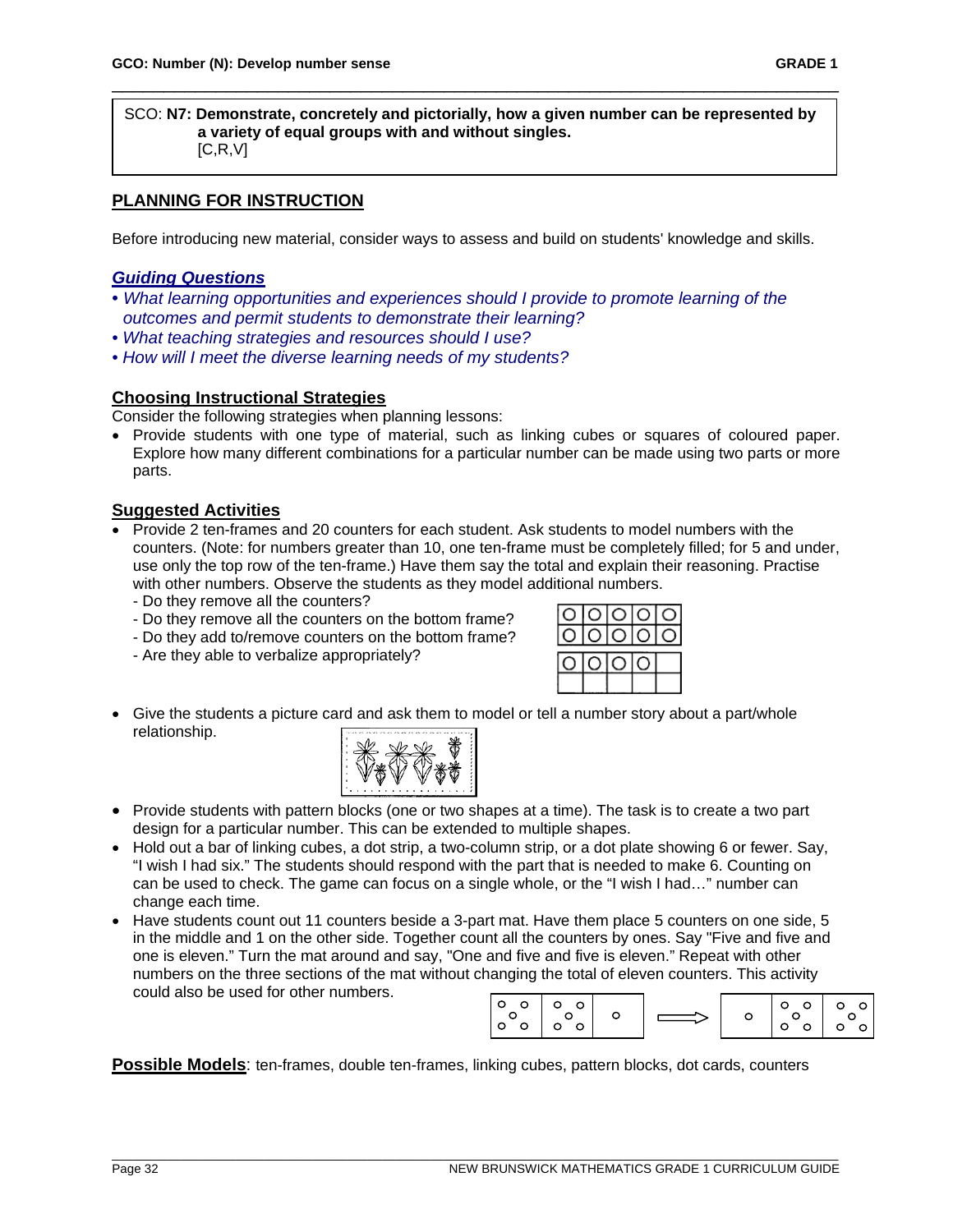SCO: **N7: Demonstrate, concretely and pictorially, how a given number can be represented by a variety of equal groups with and without singles.**  $[C, R, V]$ 

\_\_\_\_\_\_\_\_\_\_\_\_\_\_\_\_\_\_\_\_\_\_\_\_\_\_\_\_\_\_\_\_\_\_\_\_\_\_\_\_\_\_\_\_\_\_\_\_\_\_\_\_\_\_\_\_\_\_\_\_\_\_\_\_\_\_\_\_\_\_

# **ASSESSMENT STRATEGIES**

Look back at what you determined as acceptable evidence.

#### *Guiding Questions*

*• What are the most appropriate methods and activities for assessing student learning?* 

*• How will I align my assessment strategies with my teaching strategies?*

Assessment can and should happen every day as a part of instruction. A variety of approaches and contexts should be used for assessing all students: as a class, in groups, and individual students. Consider the following **sample activities** (that can be adapted) for either formative (for learning; as learning) or summative (of learning) assessment.

#### **Whole Class/Group/Individual Assessment**

- Provide a selection of buttons, linking cubes, or bread tags to represent any number less than 20 and ask students to sort them into two or more equal groups, with or without "leftovers". Have the students draw their groupings on paper. Students should describe their thinking to their group members or to the class as a whole.
- Give the children a number and ask them to represent that number with drawings in more than one way using equal groups and "leftovers".
- Explain why it might be easier to know how many counters there are on the left as compared to the number of counters on the right.



- Explain why it is possible to have a number such as 13 described using two or more parts in more than one way.
- Ask a student to model a number in two or more parts. Ask them to represent that number in as many different ways they can.

# **FOLLOW-UP ON ASSESSMENT**

#### *Guiding Questions*

- *What conclusions can be made from assessment information?*
- *How effective have instructional approaches been?*
- *What are the next steps in instruction?*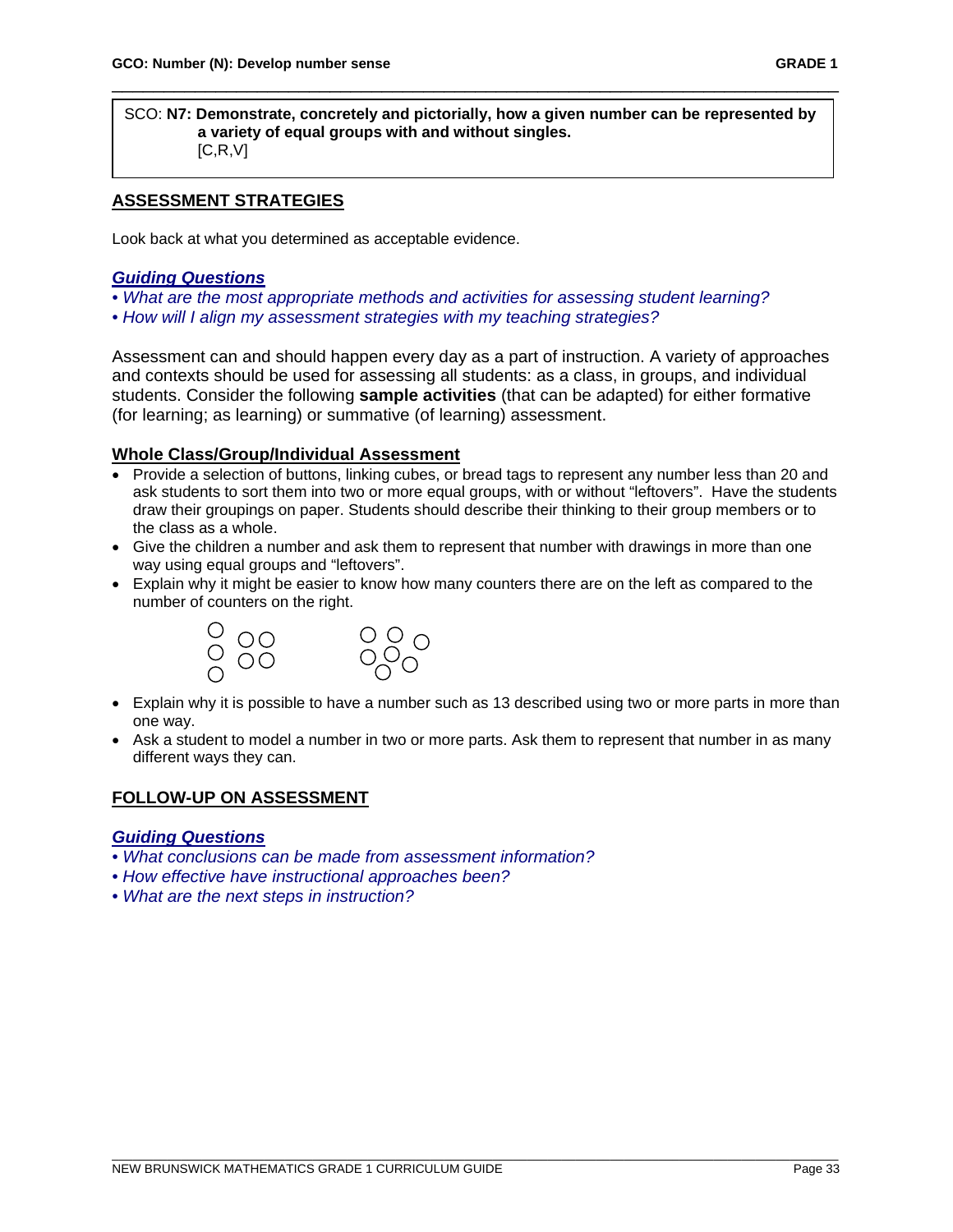| SCO: N8: Identify the number, up to 20, that is one more, two more, one less and two less<br>than a given number.<br>[C, CN, ME, R, V] |                             |                         |                         |
|----------------------------------------------------------------------------------------------------------------------------------------|-----------------------------|-------------------------|-------------------------|
| <b>[C]</b> Communication                                                                                                               | <b>[PS] Problem Solving</b> | <b>[CN]</b> Connections | <b>[ME]</b> Mental Math |

**[T]** Technology **[V]** Visualization **[R]** Reasoning and Estimation

\_\_\_\_\_\_\_\_\_\_\_\_\_\_\_\_\_\_\_\_\_\_\_\_\_\_\_\_\_\_\_\_\_\_\_\_\_\_\_\_\_\_\_\_\_\_\_\_\_\_\_\_\_\_\_\_\_\_\_\_\_\_\_\_\_\_\_\_\_\_

| <b>Scope and Sequence of Outcomes</b> |  |
|---------------------------------------|--|
|---------------------------------------|--|

| Kindergarten | <b>Grade One</b>                                                                                               | <b>Grade Two</b>                                                                                   |  |
|--------------|----------------------------------------------------------------------------------------------------------------|----------------------------------------------------------------------------------------------------|--|
|              | N8 Identify the number, up to 20,<br>that is one more, two more, one less<br>and two less than a given number. | N8 Demonstrate and explain the<br>effect of adding zero to or<br>subtracting zero from any number. |  |

# **ELABORATION**

#### *Guiding Questions:*

- *What do I want my students to learn?*
- *What do I want my students to understand and be able to do?*

Students do not necessarily reflect on the connection between two numbers when they are counting. In order to relate numbers like 6 and 8, students need to explore the "two more than," and "two less than" relationship. Numbers with a difference of one could be similarly explored. These experiences "**counting on**" and "**counting back**" allow them to deepen their understanding of numbers and their relationships. Student's initial exploration of numbers that are one more than, one less than, two more than, and two less than should be done concretely using sets of objects.

Students should **compare** the size of sets in many different contexts.

Include situations in which:

- the sizes of the sets are the same
- the sizes of the sets differ

This will lead to exploring number relationships such as "**one more than**," "**one less than**," "**two more than**," and "**two less than**" a given number. The words "fewer" and "less" are often used incorrectly. The word **fewer** should be used when referring to **countable quantities** and the word **less** is used and when referring to **measures** and **non-countable items** (e.g., There are fewer students in this class. There is less water in this bottle.). However, when **comparing numbers**, the phrases, "less than" and "greater than", should be used. While it is important to use proper language, such as this, as a model for students, it is not an expectation of this outcome for students to correctly use these terms.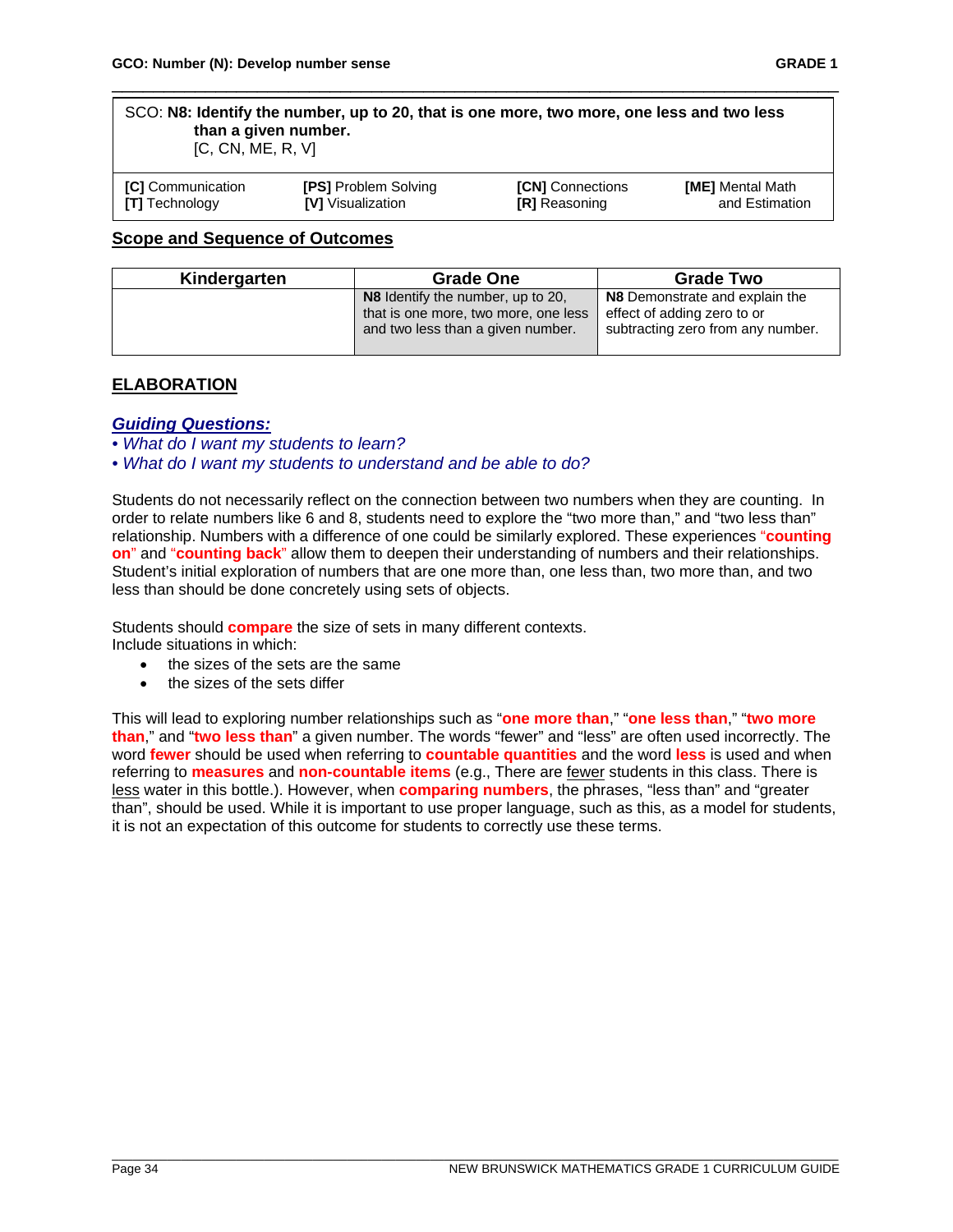SCO: **N8: Identify the number, up to 20, that is one more, two more, one less and two less than a given number.** [C, CN, ME, R, V]

\_\_\_\_\_\_\_\_\_\_\_\_\_\_\_\_\_\_\_\_\_\_\_\_\_\_\_\_\_\_\_\_\_\_\_\_\_\_\_\_\_\_\_\_\_\_\_\_\_\_\_\_\_\_\_\_\_\_\_\_\_\_\_\_\_\_\_\_\_\_

### **ACHIEVEMENT INDICATORS**

## *Guiding Questions:*

- *What evidence will I look for to know that learning has occurred?*
- *What should students demonstrate to show their understanding of the mathematical concepts and skills?*

Use the following set of indicators as a guide to determine whether students have met the corresponding specific outcome.

- ° Name the number that is one more, two more, one less or two less than a given number, up to 20.
- ° Represent a number on a ten-frame that is one more, two more, one less or two less than a given number.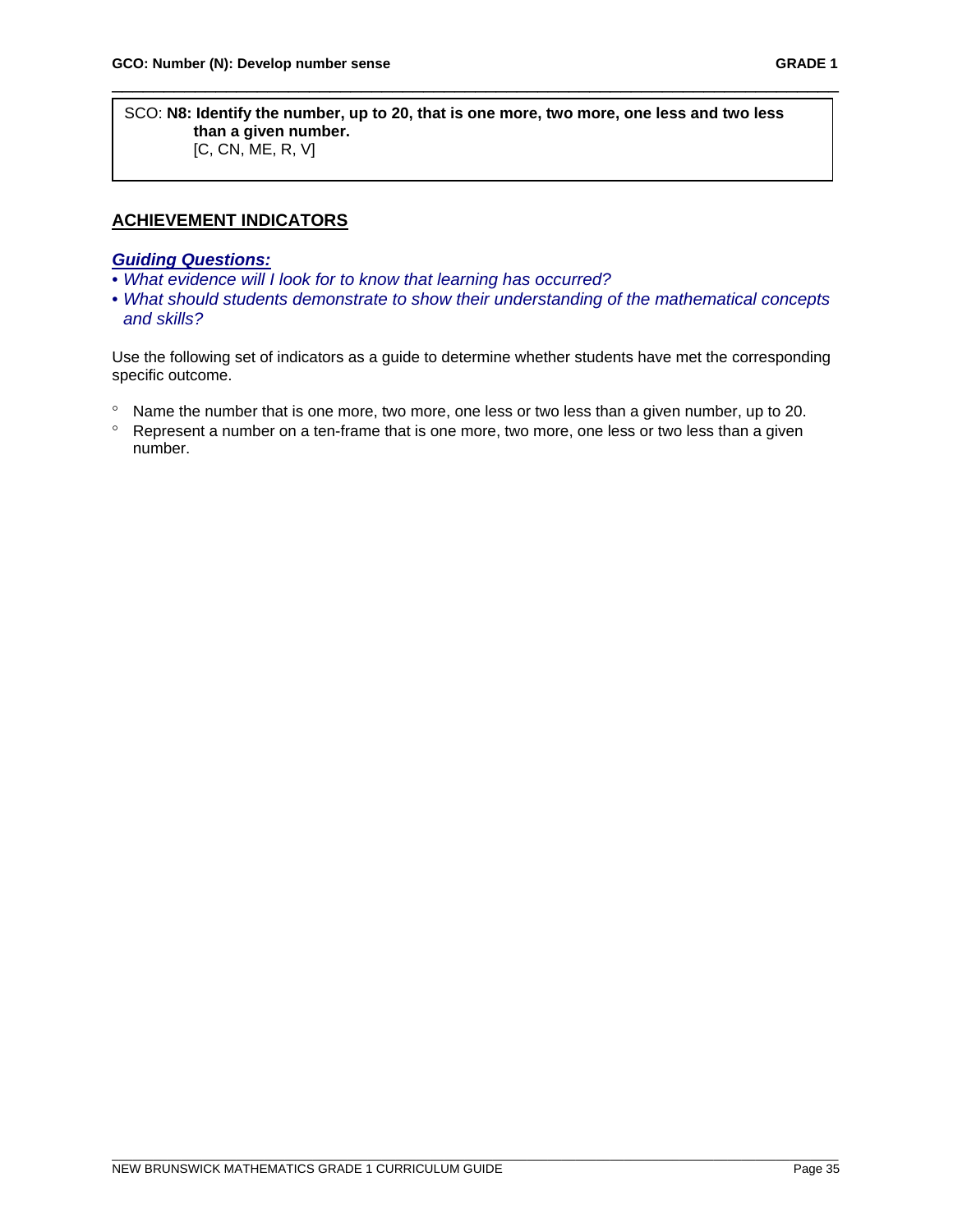SCO: **N8: Identify the number, up to 20, that is one more, two more, one less and two less than a given number.** [C, CN, ME, R, V]

\_\_\_\_\_\_\_\_\_\_\_\_\_\_\_\_\_\_\_\_\_\_\_\_\_\_\_\_\_\_\_\_\_\_\_\_\_\_\_\_\_\_\_\_\_\_\_\_\_\_\_\_\_\_\_\_\_\_\_\_\_\_\_\_\_\_\_\_\_\_

# **PLANNING FOR INSTRUCTION**

Before introducing new material, consider ways to assess and build on students' knowledge and skills.

### *Guiding Questions*

- *What learning opportunities and experiences should I provide to promote learning of the outcome and permit students to demonstrate their learning?*
- *What teaching strategies and resources should I use?*
- *How will I meet the diverse learning needs of my students?*

### **Choosing Instructional Strategies**

Consider the following strategies when planning lessons:

- Ensure that students' initial exploration of numbers that are "one more than," "one less than," "two more than," and "two less than" is done concretely using sets of objects.
- Give students frequent opportunities to transfer their thinking from one representation to another. For example, showing 6 and 7 with linking cubes and then displaying the same numbers with counters on a ten-frame.
- Ensure students are able to create a set which is
	- one more than a given set
	- one less than a given set
	- two more than a given set
	- two less than a given set

## **Suggested Activities**

- Invite students to make up story problems to solve. For example, if the tooth fairy gives me a quarter for each tooth, and I have 4 quarters so far, how many teeth have I lost? How many quarters will you have when you lose one more tooth? Two more teeth?
- Invite students to create their own "dot" stories. For example, if the dots inside the circle are seats on a bus and the dots outside the circle are children, the story might be that there are just enough children to fill the seats. What would happen if two more children appeared? If there were two more seats, how many children could travel on the bus?



• Show students a number of counters on an overhead projector or interactive whiteboard. Have the students count them. Have students close their eyes while you change the amount of counters by one or two. Ask the students to open their eyes and tell you how the group of counters has changed.

• Have students play "One More Than Dot Bingo". Create cards using symbols and dot patterns of numbers up to 8. Rules:

Take turns rolling a number cube.

Cover any one square that is one more than the top number on the die.

 The player who first covers three in a row is the winner. This game could be extended using dice with more sides and

changing the student cards.



Sample Bingo Card

**Possible Models**: buttons, five-frames, ten-frames, number cubes, dominoes, counters, dot cards, calculator, Rekenrek®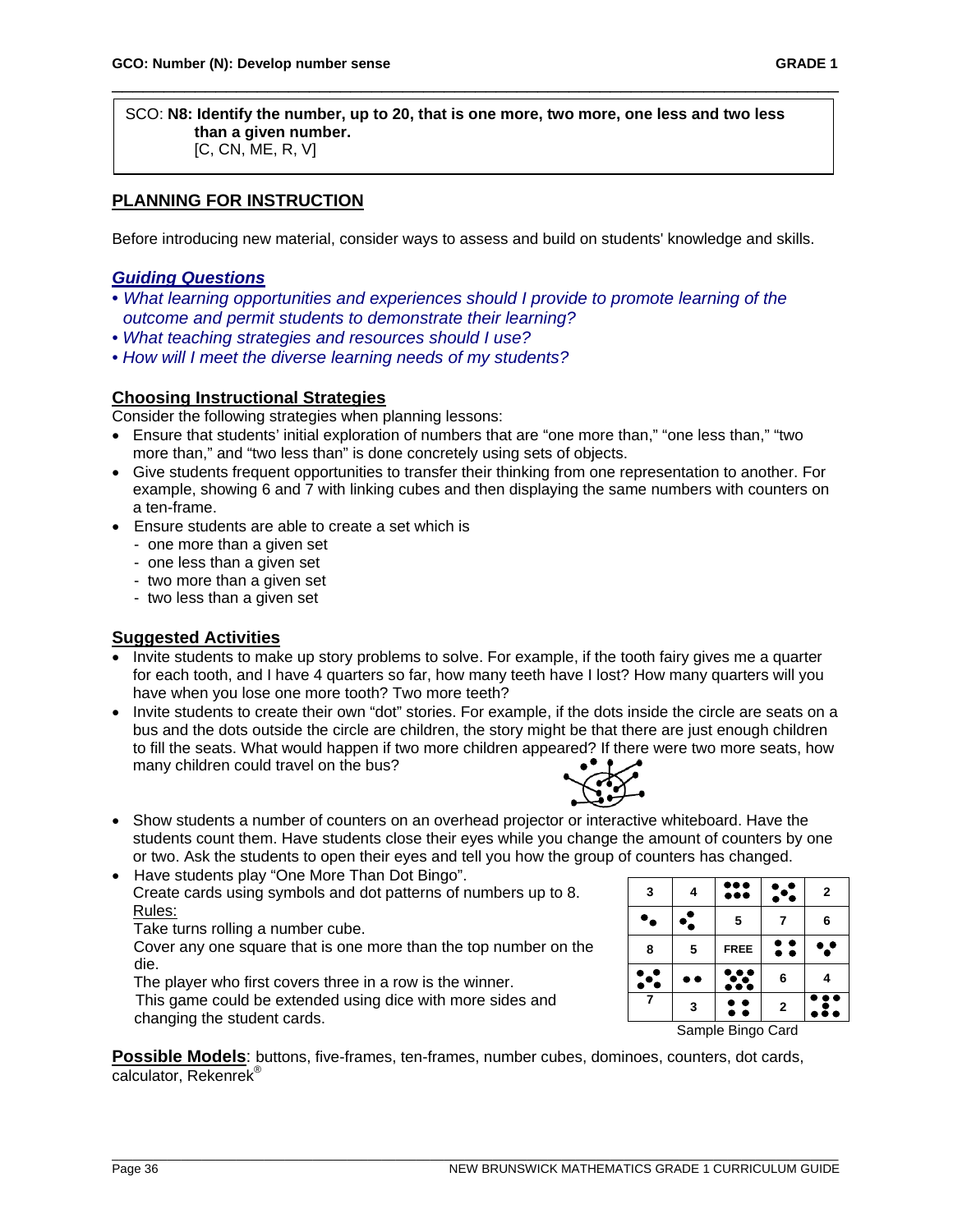SCO: **N8: Identify the number, up to 20, that is one more, two more, one less and two less than a given number.** [C, CN, ME, R, V]

\_\_\_\_\_\_\_\_\_\_\_\_\_\_\_\_\_\_\_\_\_\_\_\_\_\_\_\_\_\_\_\_\_\_\_\_\_\_\_\_\_\_\_\_\_\_\_\_\_\_\_\_\_\_\_\_\_\_\_\_\_\_\_\_\_\_\_\_\_\_

# **ASSESSMENT STRATEGIES**

Look back at what you determined as acceptable evidence.

### *Guiding Questions*

- *What are the most appropriate methods and activities for assessing student learning?*
- *How will I align my assessment strategies with my teaching strategies?*

Assessment can and should happen every day as a part of instruction. A variety of approaches and contexts should be used for assessing all students: as a class, in groups, and individual students. Consider the following **sample activities** (that can be adapted) for either formative (for learning; as learning) or summative (of learning) assessment.

### **Whole Class/Group/Individual Assessment**

- Create two groups of students: 7 boys and 5 girls. Ask: What must be changed to make the number of girls equal to the number of boys? What must be changed to make the number of boys equal to the number of girls?
- Have students, working in small groups, write down several of their favourite names (not their own). Ask them to sort the names into groups comparing the number of letters in the names (e.g., names having one more letter than the other; names with two less than the other). Have the students share their findings with another group.
- Ask children to sort a collection of buttons by various criteria into two sets so that the sets are one more or one less than each other. Compare the size of the sets.
- Students should be able to create a set equal in number to a given set. Ask students to change their set to equal a number that is two more (less) than their current set. For example, change your set of 8 counters to show 10.
- Place 3 red counters and 3 blue counters in one group and 3 blue and 2 red in another, as shown:

| RRR | RRR | <b>RRR</b> |  |
|-----|-----|------------|--|
|     |     |            |  |
|     |     |            |  |

 Ask: How do you know that there are more blue counters than red in the second group? How many more?

• Give students dot cards and some counters. Ask them to create sets that are "one more than," "one less than," "two more than," and "two less than" the dot cards.

## **FOLLOW-UP ON ASSESSMENT**

### *Guiding Questions*

- *What conclusions can be made from assessment information?*
- *How effective have instructional approaches been?*
- *What are the next steps in instruction?*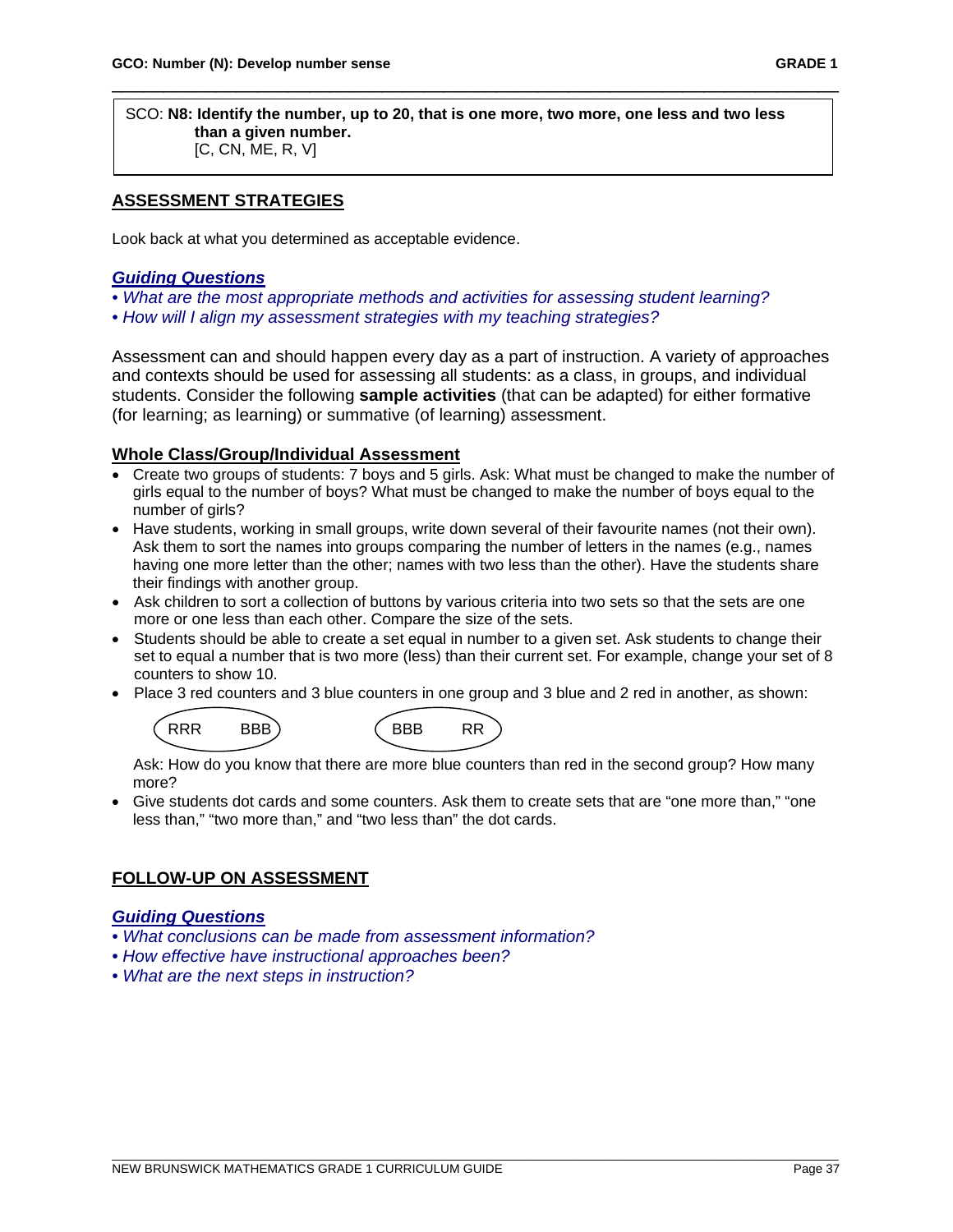SCO: **N9: Demonstrate an understanding of addition of numbers with answers to 20 and their corresponding subtraction facts, concretely, pictorially and symbolically by:** • **using familiar and mathematical language to describe additive and subtractive**

\_\_\_\_\_\_\_\_\_\_\_\_\_\_\_\_\_\_\_\_\_\_\_\_\_\_\_\_\_\_\_\_\_\_\_\_\_\_\_\_\_\_\_\_\_\_\_\_\_\_\_\_\_\_\_\_\_\_\_\_\_\_\_\_\_\_\_\_\_\_

- **actions from their experience**
- **creating and solving problems in context that involve addition and subtraction**
- **modeling addition and subtraction using a variety of concrete and visual representations, and recording the process symbolically.**
- [C, CN, ME, PS, R, V]

| <b>[PS] Problem Solving</b><br><b>[C]</b> Communication<br><b>IVI</b> Visualization<br><b>[T]</b> Technology | <b>[CN]</b> Connections<br><b>[R]</b> Reasoning | <b>[ME]</b> Mental Math<br>and Estimation |
|--------------------------------------------------------------------------------------------------------------|-------------------------------------------------|-------------------------------------------|
|--------------------------------------------------------------------------------------------------------------|-------------------------------------------------|-------------------------------------------|

### **Scope and Sequence of Outcomes**

| Kindergarten | <b>Grade One</b>                                                                                                                                                                                                                                                                                                                                                                                                                                                                                                                                                 | <b>Grade Two</b>                                                                                                                                                                                                                                                                                                                                                                                                                                                                                                                            |
|--------------|------------------------------------------------------------------------------------------------------------------------------------------------------------------------------------------------------------------------------------------------------------------------------------------------------------------------------------------------------------------------------------------------------------------------------------------------------------------------------------------------------------------------------------------------------------------|---------------------------------------------------------------------------------------------------------------------------------------------------------------------------------------------------------------------------------------------------------------------------------------------------------------------------------------------------------------------------------------------------------------------------------------------------------------------------------------------------------------------------------------------|
|              | N <sub>9</sub> Demonstrate an<br>understanding of addition of<br>numbers with answers to 20 and<br>their corresponding subtraction<br>facts, concretely, pictorially and<br>symbolically by:<br>• using familiar and mathematical<br>language to describe additive and<br>subtractive actions from their<br>experience<br>• creating and solving problems in<br>context that involve addition and<br>subtraction<br>• modeling addition and subtraction<br>using a variety of concrete and<br>visual representations, and<br>recording the process symbolically. | N <sub>9</sub> Demonstrate an<br>understanding of addition<br>(limited to 1 and 2-digit numerals)<br>with answers to 100 and the<br>corresponding subtraction by: using<br>personal strategies for adding and<br>subtracting with and without the<br>support of manipulatives; creating<br>and solving problems that involve<br>addition and subtraction; explaining<br>that the order in which numbers are<br>added does not affect the sum;<br>explaining that the order in which<br>numbers are subtracted may affect<br>the difference. |

## **ELABORATION**

# *Guiding Questions:*

*• What do I want my students to learn?* 

*• What do I want my students to understand and be able to do?*

As with many early concepts, the development of the meaning of addition and subtraction cannot be rushed. It is desirable to explore adding and separating situations in a context. Students should have extensive investigative experiences in which they use a variety of concrete materials to model both operations and investigate the relationship between the operations, before moving to recording the process symbolically. It is important that problems be personalized, but students also need experience interpreting how addition and subtraction situations are portrayed in print. Include examples of:

- **active situations** which involve the physical joining/separating of sets
- **static situations** involving the implied joining/separating of sets

It is important that **all** of the following **4 structures of problems** be presented and that these are developed from students' experiences.

These structures include:

- **Join Problems**: result unknown, change unknown, initial unknown
- **Separate Problems**: result unknown, change unknown, initial unknown
- **Part-Part-Whole Problems:** whole unknown, part unknown
- **Compare Problems:** difference unknown, larger unknown, smaller unknown (Van de Walle & Lovin, vol. 1, 2006, p. 67-69)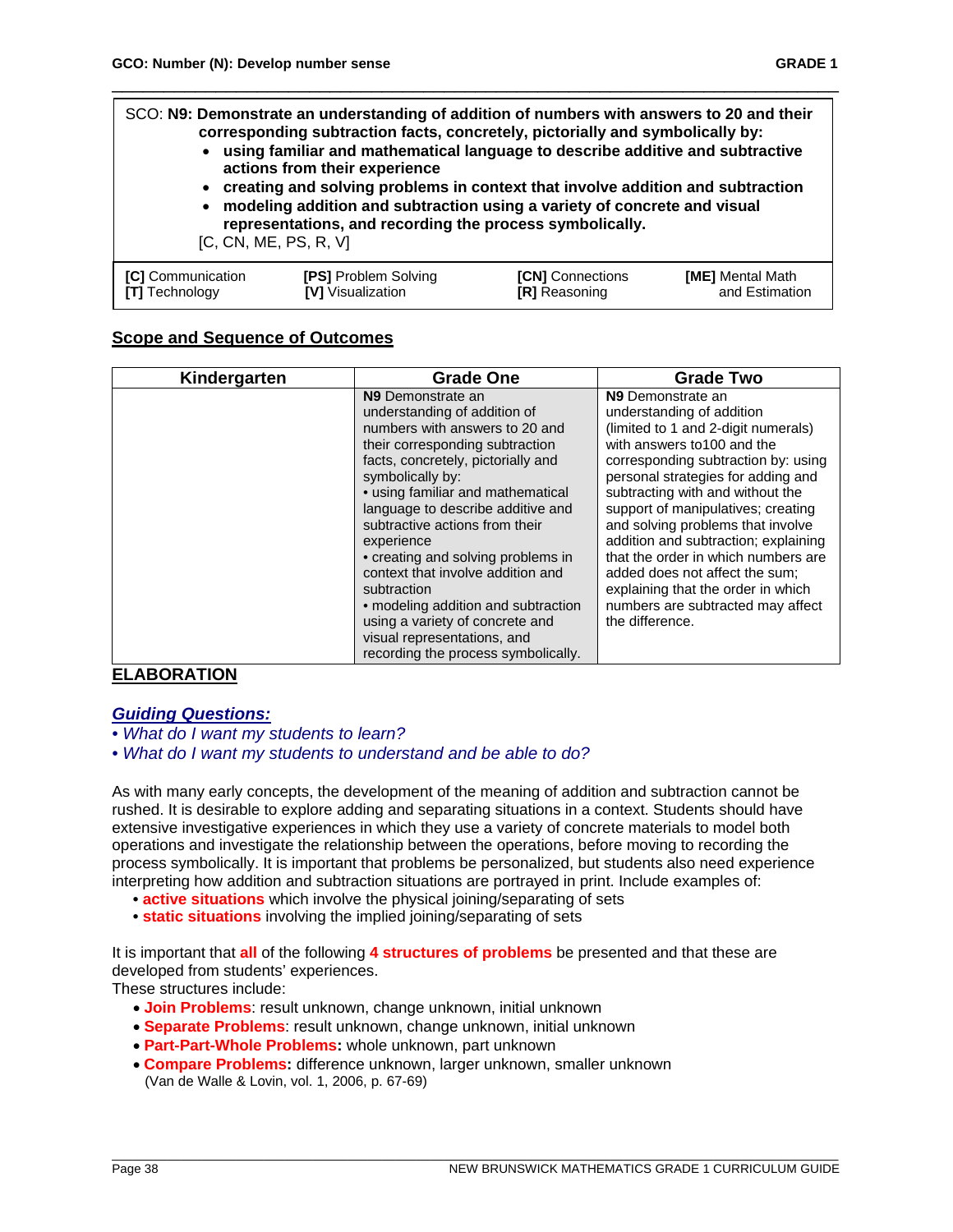SCO: **N9: Demonstrate an understanding of addition of numbers with answers to 20 and their corresponding subtraction facts, concretely, pictorially and symbolically by:**

\_\_\_\_\_\_\_\_\_\_\_\_\_\_\_\_\_\_\_\_\_\_\_\_\_\_\_\_\_\_\_\_\_\_\_\_\_\_\_\_\_\_\_\_\_\_\_\_\_\_\_\_\_\_\_\_\_\_\_\_\_\_\_\_\_\_\_\_\_\_

- **using familiar and mathematical language to describe additive and subtractive actions from their experience**
- **creating and solving problems in context that involve addition and subtraction**
- **modeling addition and subtraction using a variety of concrete and visual representations, and recording the process symbolically.**
- [C, CN, ME, PS, R, V]

## **ACHIEVEMENT INDICATORS**

#### *Guiding Questions:*

- *What evidence will I look for to know that learning has occurred?*
- *What should students demonstrate to show their understanding of the mathematical concepts and skills?*

Use the following set of indicators as a guide to determine whether students have met the corresponding specific outcome.

- ° Act out a given story problem presented orally or through shared reading.
- ° Indicate if the scenario in a given story problem represents additive and/or subtractive action.
- ° Represent the numbers and actions presented in a given story problem by using manipulatives, and record them using sketches and/or number sentences.
- ° Create a story problem for addition that connects to student experience and simulate the action with counters.
- ° Create a story problem for subtraction that connects to student experience and simulate the action with counters.
- ° Create a word problem for a given number sentence.
- ° Represent a given story problem pictorially or symbolically to show the additive and/or subtractive action and solve the problem.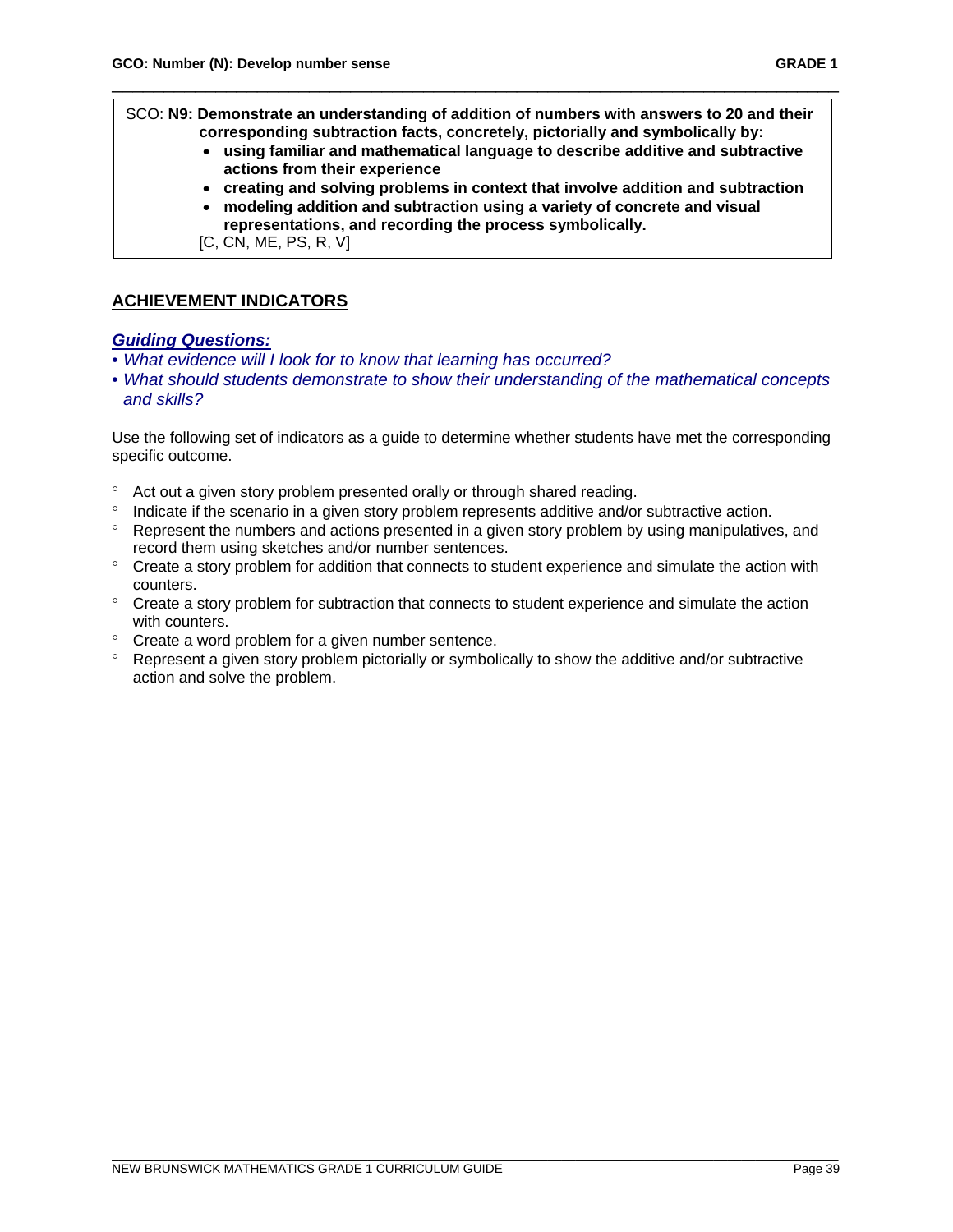SCO: **N9: Demonstrate an understanding of addition of numbers with answers to 20 and their corresponding subtraction facts, concretely, pictorially and symbolically by:**

\_\_\_\_\_\_\_\_\_\_\_\_\_\_\_\_\_\_\_\_\_\_\_\_\_\_\_\_\_\_\_\_\_\_\_\_\_\_\_\_\_\_\_\_\_\_\_\_\_\_\_\_\_\_\_\_\_\_\_\_\_\_\_\_\_\_\_\_\_\_

- **using familiar and mathematical language to describe additive and subtractive actions from their experience**
- **creating and solving problems in context that involve addition and subtraction**
- **modeling addition and subtraction using a variety of concrete and visual representations, and recording the process symbolically.**
- [C, CN, ME, PS, R, V]

# **PLANNING FOR INSTRUCTION**

Before introducing new material, consider ways to assess and build on students' knowledge and skills.

### *Guiding Questions*

- *What learning opportunities and experiences should I provide to promote learning of the outcome and permit students to demonstrate their learning?*
- *What teaching strategies and resources should I use?*
- *How will I meet the diverse learning needs of my students?*

### **Choosing Instructional Strategies**

Consider the following strategies when planning lessons:

- Personalize word problems for children. Encourage students to create a variety of meaningful problems based on situations with which they are familiar.
- Manipulate concrete materials to represent the context as you or students relate a solution to a word problem. Verbalize the process as you manipulate the model.
- Provide a wide variety of problem types and include all four problem structures (see Elaboration).
- Provide story boards for students to use with manipulatives to create, model, and solve story problems. Story boards can be created by drawing a simple scene, such as a fence, an ocean, or a tree, on a half-sheet of 8 ½ X 11 paper. As well, a piece of black construction paper can be used to represent outer space or night time, sandpaper for a beach, and blue paper for the sky. Many different problems can be created using the same story boards. Students should share their story problems with others and record the corresponding number sentence for each of their problems.

### **Suggested Activities**

- Choose a book, or make up a story, which tells about an addition (subtraction) situation and ask a student to model the situation with counters as you read the book.
- Present a number of shapes worth various amounts; for example,



Have the children create various designs, using the shapes, in each case describing how much the design would be worth.

- Pose story problems such as "Janet has 6 baseball cards. Mario gives her some hockey cards. She now has 13 sports cards. How many sports cards did Mario give her?" Provide the cards and observe how students solve the problem. Students should be encouraged to share strategies with their classmates.
- Ask students to make a drawing to model this and other structures of problems: Robert had some baseball cards. His brother convinced him to give him 2 of the cards. He now has 8 cards. How many cards did Robert have to start?
- Ask students to think of a situation in a restaurant when someone might add. Ask students to think of a situation when they might subtract.

**Possible Models**: counters, ten-frames, linking cubes, number cubes, dominoes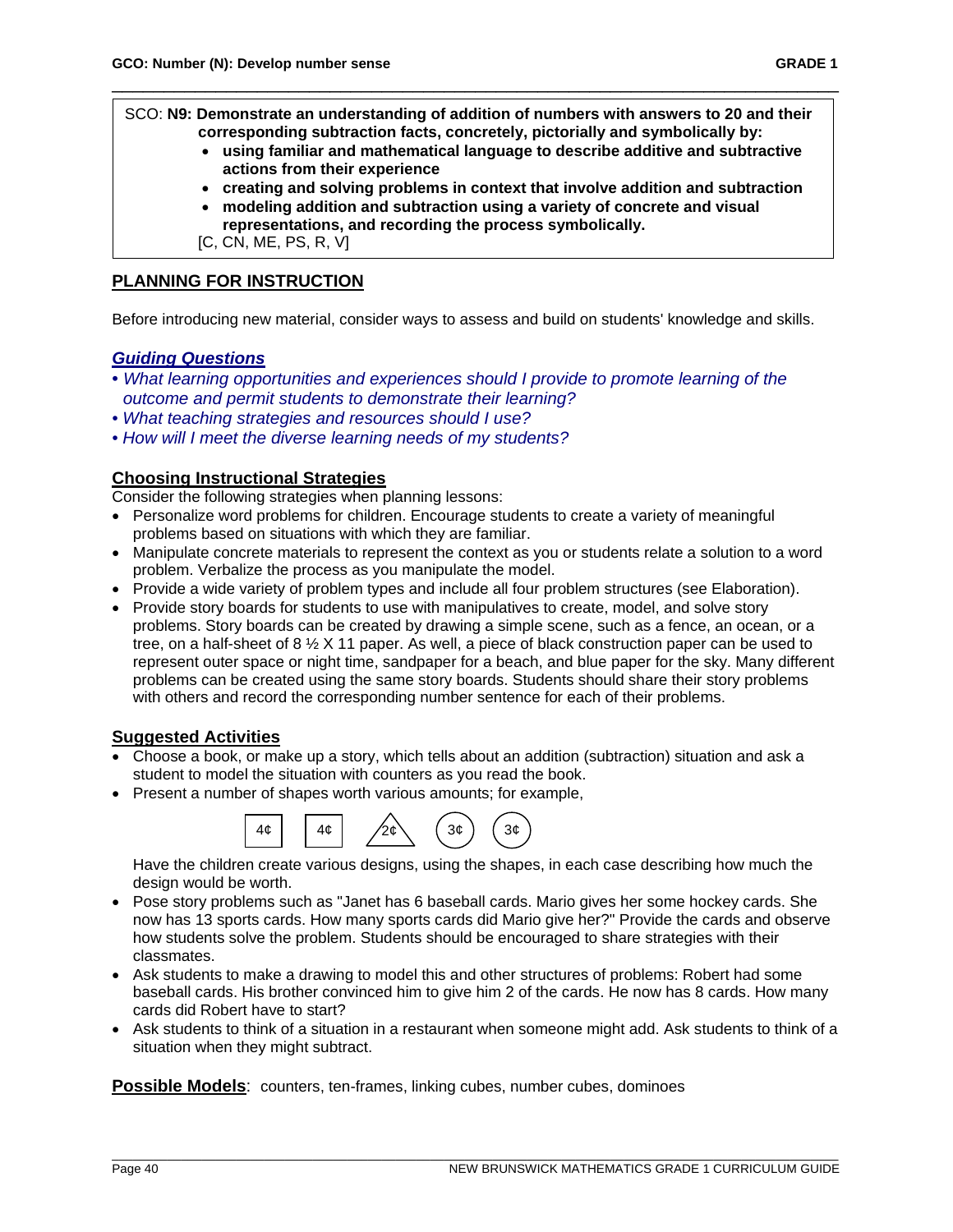SCO: **N9: Demonstrate an understanding of addition of numbers with answers to 20 and their corresponding subtraction facts, concretely, pictorially and symbolically by:**

\_\_\_\_\_\_\_\_\_\_\_\_\_\_\_\_\_\_\_\_\_\_\_\_\_\_\_\_\_\_\_\_\_\_\_\_\_\_\_\_\_\_\_\_\_\_\_\_\_\_\_\_\_\_\_\_\_\_\_\_\_\_\_\_\_\_\_\_\_\_

- **using familiar and mathematical language to describe additive and subtractive actions from their experience**
- **creating and solving problems in context that involve addition and subtraction**
- **modeling addition and subtraction using a variety of concrete and visual representations, and recording the process symbolically.**
- [C, CN, ME, PS, R, V]

# **ASSESSMENT STRATEGIES**

Look back at what you determined as acceptable evidence.

### *Guiding Questions*

• What are the most appropriate methods and activities for assessing student *learning?* 

*• How will I align my assessment strategies with my teaching strategies?*

Assessment can and should happen every day as a part of instruction. A variety of approaches and contexts should be used for assessing all students: as a class, in groups, and individual students. Consider the following **sample activities** (that can be adapted) for either formative (for learning; as learning) or summative (of learning) assessment.

### **Whole Class/Group/Individual Assessment**

- Model this problem for a pair of students: I had 5 pennies and now I have 9. How many pennies did I earn? Ask the pair to make up a similar problem, using objects of their choice, and to model and describe it.
- Ask students to tell an addition/subtraction story involving 8 and 5 while manipulating a model.
- Tell the students that you have a nickel and 4 pennies. You want to buy a candy that costs 3¢. Ask: How much money will be left? How do you know?
- Place a large number line on the floor, positioning a child on the 8 and facing the higher numbers. Ask: Where would you be if you moved 4 spaces forward? (Ask additional questions, such as, where would you be if you moved 3 spaces back?)
- Provide the children with a given number of counters. Ask them to add/remove 3 or another number of counters and tell how many are now there. Ask them to represent this symbolically.
- Tell the student that Jake had 9 pencils and lost 3, while Martha had 7 pencils and lost 2. Ask: Who has more pencils left? Explain how you know.
- Tell the student that you had 9 marbles, but lost some. There are only 4 marbles left. Ask: How many did I lose? Show how you know.

## **FOLLOW-UP ON ASSESSMENT**

### *Guiding Questions*

- *What conclusions can be made from assessment information?*
- *How effective have instructional approaches been?*
- *What are the next steps in instruction?*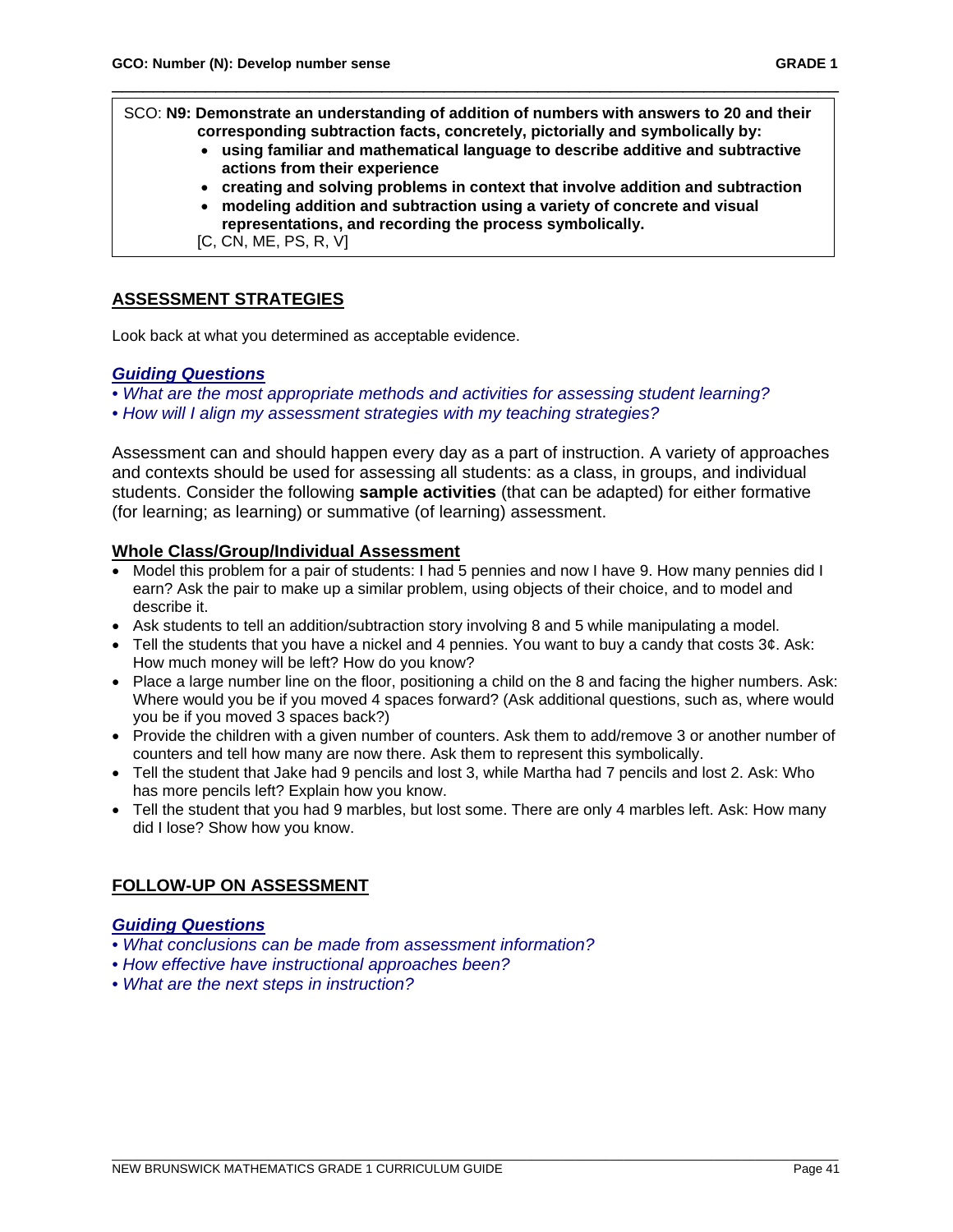| such as:<br>• making 10<br>• doubles | SCO: N10: Describe and use mental mathematics strategies (memorization not intended),<br>• counting on and counting back<br>• using addition to subtract<br>to determine the basic addition facts to 18 and related subtraction facts.<br>[C, CN, ME, PS, R, V] |                         |                         |
|--------------------------------------|-----------------------------------------------------------------------------------------------------------------------------------------------------------------------------------------------------------------------------------------------------------------|-------------------------|-------------------------|
| <b>[C]</b> Communication             | [PS] Problem Solving                                                                                                                                                                                                                                            | <b>[CN]</b> Connections | <b>[ME]</b> Mental Math |
| <b>[T]</b> Technology                | <b>IVI</b> Visualization                                                                                                                                                                                                                                        | <b>[R]</b> Reasoning    | and Estimation          |

### **Scope and Sequence of Outcomes**

| Kindergarten | <b>Grade One</b>                                                                                                                                                                                                                                                      | <b>Grade Two</b>                                                                                                                                                                                                                                          |
|--------------|-----------------------------------------------------------------------------------------------------------------------------------------------------------------------------------------------------------------------------------------------------------------------|-----------------------------------------------------------------------------------------------------------------------------------------------------------------------------------------------------------------------------------------------------------|
|              | N10 Describe and use mental<br>mathematics strategies<br>(memorization not intended), such<br>as:<br>• counting on and counting<br>back<br>$\bullet$ making 10<br>• doubles<br>• using addition to subtract for<br>the basic addition and subtraction<br>facts to 18. | N10 Apply mental mathematics<br>strategies, such as:<br>• using doubles<br>$\bullet$ making 10<br>• one more, one less<br>• two more, two less<br>• addition for subtraction to<br>determine basic addition facts to 18<br>and related subtraction facts. |

### **ELABORATION**

#### *Guiding Questions:*

- *What do I want my students to learn?*
- *What do I want my students to understand and be able to do?*

When students' thinking has developed at least to the point where they are counting on from the large number, **strategy** learning should begin. Students should be encouraged to use the relationships between facts to learn new facts, rather than using counting to find **sums** or **differences**. For example, if students want to add  $3 + 3$  and know that  $2 + 3 = 5$ , they might think that  $3 + 3$  is one more than  $2 + 3$ , so it must be 6. Students will construct number relationships by making connections with prior knowledge. These relationships will lead to the development of a network of patterns that children will be able to access to recall number facts.

It is not intended that students recall the basic facts, but become familiar with strategies to mentally determine sums and differences. If the focus is on over-practicing or rote practicing without ensuring that students understand the process, they often forget or incorrectly remember computational methods.

Students need many rich experiences to explore strategies **concretely** and **pictorially** as this will lead them to the understanding that all of the facts are conceptually related. It is important that opportunities for student discussion and sharing of a wide variety of strategies, including their own, are provided.

When engaging in mental math activities students should be given opportunities to:

- develop their own strategies for determining a given sum or difference;
- invent strategies for solving problems that include making doubles, making 10, using compensation (using addition to solve subtraction problems) and using known facts;
- employ as many representations as possible for determining sums and differences, including physically acting them out.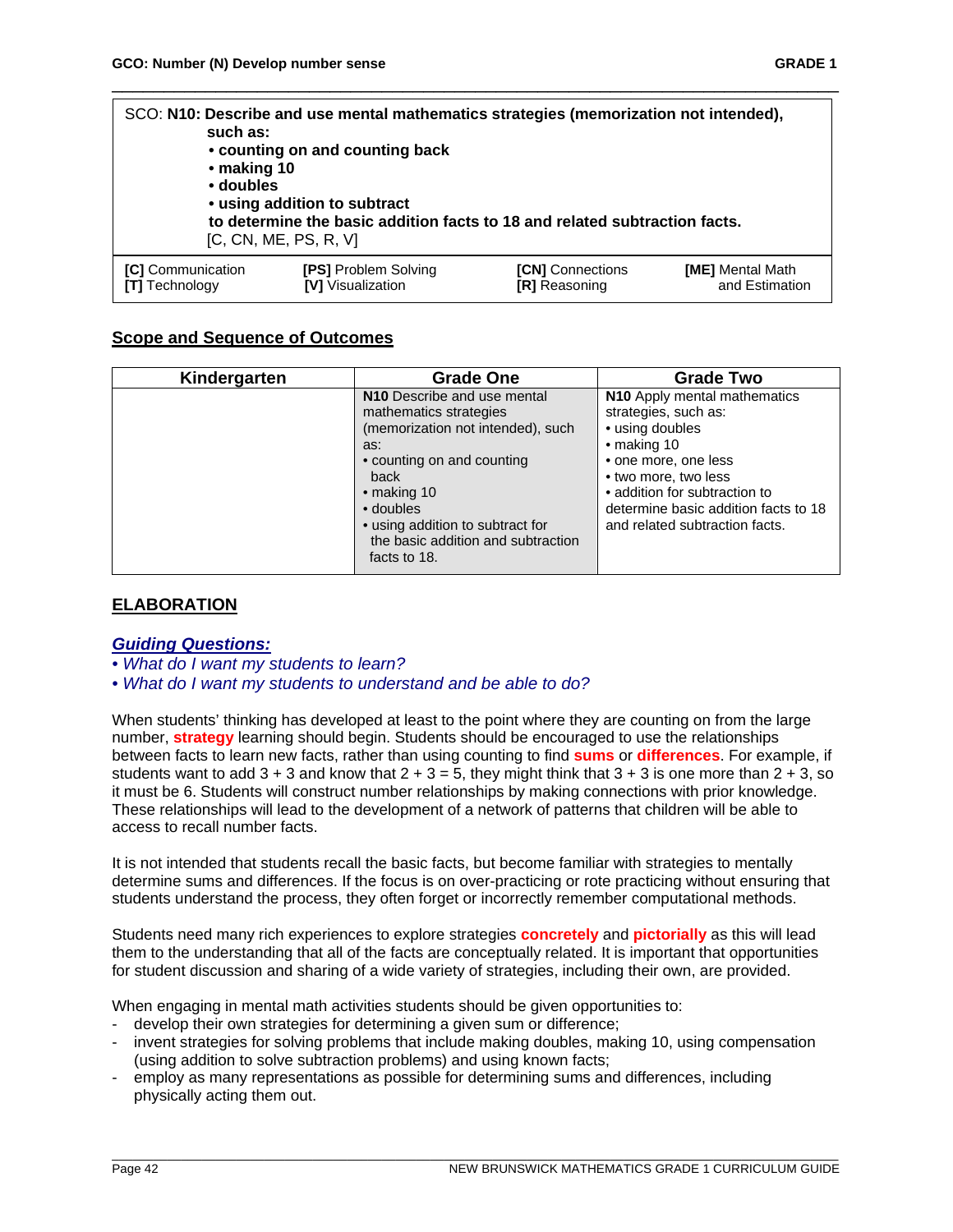SCO: **N10: Describe and use mental mathematics strategies (memorization not intended), such as: • counting on and counting back • making 10 • doubles • using addition to subtract to determine the basic addition facts to 18 and related subtraction facts.** [C, CN, ME, PS, R, V]

\_\_\_\_\_\_\_\_\_\_\_\_\_\_\_\_\_\_\_\_\_\_\_\_\_\_\_\_\_\_\_\_\_\_\_\_\_\_\_\_\_\_\_\_\_\_\_\_\_\_\_\_\_\_\_\_\_\_\_\_\_\_\_\_\_\_\_\_\_\_

**ACHIEVEMENT INDICATORS**

### *Guiding Questions:*

 $\mathsf{l}$ 

- *What evidence will I look for to know that learning has occurred?*
- *What should students demonstrate to show their understanding of the mathematical concepts and skills?*

Use the following set of indicators as a guide to determine whether students have met the corresponding specific outcome.

- ° Use and describe a personal strategy for determining a given sum.
- ° Use and describe a personal strategy for determining a given difference.
- ° Write the related subtraction fact for a given addition fact.
- ° Write the related addition fact for a given subtraction fact.

(It is not intended that students recall the basic facts from memory, but become familiar with strategies to mentally determine sums and differences.)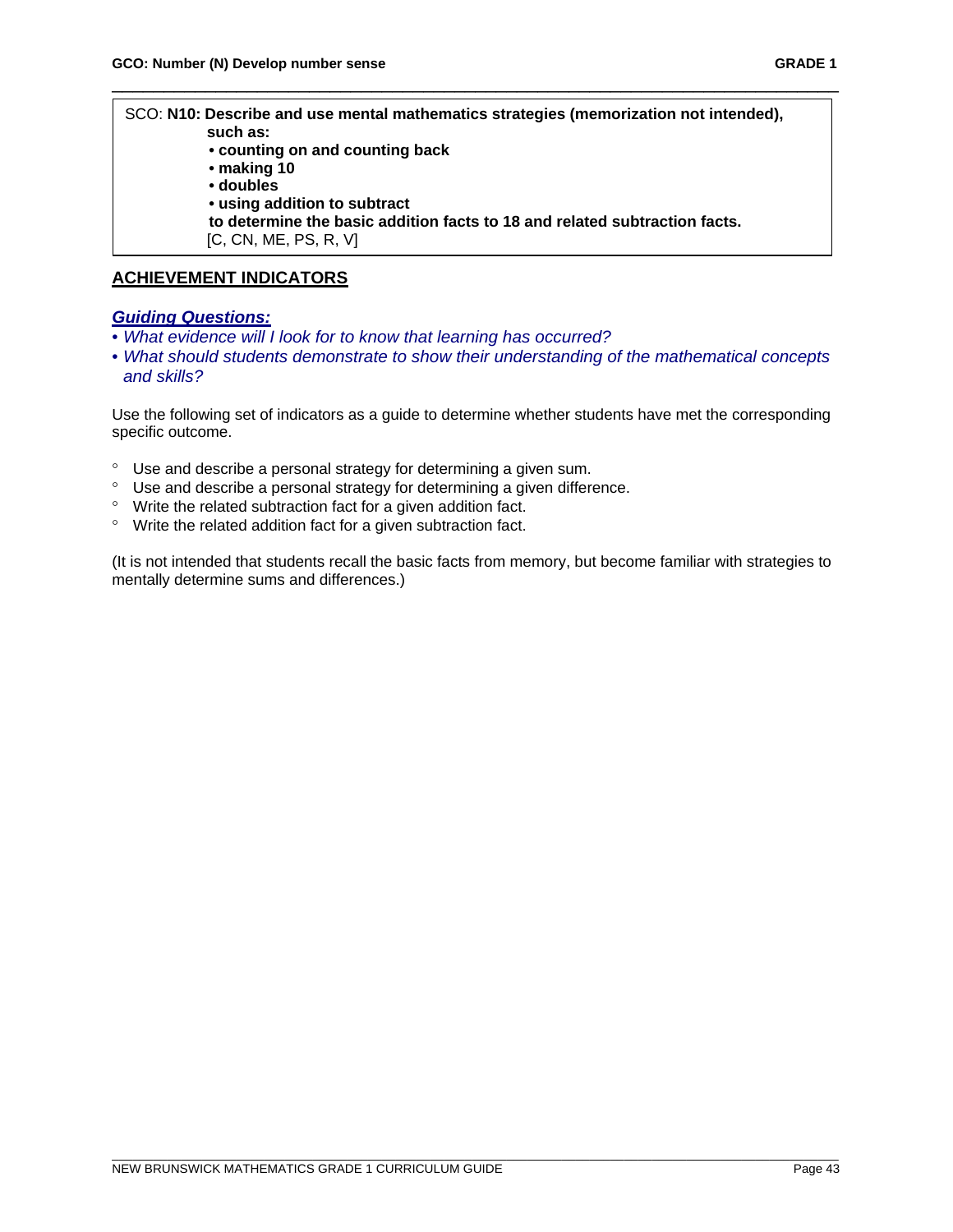### SCO: **N10: Describe and use mental mathematics strategies (memorization not intended), such as: • counting on and counting back • making 10 • doubles • using addition to subtract**

\_\_\_\_\_\_\_\_\_\_\_\_\_\_\_\_\_\_\_\_\_\_\_\_\_\_\_\_\_\_\_\_\_\_\_\_\_\_\_\_\_\_\_\_\_\_\_\_\_\_\_\_\_\_\_\_\_\_\_\_\_\_\_\_\_\_\_\_\_\_

**to determine the basic addition facts to 18 and related subtraction facts.**

[C, CN, ME, PS, R, V]

### **PLANNING FOR INSTRUCTION**

Before introducing new material, consider ways to assess and build on students' knowledge and skills.

#### *Guiding Questions*

- *What learning opportunities and experiences should I provide to promote learning of the outcomes and permit students to demonstrate their learning?*
- *What teaching strategies and resources should I use?*
- *How will I meet the diverse learning needs of my students?*

### **Choosing Instructional Strategies**

Consider the following strategies when planning lessons:

- Provide students with opportunities to develop their own strategies for determining a given sum or difference.
- Encourage students to invent strategies for solving problems that include making doubles, making 10, using compensation and using known facts.
- Ask students to employ as many representations as possible for determining sums and differences, including physically acting out, drawing pictures, verbally explaining their ideas, using concrete materials and writing number sentences.
- Provide students with time to learn basic facts, so they understand the operation and can invent their strategies rather than memorizing.
- Facilitate the learning addition and subtraction facts by having students solve word problems with familiar contexts.
- Encourage students to create their own word problems. They can write the problems or dictate them to a scribe.

#### **Suggested Activities**

- Ask students to choose any number, add 10 and then take away 1. Get students to model this activity using ten-frames. Have students repeat this activity with other starting numbers and discuss what they observe.
- Give students a bag containing 8 counters. Have students reach in the bag and remove some of the counters. Ask how many counters are still in the bag.
- Make missing part cards: Each card has a numeral for the whole and two dot sets with one set covered by a flap. Ask students how many are covered and write the number sentence.
- Ask students to build a linking cube train of 9 cubes with two colours in different ways.
- 6
- Have a group of approximately eight students stand in front of the room. Ask the class how many students are at the front. Divide the group into two smaller groups and ask the class how many students are at the front now and how do they know. Explore the different ways that we could partition the larger group.

**Possible Models**: counters, ten-frames, linking cubes, coins, hundred chart, Rekenrek® , dot cards, dominoes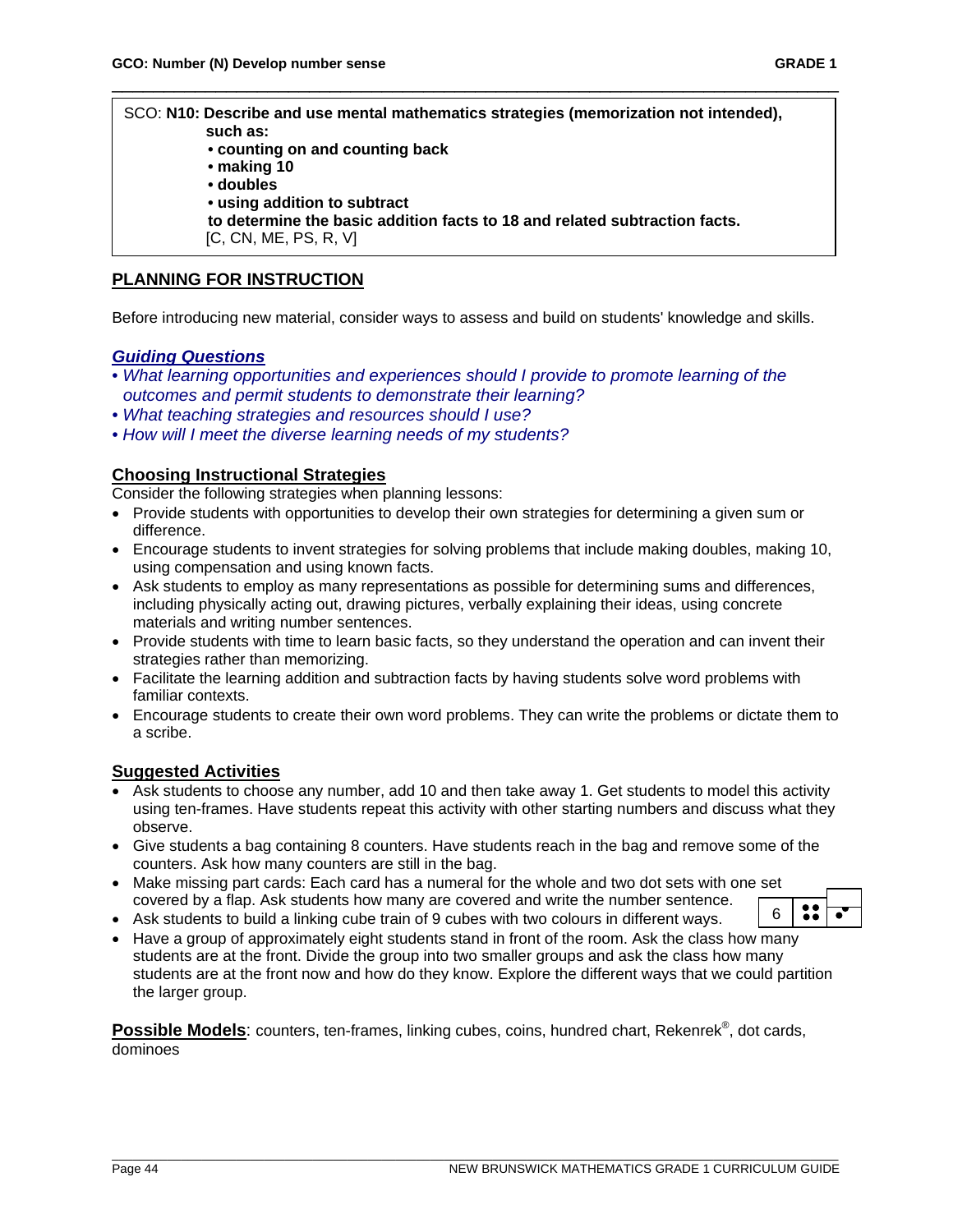SCO: **N10: Describe and use mental mathematics strategies (memorization not intended), such as: • counting on and counting back • making 10 • doubles • using addition to subtract to determine the basic addition facts to 18 and related subtraction facts.** [C, CN, ME, PS, R, V]

\_\_\_\_\_\_\_\_\_\_\_\_\_\_\_\_\_\_\_\_\_\_\_\_\_\_\_\_\_\_\_\_\_\_\_\_\_\_\_\_\_\_\_\_\_\_\_\_\_\_\_\_\_\_\_\_\_\_\_\_\_\_\_\_\_\_\_\_\_\_

### **ASSESSMENT STRATEGIES**

Look back at what you determined as acceptable evidence.

#### *Guiding Questions*

- *What are the most appropriate methods and activities for assessing student learning?*
- *How will I align my assessment strategies with my teaching strategies?*

Assessment can and should happen every day as a part of instruction. A variety of approaches and contexts should be used for assessing all students: as a class, in groups, and individual students. Consider the following **sample activities** (that can be adapted) for either formative (for learning; as learning) or summative (of learning) assessment.

### **Whole Class/Group/Individual Assessment**

- Provide students with materials and present them with one of the following number problems. Ask students to solve the problem and record the number sentence.
	- Chen has eight dimes. David has four more dimes than Chen. How many dimes does David have?
	- Brodie has 18 coins. Eight of his coins are dimes and the rest are quarters. How many quarters does Brodie have?
	- Sophie had 12 nickels. She gave some to her mother and now she has eight nickels. How many did she give to her mother?
	- Shona had 15 quarters. Her dad gave her some more. Now she has 18 quarters. How many did dad give her?
- Have students create their own word problems for the number family 7, 9 and 16 (numbers related by addition and subtraction). Ask them to write a problem that uses these numbers in addition and another problem that uses these numbers in subtraction.
- Have students explain how they solve each of the following computations.<br> $8+9$  6 + 4 7 4 + 7 9 + 6 8 + 9 6 + 4 + 7 + 8 4 + 7 + 8 + 9 + 6
- Ask students to write a related subtraction/addition fact for the following facts.  $12 + 6 = 18$   $14 + 3 = 17$   $16 - 9 = 7$   $12 - 8 = 4$
- Ask the student how he/she could use  $6 4 = 2$  to figure out  $6 3$ . Students may use materials to model this.
- Have students work in pairs and answer the following question. If you did not know the answer to  $9 +$ 6, what are some really good strategies you can use to get the answer? Encourage students to come up with more than one strategy to find the sum. Students discuss their ideas with their partner and then present their ideas to the class.

### **FOLLOW-UP ON ASSESSMENT**

### *Guiding Questions*

- *What conclusions can be made from assessment information?*
- *How effective have instructional approaches been?*
- *What are the next steps in instruction?*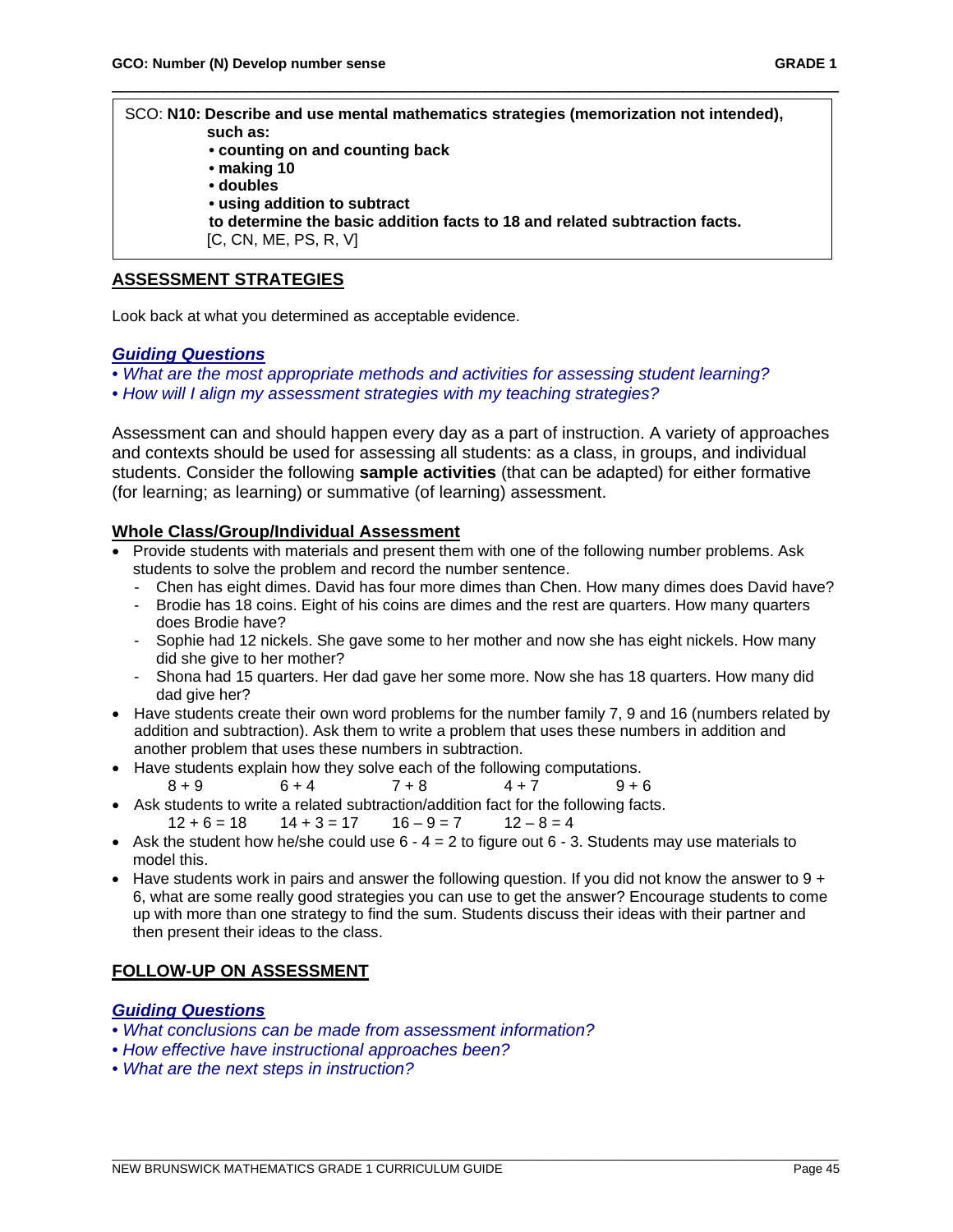| • describing<br>• reproducing<br>• extending<br>• creating<br>[C, PS, R, V]<br>[C, R, V] | SCO: PR1: Demonstrate an understanding of repeating patterns (two to four elements) by:<br>patterns using manipulatives, diagrams, sounds and actions.<br>PR2: Translate repeating patterns from one representation to another. |                         |                  |
|------------------------------------------------------------------------------------------|---------------------------------------------------------------------------------------------------------------------------------------------------------------------------------------------------------------------------------|-------------------------|------------------|
| <b>[C]</b> Communication                                                                 | <b>[PS]</b> Problem Solving                                                                                                                                                                                                     | <b>[CN]</b> Connections | [ME] Mental Math |
| <b>ITI</b> Technology                                                                    | [V] Visualization                                                                                                                                                                                                               | <b>[R]</b> Reasoning    | and Estimation   |

### **Scope and Sequence of Outcomes**

| Kindergarten                                                                                                                                                                                             | Grade One                                                                                                                                                                                                                                                                 | <b>Grade Two</b>                                                                                                                                                                                                                                                                                                                                     |
|----------------------------------------------------------------------------------------------------------------------------------------------------------------------------------------------------------|---------------------------------------------------------------------------------------------------------------------------------------------------------------------------------------------------------------------------------------------------------------------------|------------------------------------------------------------------------------------------------------------------------------------------------------------------------------------------------------------------------------------------------------------------------------------------------------------------------------------------------------|
| <b>PR1</b> Demonstrate an understanding<br>of repeating patterns (two or three<br>elements) by: identifying;<br>reproducing; extending; creating<br>patterns using manipulatives,<br>sounds and actions. | <b>PR1</b> Demonstrate an<br>understanding of repeating<br>patterns (two to four elements) by:<br>• describing<br>• reproducing<br>• extending<br>• creating<br>patterns using manipulatives,<br>diagrams, sounds and actions.<br><b>PR2</b> Translate repeating patterns | PR1 Demonstrate an understanding<br>of repeating patterns (three to five<br>elements) by: describing; extending;<br>comparing; creating patterns using<br>manipulatives, diagrams, sounds<br>and actions.<br><b>PR2</b> Demonstrate an understanding<br>of increasing patterns by:<br>describing; reproducing; extending;<br>creating patterns using |
|                                                                                                                                                                                                          | from one representation to another.                                                                                                                                                                                                                                       | manipulatives, diagrams, sounds<br>and actions (numbers to 100).                                                                                                                                                                                                                                                                                     |

### **ELABORATION**

#### *Guiding Questions:*

- *What do I want my students to learn?*
- *What do I want my students to understand and be able to do?*

The foundation of algebraic thinking is investigating patterns and their representations. We are always looking for ways to generalize and formalize regularity in mathematics. These outcomes focus on patterns and regularity and ways of representing patterns. Not only do students need to **recognize** the pattern, but they must also be able to **extend** and generalize in both **words** and **symbols**. They will identify **similarities** and **differences** between and among patterns.

Patterns occur regularly in students' everyday life. Students will be able to identify patterns in their daily living, including physical and geometric situations as well as numbers. The type of patterns being explored in grade one are **repeating patterns**. Teachers should be aware that some students may extend this concept and create growing patterns. The focus for these outcomes is on the core of a repeating pattern; patterns should be written having the core repeat at least three times so the pattern is clear to students.

Young students need to experience both teacher-directed and independent activities. Teacher-directed activities should encourage students to analyze a variety of patterns. Independent activities provide students with the opportunity to explore, **reproduce**, extend, and **create** patterns appropriate to their level of understanding. Students should be given the opportunity to **describe** patterns verbally; as it helps them interpret the patterns they experience visually and solidify their understanding of the concept.

Students should recognize many different forms of the same pattern. They need to see that patterns constructed with different materials are the same pattern. Translating two or more patterns that are alike to a common format helps children see beyond the materials making up the pattern.

\_\_\_\_\_\_\_\_\_\_\_\_\_\_\_\_\_\_\_\_\_\_\_\_\_\_\_\_\_\_\_\_\_\_\_\_\_\_\_\_\_\_\_\_\_\_\_\_\_\_\_\_\_\_\_\_\_\_\_\_\_\_\_\_\_\_\_\_\_\_\_\_\_\_\_\_\_\_\_\_\_\_\_\_\_\_\_\_\_\_\_\_\_\_\_\_\_\_\_\_\_\_\_\_\_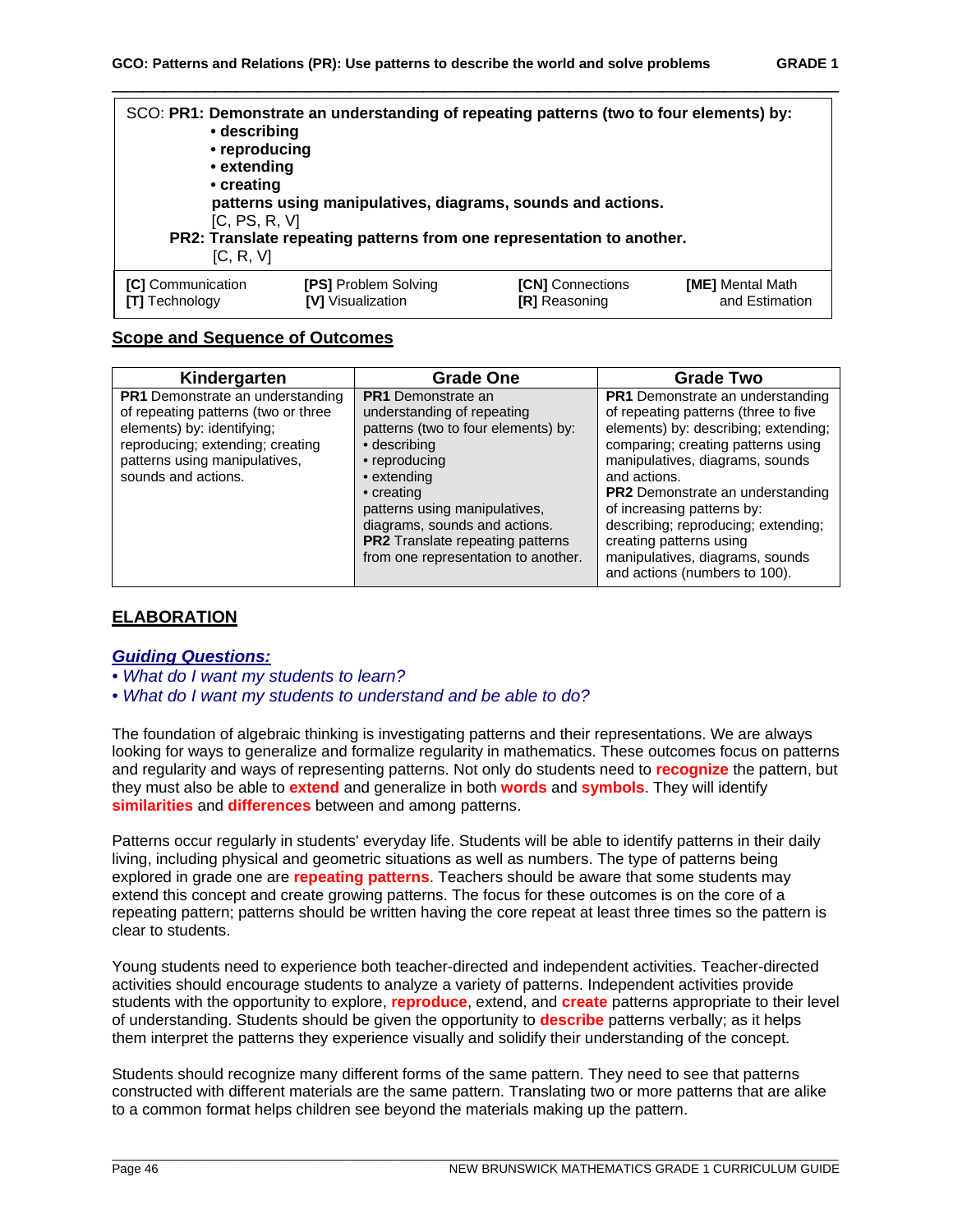SCO: **PR1: Demonstrate an understanding of repeating patterns (two to four elements) by:**

\_\_\_\_\_\_\_\_\_\_\_\_\_\_\_\_\_\_\_\_\_\_\_\_\_\_\_\_\_\_\_\_\_\_\_\_\_\_\_\_\_\_\_\_\_\_\_\_\_\_\_\_\_\_\_\_\_\_\_\_\_\_\_\_\_\_\_\_\_\_

- **describing**
- **reproducing**
- **extending**
- **creating**

 **patterns using manipulatives, diagrams, sounds and actions.** 

- [C, PS, R, V]
- **PR2: Translate repeating patterns from one representation to another.** [C, R, V]

### **ACHIEVEMENT INDICATORS**

### *Guiding Questions:*

- *What evidence will I look for to know that learning has occurred?*
- *What should students demonstrate to show their understanding of the mathematical concepts and skills?*

Use the following set of indicators as a guide to determine whether students have met the corresponding specific outcome.

#### **PR1**

- ° Describe a given repeating pattern containing two to four elements in its core.
- ° Identify and describe errors in a given repeating pattern.
- ° Identify and describe the missing element(s) in a given repeating pattern.
- ° Create and describe a repeating pattern, using a variety of manipulatives, diagrams, sounds and actions.
- ° Reproduce and extend a given repeating pattern, using manipulatives, diagrams, sounds and actions.
- ° Identify and describe a repeating pattern in the environment, e.g., classroom, outdoors, using everyday language.
- ° Identify repeating events; e.g., days of the week, birthdays, seasons.

#### **PR2**

- ° Represent a given repeating pattern, using another mode; e.g., actions to sound, colour to shape, ABCABC to bear eagle fish bear eagle fish.
- ° Describe a given repeating pattern, using a letter code; e.g., ABCABC.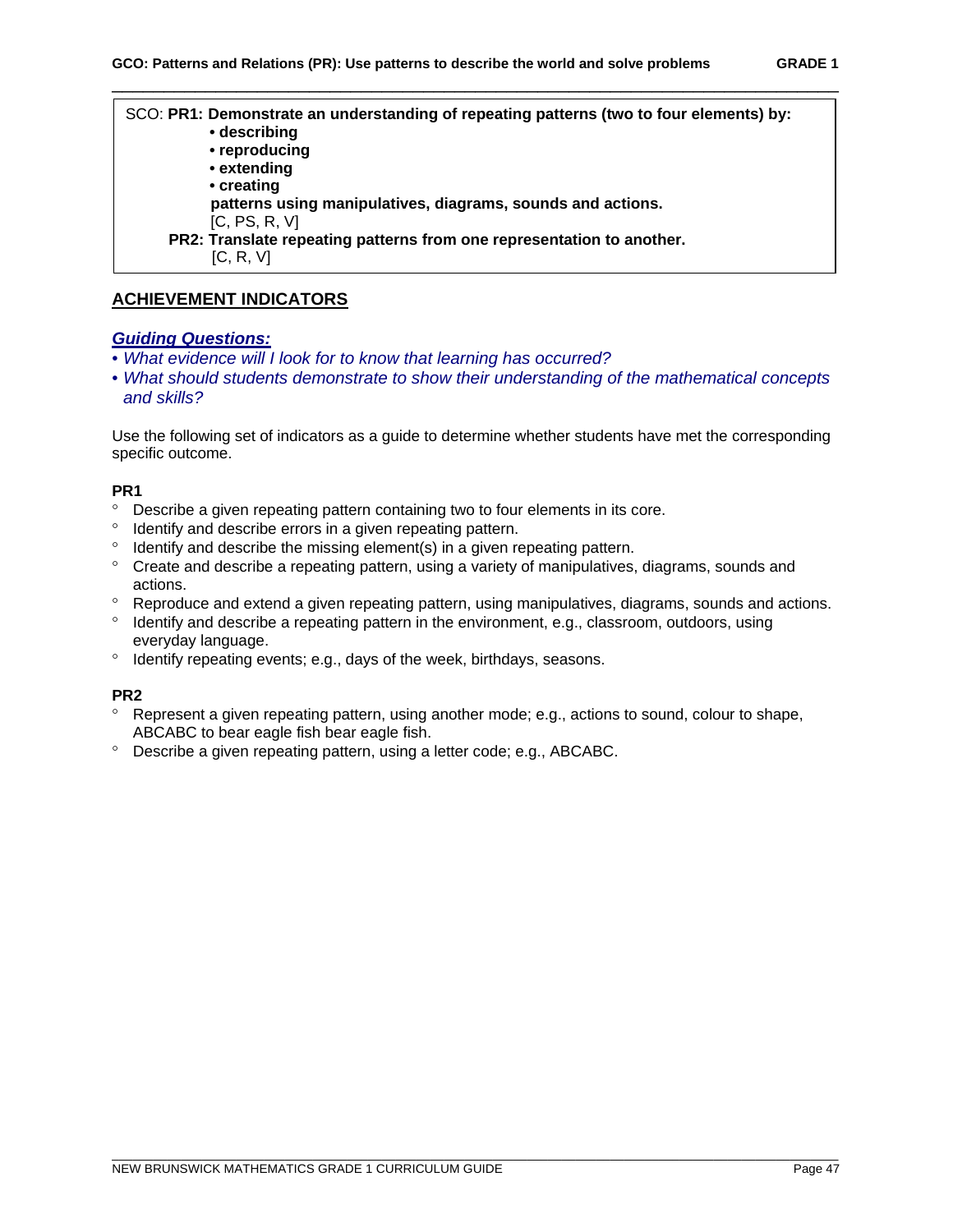SCO: **PR1: Demonstrate an understanding of repeating patterns (two to four elements) by: • describing • reproducing • extending • creating patterns using manipulatives, diagrams, sounds and actions.** [C, PS, R, V]  **PR2: Translate repeating patterns from one representation to another.** [C, R, V]

\_\_\_\_\_\_\_\_\_\_\_\_\_\_\_\_\_\_\_\_\_\_\_\_\_\_\_\_\_\_\_\_\_\_\_\_\_\_\_\_\_\_\_\_\_\_\_\_\_\_\_\_\_\_\_\_\_\_\_\_\_\_\_\_\_\_\_\_\_\_

## **PLANNING FOR INSTRUCTION**

Before introducing new material, consider ways to assess and build on students' knowledge and skills.

### *Guiding Questions*

- *What learning opportunities and experiences should I provide to promote learning of the outcomes and permit students to demonstrate their learning?*
- *What teaching strategies and resources should I use?*
- *How will I meet the diverse learning needs of my students?*

### **Choosing Instructional Strategies**

Consider the following strategies when planning lessons:

- Provide students with many opportunities to represent patterns concretely.
- Allow students to identify patterns in their daily lives. This can include repetitive songs and rhythmic chants that are based on repeating and growing patterns. Songs and poems can be used to explore patterns, such as "The Hokey Pokey".
- Provide a variety of examples of patterns to explore: rhythmic/sound patterns; action patterns; colour patterns; shape patterns; patterns of attributes; patterns of size; and number patterns.
- Use concrete representations of patterns so students can explore how patterns can be created with a variety of items such as cubes or pattern blocks.
- Provide students with opportunities to create patterns and to identify the core of a pattern visually.
- Integrate patterns in physical education, music, art and other subject areas to provide a context.
- Expect students to explain their solutions for patterns.

### **Suggested Activities**

- Request that the student use pattern blocks or attribute blocks to construct a simple pattern. Ask her/him to explain the pattern to another student.
- Provide students with a calendar. Present a problem, such as: Your mom, your sister and you take turns tidying up the living room floor at the end of each day. If your next turn is on Friday, on which days will your following two turns be?
- Have students create clapping patterns, or use stickers or coloured counters, to make visual patterns.
- Show students a pattern with an error or missing part in the pattern. Ask students to identify and correct the error or add the missing piece.
- Ask the student to continue the pattern begun (at right) in two different ways.
- Give students pattern blocks and ask them to create an ABBABB pattern. Then ask students, "What would this pattern sound like?" Continue asking for other patterns, such as ABCABC, AABAAB or ABBCABBC.
- Give students a variety of patterns. Ask students to translate these patterns into other representations, such as letters, actions, manipulatives, or sounds.

**Possible Models**: attribute blocks, linking cubes, pattern blocks, calendars, dot cards, stamps and ink pads, geometric solids, stickers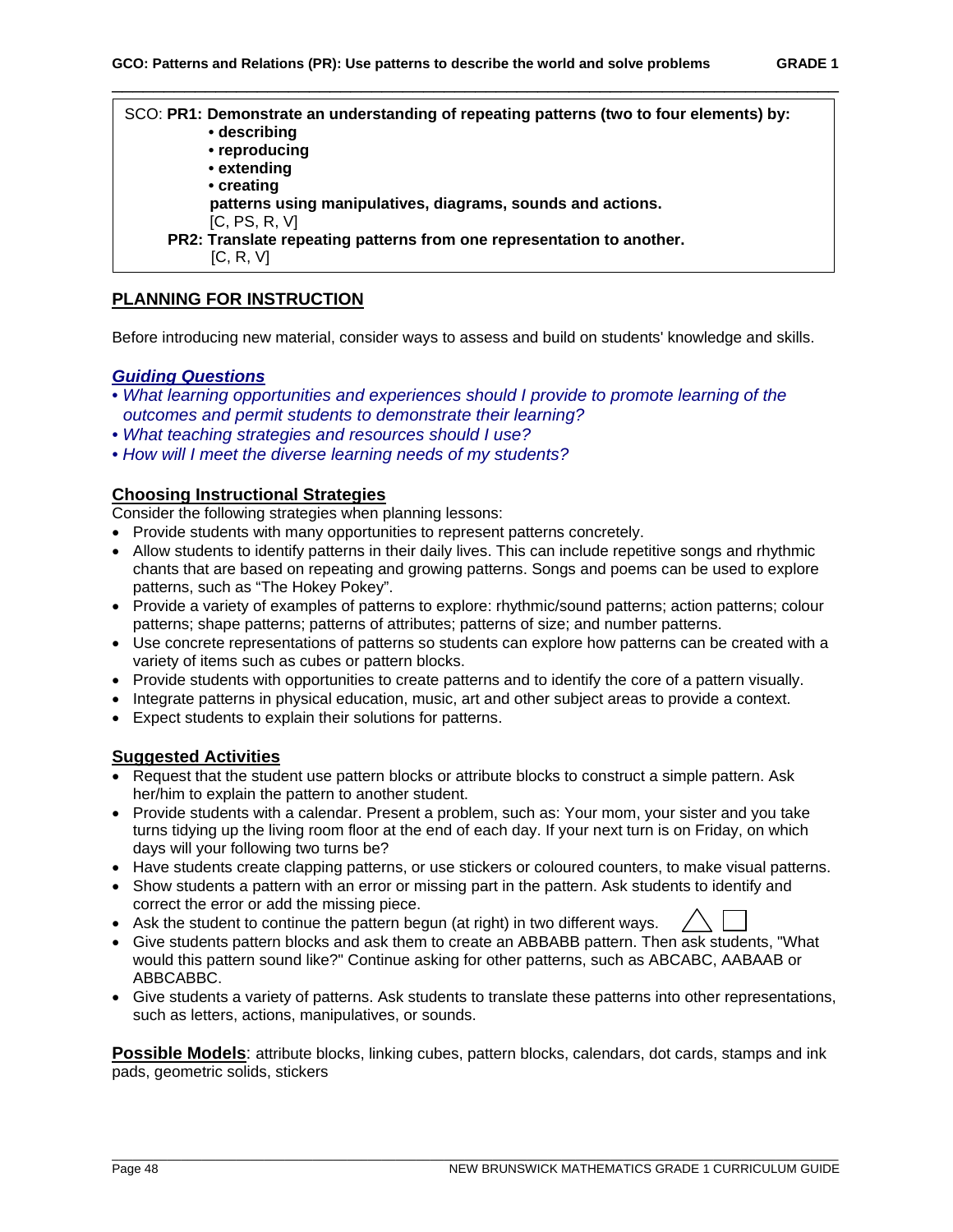SCO: **PR1: Demonstrate an understanding of repeating patterns (two to four elements) by: • describing • reproducing • extending • creating patterns using manipulatives, diagrams, sounds and actions.** [C, PS, R, V]  **PR2: Translate repeating patterns from one representation to another.** [C, R, V]

\_\_\_\_\_\_\_\_\_\_\_\_\_\_\_\_\_\_\_\_\_\_\_\_\_\_\_\_\_\_\_\_\_\_\_\_\_\_\_\_\_\_\_\_\_\_\_\_\_\_\_\_\_\_\_\_\_\_\_\_\_\_\_\_\_\_\_\_\_\_

# **ASSESSMENT STRATEGIES**

Look back at what you determined as acceptable evidence.

#### *Guiding Questions*

*• What are the most appropriate methods and activities for assessing student learning?* 

*• How will I align my assessment strategies with my teaching strategies?*

Assessment can and should happen every day as a part of instruction. A variety of approaches and contexts should be used for assessing all students: as a class, in groups, and individual students. Consider the following **sample activities** (that can be adapted) for either formative (for learning; as learning) or summative (of learning) assessment.

### **Whole Class/Group/Individual Assessment**

- Show a pattern of cubes, e.g., RGGRGGRGG (red, green, green...), and ask students to tell you what the pattern is. Then show a different pattern of cubes; e.g., YYBYYBYYB (yellow, yellow, blue…). Have students identify the new pattern. Then ask students to tell you how the patterns are different and how they are the same.
- Tell students, "Mary has six green triangles and three orange squares." Show students the pieces on the overhead. Ask, "Can she make two different patterns?" Ask students to draw two possible patterns that Mary could make and explain the patterns. Ask, "What comes next in the pattern?"
- Ask the student to make a pattern so that a triangle is the third item.
- Tell the student that you think there is a pattern to the days (Monday, Tuesday ...) in a week. Ask the student to explain the pattern.
- Have children look at a repeating visual pattern, or listen to a repeating sound pattern, that contains an error. Ask students to correct the error and explain how they know.
- Take students on a walk around the inside and outside of the school looking for patterns. Students can draw a pattern they found and describe the pattern to a classmate.

\_\_\_\_\_\_\_\_\_\_\_\_\_\_\_\_\_\_\_\_\_\_\_\_\_\_\_\_\_\_\_\_\_\_\_\_\_\_\_\_\_\_\_\_\_\_\_\_\_\_\_\_\_\_\_\_\_\_\_\_\_\_\_\_\_\_\_\_\_\_\_\_\_\_\_\_\_\_\_\_\_\_\_\_\_\_\_\_\_\_\_\_\_\_\_\_\_\_\_\_\_\_\_\_\_

• Show the student patterns like the one below and have them draw the missing part of the pattern.



### **FOLLOW-UP ON ASSESSMENT**

### *Guiding Questions*

- *What conclusions can be made from assessment information?*
- *How effective have instructional approaches been?*
- *What are the next steps in instruction?*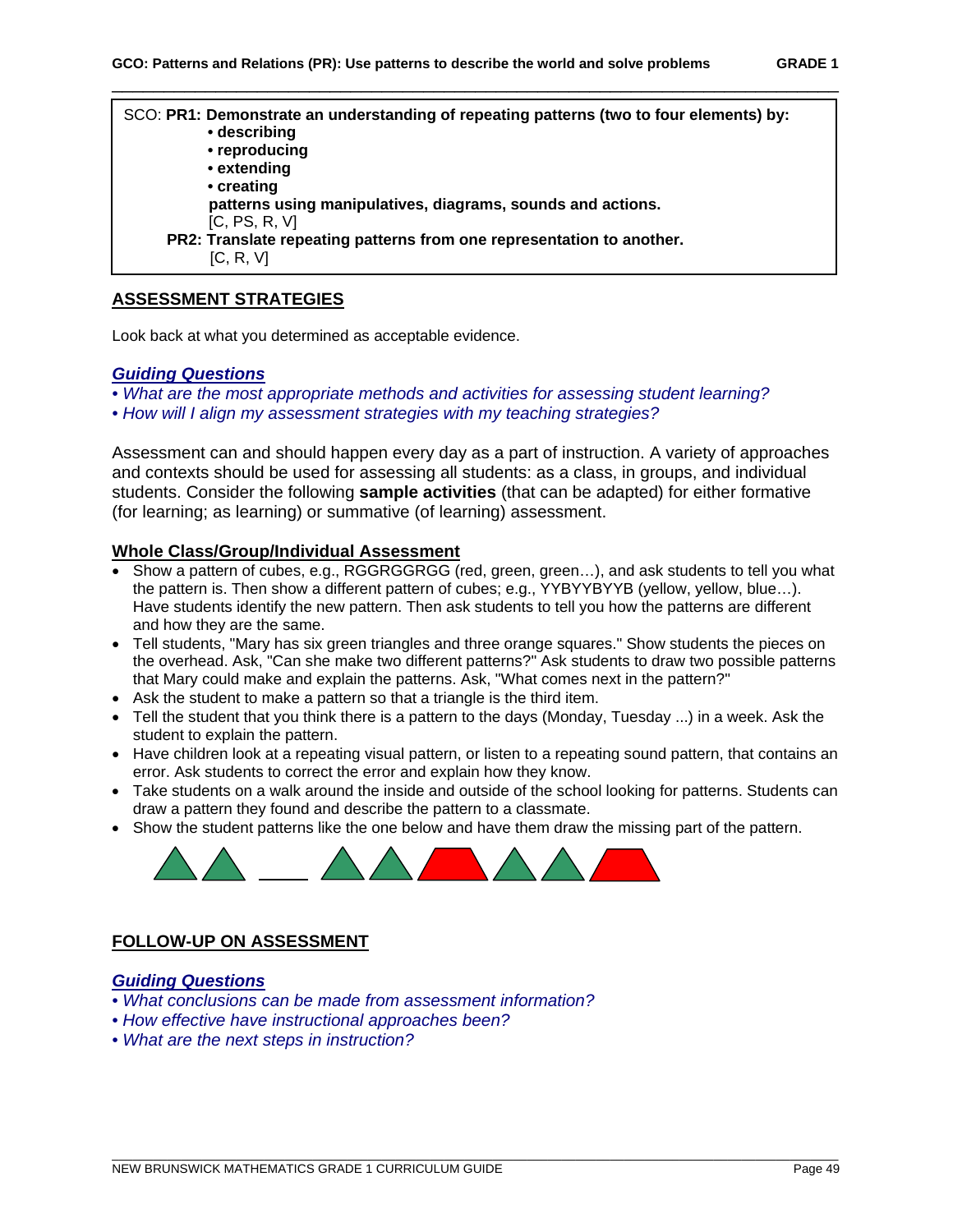| [C, CN, R, V]<br>IC, CN, PS, VI | SCO: PR3: Describe equality as a balance and inequality as an imbalance, concretely and<br>pictorially (0 to 20).<br>PR4: Record equalities using the equal symbol. |                         |                         |
|---------------------------------|---------------------------------------------------------------------------------------------------------------------------------------------------------------------|-------------------------|-------------------------|
| [C] Communication               | <b>[PS] Problem Solving</b>                                                                                                                                         | <b>[CN]</b> Connections | <b>[ME]</b> Mental Math |
| [T] Technology                  | <b>IVI</b> Visualization                                                                                                                                            | <b>IRI</b> Reasoning    | and Estimation          |

# **Scope and Sequence of Outcomes**

| Kindergarten | <b>Grade One</b>                                                                                                                                                                  | <b>Grade Two</b>                                                                                                                                                                                                                     |
|--------------|-----------------------------------------------------------------------------------------------------------------------------------------------------------------------------------|--------------------------------------------------------------------------------------------------------------------------------------------------------------------------------------------------------------------------------------|
|              | <b>PR3</b> Describe equality as a balance<br>and inequality as an imbalance,<br>concretely and pictorially (0 to 20).<br><b>PR4</b> Record equalities, using the<br>equal symbol. | <b>PR3</b> Demonstrate and explain the<br>meaning of equality and inequality,<br>concretely and pictorially.<br><b>PR4</b> Record equalities and<br>inequalities symbolically, using the<br>equal symbol or the not equal<br>symbol. |

## **ELABORATION**

### *Guiding Questions:*

- *What do I want my students to learn?*
- *What do I want my students to understand and be able to do?*

When students begin the study of **equality**, it is important for them to see that the **equal sign** represents a **relation**, not an operation. It shows the relationship that the quantity on the left is the same as the quantity on the right. Using concrete and pictorial representations, students should come to understand that an expression which may include an operation is an **equivalent** form that represents a single quantity. A common misconception for students is they believe that the equal sign means, "the answer is" or "get the answer".

Students should work with materials to show that the equal sign indicates equality on both sides. Using a balance scale, students can begin to understand the concept of equating two quantities (you start with two different quantities and adjust them to make them equal). Working with balance scale problems, students build the foundation for further study in the area of algebra and solving equations. Students should also explore equality through a variety of number sentences.



In everyday life, we sort things by comparison relationships. For example, we might note that Jacob is taller than Marie. Comparison relationships also apply to number. We might note that five is two less than seven or 12 is two more than ten. When comparing numbers, many students may recognize that 5 is greater than 4, but do not automatically realize, that 4 is less than 5. Both sides of the relationship need to be considered when completing the tasks. Whenever possible, use mathematical language (e.g., ''5 is greater than 4'' and ''4 is less than 5''). Eventually students will use the greater-than symbol and less than symbol (e.g.,  $5 > 4$  or  $3 < 5$ ), but is not required at this grade level.

Students need to explore the concept of **inequalities** and recognize the relationship between these inequalities. Given two expressions, students should be able to identify if the quantities they represent are **equal** or **unequal**. Begin with activities using numbers 1 - 6. As students become confident in their ability to represent these numbers in different ways, they can work with numbers up to 10. A strong foundation in number combinations to 10 is essential before moving to numbers between10 and 20.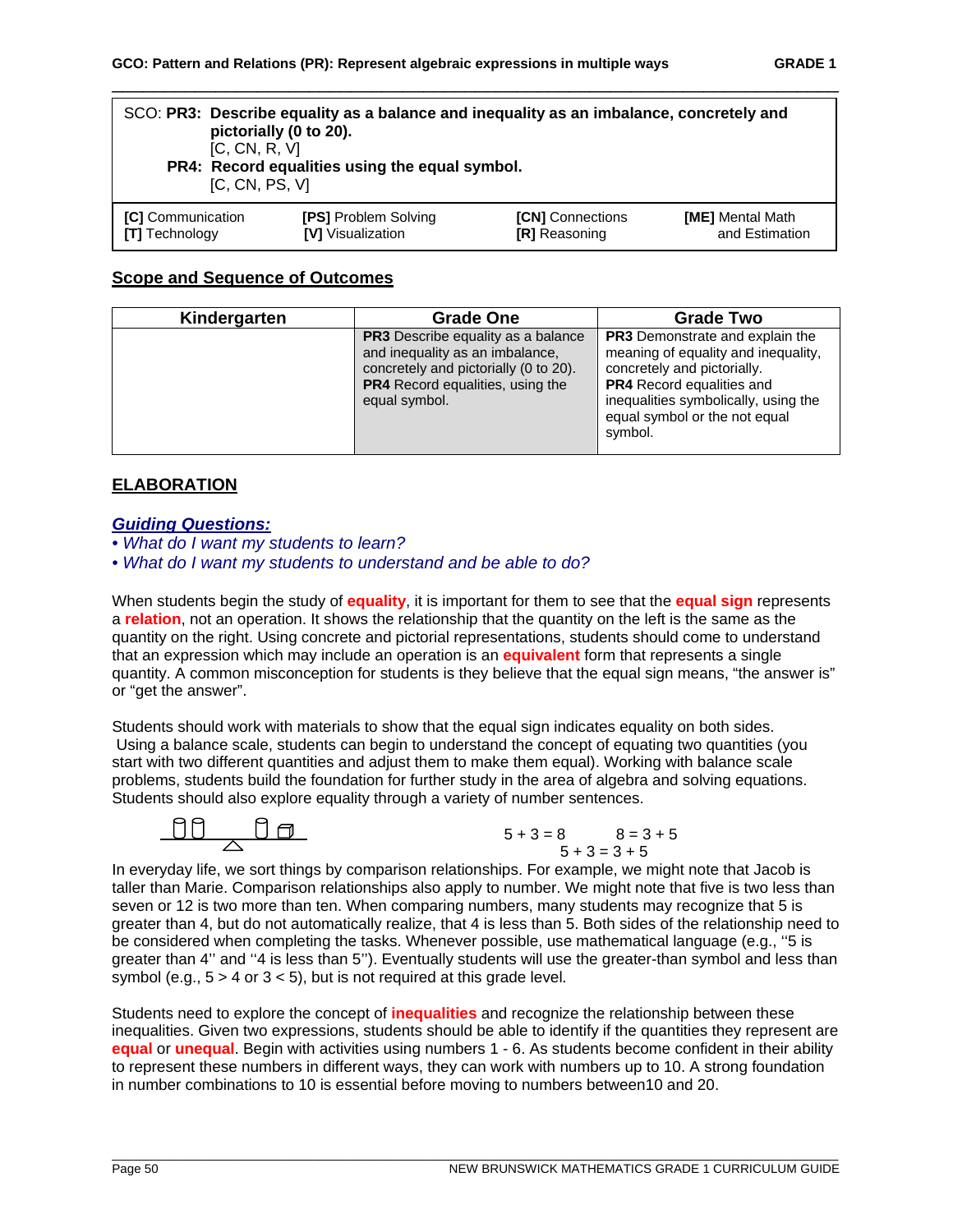#### SCO: **PR3: Describe equality as a balance and inequality as an imbalance, concretely and pictorially (0 to 20).** [C, CN, R, V]  **PR4: Record equalities using the equal symbol.** [C, CN, PS, V]

\_\_\_\_\_\_\_\_\_\_\_\_\_\_\_\_\_\_\_\_\_\_\_\_\_\_\_\_\_\_\_\_\_\_\_\_\_\_\_\_\_\_\_\_\_\_\_\_\_\_\_\_\_\_\_\_\_\_\_\_\_\_\_\_\_\_\_\_\_\_

# **ACHIEVEMENT INDICATORS**

#### *Guiding Questions:*

- *What evidence will I look for to know that learning has occurred?*
- *What should students demonstrate to show their understanding of the mathematical concepts and skills?*

Use the following set of indicators as a guide to determine whether students have met the corresponding specific outcome.

#### **PR3**

- ° Construct two equal sets, using the same objects (same shape and mass), and demonstrate their equality of number, using a balance limited to 20 elements.
- ° Construct two unequal sets, using the same objects (same shape and mass), and demonstrate their inequality of number, using a balance limited to 20 elements.
- ° Determine if two given concrete sets are equal or unequal and explain the process used.

#### **PR4**

- ° Represent a given equality, using manipulatives or pictures.
- ° Represent a given pictorial or concrete equality in symbolic form.
- ° Provide examples of equalities where the given sum or difference is on either the left or right side of the equal symbol  $(=)$ .
- ° Record different representations of the same quantity (0 to 20) as equalities.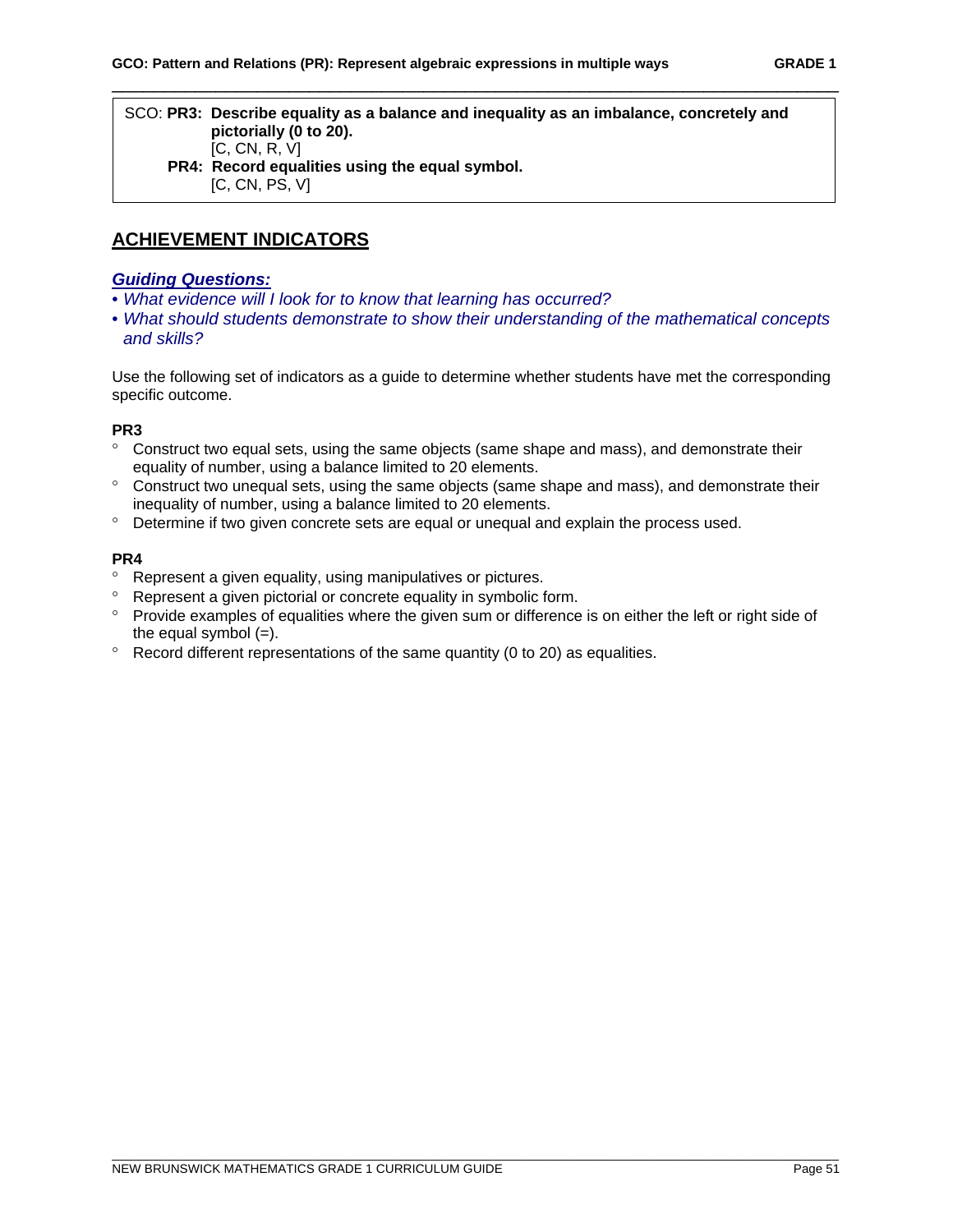SCO: **PR3: Describe equality as a balance and inequality as an imbalance, concretely and pictorially (0 to 20).** [C, CN, R, V]  **PR4: Record equalities using the equal symbol.** [C, CN, PS, V]

\_\_\_\_\_\_\_\_\_\_\_\_\_\_\_\_\_\_\_\_\_\_\_\_\_\_\_\_\_\_\_\_\_\_\_\_\_\_\_\_\_\_\_\_\_\_\_\_\_\_\_\_\_\_\_\_\_\_\_\_\_\_\_\_\_\_\_\_\_\_

# **PLANNING FOR INSTRUCTION**

Before introducing new material, consider ways to assess and build on students' knowledge and skills.

## *Guiding Questions*

- *What learning opportunities and experiences should I provide to promote learning of the outcomes and permit students to demonstrate their learning?*
- *What teaching strategies and resources should I use?*
- *How will I meet the diverse learning needs of my students?*

### **Choosing Instructional Strategies**

Consider the following strategies when planning lessons:

- Provide students with a variety of experiences so they come to understand that the equal sign represents a relation, not an operation. Use of the words "the same as" for the equal sign will help them see the relation. Avoid misuse of the equal sign, such as  $\star \star \star = 3$  or Alisa = 5.
- Use balance activities to assist with developing an understanding equality. Use concrete materials so students can examine how a balance operates like the seesaw in the playground.
- Have students create equations and describe the equations verbally.
- Provide students with many opportunities to represent number sentences concretely.
- Ensure that students learn to read number sentences from left to right and right to left.
- Expect students to explain their answers about equalities and inequalities. Number sentences that demonstrate "is greater than" and "is less than" are known as "inequalities" and students should become familiar with that terminology. Number sentences using an equal sign are known as "equalities."

## **Suggested Activities**

• Ask the student to use Cuisenaire rods<sup>®</sup> (or another suitable manipulative material such as linking cubes) to show the pattern for all of the facts for 8; for example:



• Give students the following problems and ask, "Will the balance tilt?" This activity can also be extended to numbers.



- Create dots cards representing number sentences, like flash cards. Ask students to record the number sentence symbolically.
- Have students working in pairs to show as many different ways as possible to make a number from 1 to 20.

**Possible Models**: linking cubes, Cuisenaire rods® , dot cards, pan balance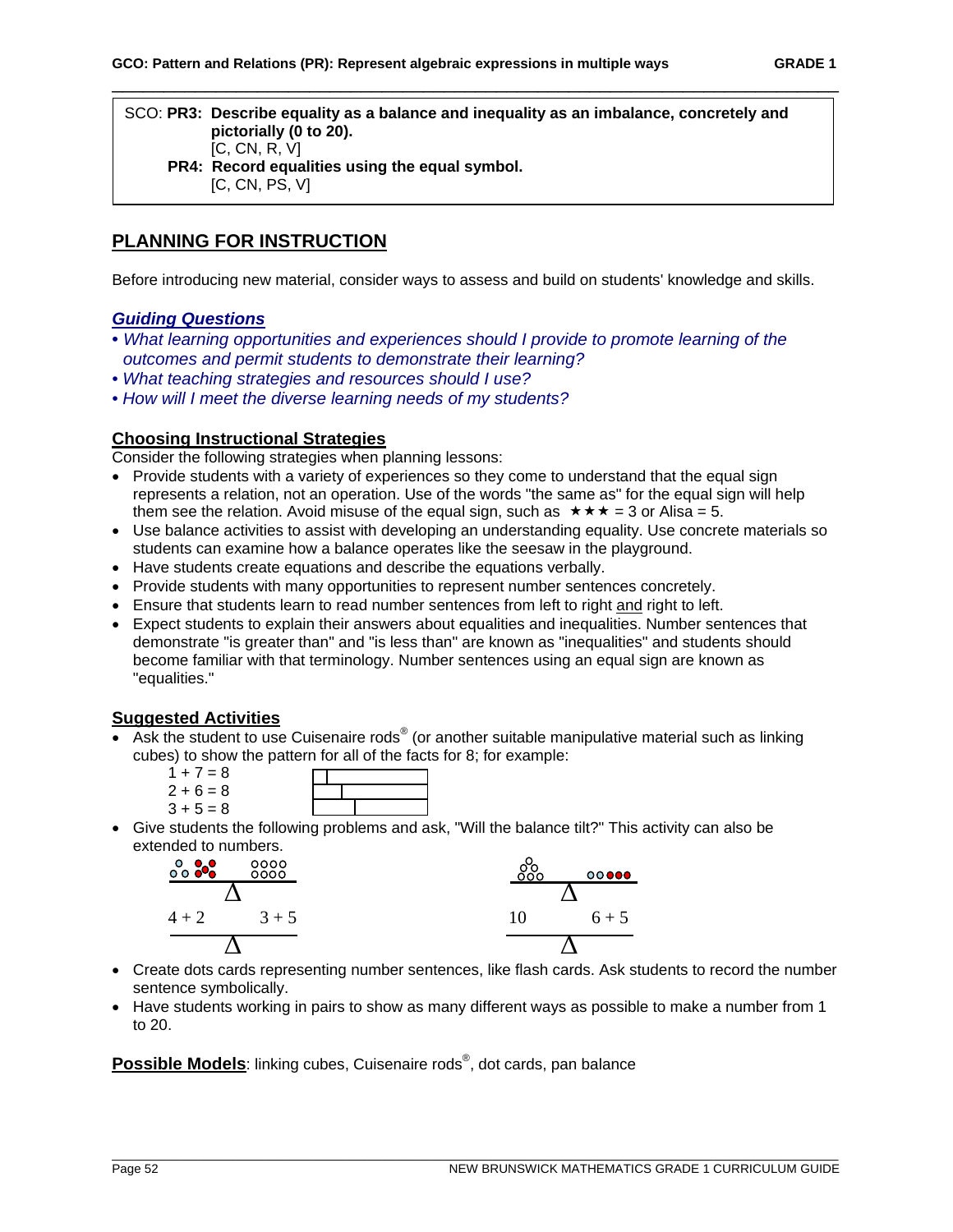#### SCO: **PR3: Describe equality as a balance and inequality as an imbalance, concretely and pictorially (0 to 20).** [C, CN, R, V]  **PR4: Record equalities using the equal symbol.** [C, CN, PS, V]

\_\_\_\_\_\_\_\_\_\_\_\_\_\_\_\_\_\_\_\_\_\_\_\_\_\_\_\_\_\_\_\_\_\_\_\_\_\_\_\_\_\_\_\_\_\_\_\_\_\_\_\_\_\_\_\_\_\_\_\_\_\_\_\_\_\_\_\_\_\_

### **ASSESSMENT STRATEGIES**

Look back at what you determined as acceptable evidence.

#### *Guiding Questions*

- *What are the most appropriate methods and activities for assessing student learning?*
- *How will I align my assessment strategies with my teaching strategies?*

Assessment can and should happen every day as a part of instruction. A variety of approaches and contexts should be used for assessing all students: as a class, in groups, and individual students. Consider the following **sample activities** (that can be adapted) for either formative (for learning; as learning) or summative (of learning) assessment.

### **Whole Class/Group/Individual Assessment**

- Working in partners, one student puts cubes in a paper bag and places the bag on a balance scale. The partner predicts the number of cubes in the bag. (He/she may change their prediction as the scale begins to balance). The partner then begins to add cubes to the other side of the balance to verify his/her prediction. Once the scale is balanced, ask: How many cubes do you think are in the bag? How do you know? The partners count and compare the number of cubes on both sides.
- Provide students with two bags of counters and ask them to determine if the sets are equal or unequal and to explain how they know.
- Use materials on an overhead or interactive whiteboard to show a problem, such as: Kyle saw five sparrows feeding at the birdfeeder. He went away and later he looked and counted 14 sparrows at the birdfeeder. How many more sparrows flew to the birdfeeder while he was away? Ask the students to write a number sentence to solve the problem.
- Have students write an expression for each of the following, (either a whole number or a combination of numbers showing an operation) to complete the number sentence. Encourage student to explore these using materials, such as linking cubes of different colours.

| $= 7 + 6$ | $4 + 2 =$ |
|-----------|-----------|
| $5 + 3 =$ | $= 8 + 7$ |

• Ask a student to list all the pairs of numbers that can be added for a total of 4, then repeat the process for totals of 5 and 6. Have him/her arrange the lists so that the first number increases by one each time. Ask: What is the pattern? For example:

\_\_\_\_\_\_\_\_\_\_\_\_\_\_\_\_\_\_\_\_\_\_\_\_\_\_\_\_\_\_\_\_\_\_\_\_\_\_\_\_\_\_\_\_\_\_\_\_\_\_\_\_\_\_\_\_\_\_\_\_\_\_\_\_\_\_\_\_\_\_\_\_\_\_\_\_\_\_\_\_\_\_\_\_\_\_\_\_\_\_\_\_\_\_\_\_\_\_\_\_\_\_\_\_\_

- $1 + 3$
- $2 + 2$
- $3 + 1$

### **FOLLOW-UP ON ASSESSMENT**

#### *Guiding Questions*

- *What conclusions can be made from assessment information?*
- *How effective have instructional approaches been?*
- *What are the next steps in instruction?*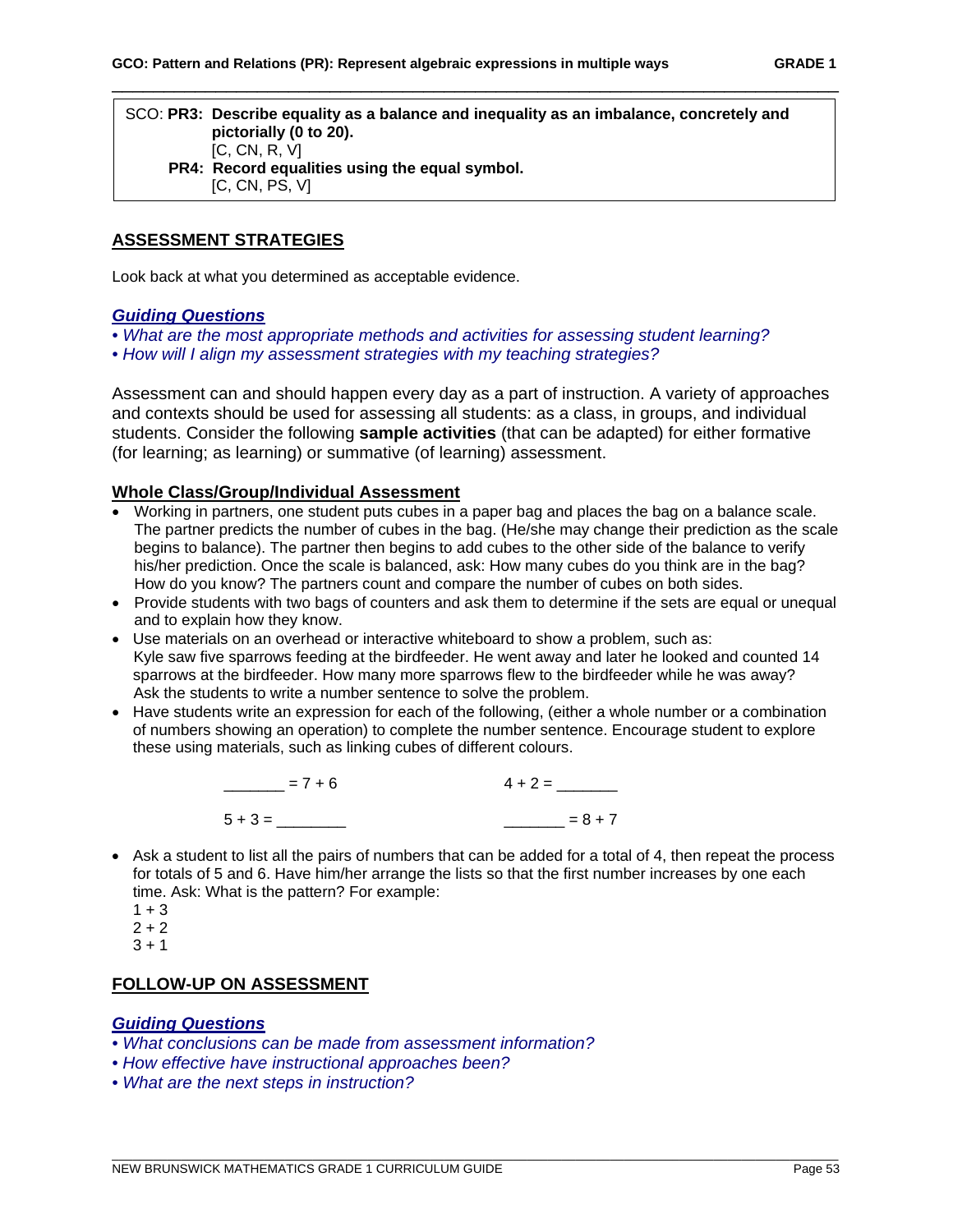| [C, CN, PS, R, V]        | SCO: SS1: Demonstrate an understanding of measurement as a process of comparing by:<br>• identifying attributes that can be compared<br>• ordering objects<br>• making statements of comparison<br>• filling, covering or matching. |                         |                  |
|--------------------------|-------------------------------------------------------------------------------------------------------------------------------------------------------------------------------------------------------------------------------------|-------------------------|------------------|
| <b>[C]</b> Communication | <b>[PS] Problem Solving</b>                                                                                                                                                                                                         | <b>[CN]</b> Connections | [ME] Mental Math |
| <b>[T]</b> Technology    | <b>IVI</b> Visualization                                                                                                                                                                                                            | <b>[R]</b> Reasoning    | and Estimation   |

### **Scope and Sequence of Outcomes**

| Kindergarten                                                                                                                                                   | <b>Grade One</b>                                                                                                                                                                                                                                 | <b>Grade Two</b>                                                                                                                                                   |
|----------------------------------------------------------------------------------------------------------------------------------------------------------------|--------------------------------------------------------------------------------------------------------------------------------------------------------------------------------------------------------------------------------------------------|--------------------------------------------------------------------------------------------------------------------------------------------------------------------|
| <b>SS1</b> Use direct comparison to<br>compare two objects based on a<br>single attribute, such as length<br>(height), mass (weight) and volume<br>(capacity). | <b>SS1</b> Demonstrate an understanding<br>of measurement as a process of<br>comparing by:<br>• identifying attributes that can<br>be compared<br>· ordering objects<br>• making statements of<br>comparison<br>• filling, covering or matching. | <b>SS3</b> Compare and order objects by<br>length, height, distance around and<br>mass (weight) using non-standard<br>units, and make statements of<br>comparison. |

# **ELABORATION**

*Guiding Questions:* 

*• What do I want my students to learn?* 

*• What do I want my students to understand and be able to do?*

Measurement involves **identifying** and **comparing** similar **attributes**. Through measurement activities students should realize that the same object can have many measurable attributes. Students should use a variety of words involving measurement including "longest," "heaviest", "most", "least", etc. It is important that students explore measurement in context throughout each day using **direct comparison**. For example, "Which bean plant grew the tallest?"

Students should recognize that **length** tells about the extent of an object along one dimension. Direct measurement consists of comparing lengths by lining up items side by side, beginning at a common base. (Note: Students should be led to see why a common starting point is important.) Students should order objects from longest to shortest.

Students should recognize that **capacity** tells how much something will hold. They should investigate strategies to compare the capacities of two or more containers. Direct measurement involves filling one container and then pouring the contents into another to find which holds more.

In comparing **areas**, students are examining the amount of space taken up by an object. For example, one place mat might cover more of the table than another. Direct measurement involves placing one surface on top of another to see which "sticks out."

Students should recognize that **mass** tells about the "heaviness" of an object. They should explore methods to compare and order masses. Direct measurement involves, for instance, placing two objects on a balance simultaneously and comparing the mass of one with that of the other.

In the development of measurement skills, students must engage in a wide variety of activities that promote measurement experiences. Students must have first-hand experiences to gain deep understanding of this skill. Measuring activities will enable students to better incorporate computational skills and make the connection between basic geometric concepts and number concepts.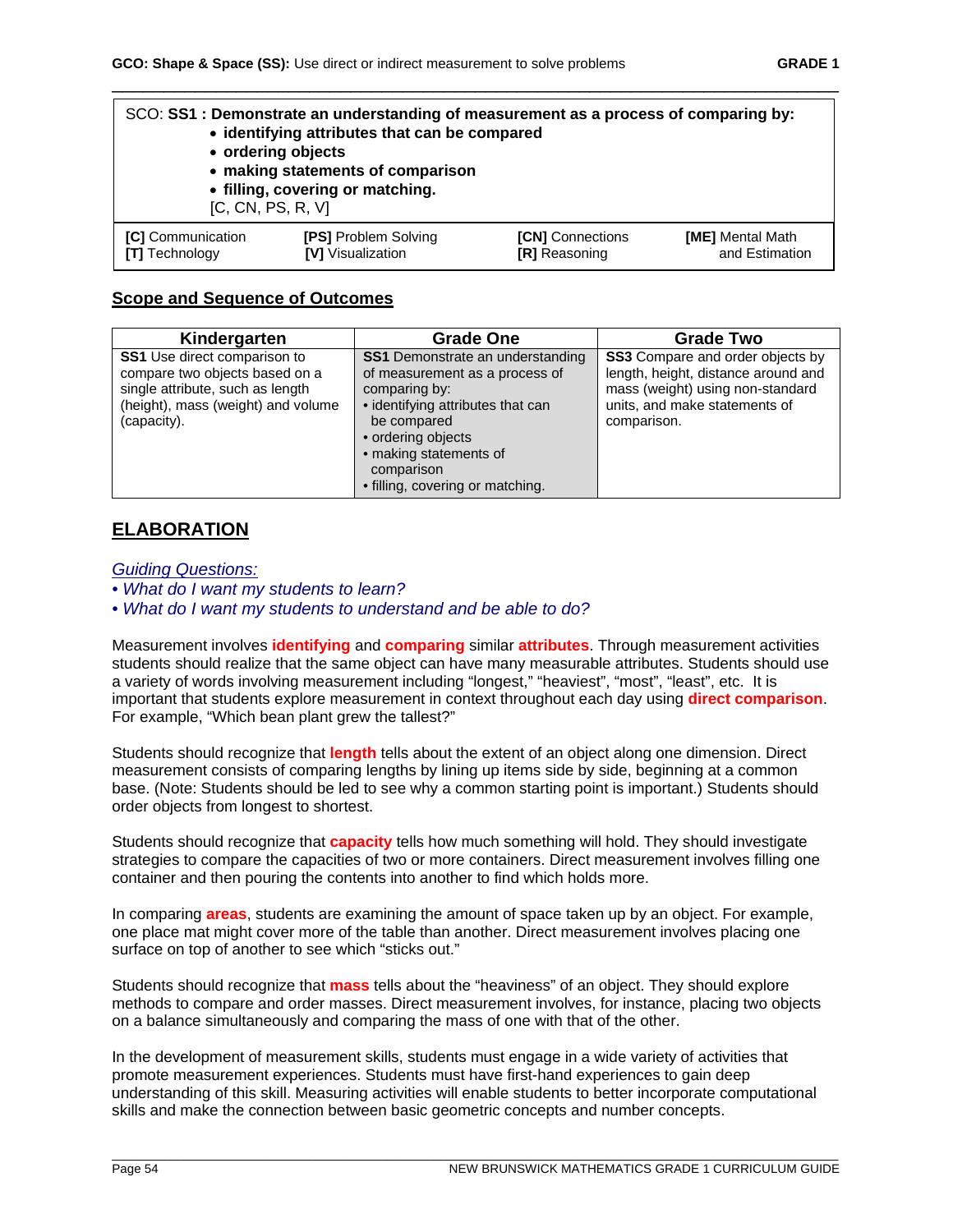#### SCO: **SS1 : Demonstrate an understanding of measurement as a process of comparing by:**  • **identifying attributes that can be compared**

\_\_\_\_\_\_\_\_\_\_\_\_\_\_\_\_\_\_\_\_\_\_\_\_\_\_\_\_\_\_\_\_\_\_\_\_\_\_\_\_\_\_\_\_\_\_\_\_\_\_\_\_\_\_\_\_\_\_\_\_\_\_\_\_\_\_\_\_\_\_

- **ordering objects**
- **making statements of comparison**
- **filling, covering or matching.**
- [C, CN, PS, R, V]

# **ACHIEVEMENT INDICATORS**

### *Guiding Questions:*

- *What evidence will I look for to know that learning has occurred?*
- *What should students demonstrate to show their understanding of the mathematical concepts and skills?*

Use the following set of indicators as a guide to determine whether students have met the corresponding specific outcome.

- ° Identify common attributes, such as length (height), mass (weight), volume (capacity) and area, which could be used to compare a given set of two objects.
- ° Compare two given objects and identify the attributes used to compare.
- ° Determine which of two or more given objects is longest or shortest by matching and explain the reasoning.
- ° Determine which of two or more given objects is heaviest/lightest by comparing and explain the reasoning.
- ° Determine which of two or more given objects holds the most/least by filling and explain the reasoning.
- ° Determine which of two or more given objects has the greatest/least area by covering and explain the reasoning.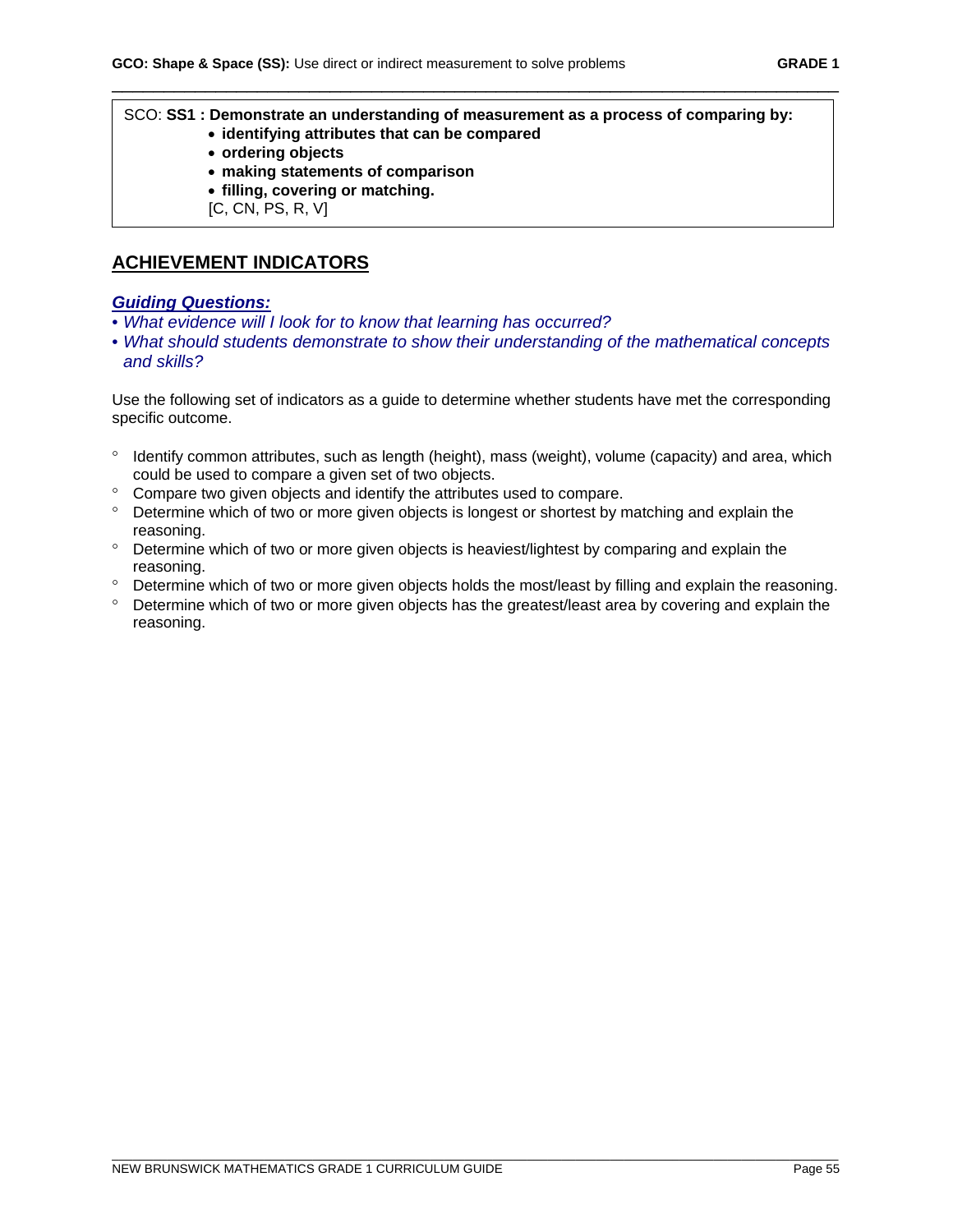#### SCO: **SS1 : Demonstrate an understanding of measurement as a process of comparing by:**  • **identifying attributes that can be compared**

\_\_\_\_\_\_\_\_\_\_\_\_\_\_\_\_\_\_\_\_\_\_\_\_\_\_\_\_\_\_\_\_\_\_\_\_\_\_\_\_\_\_\_\_\_\_\_\_\_\_\_\_\_\_\_\_\_\_\_\_\_\_\_\_\_\_\_\_\_\_

- **ordering objects**
- **making statements of comparison**
- **filling, covering or matching.**
- [C, CN, PS, R, V]

# **PLANNING FOR INSTRUCTION**

Before introducing new material, consider ways to assess and build on students' knowledge and skills.

### *Guiding Questions*

- *What learning opportunities and experiences should I provide to promote learning of the outcomes and permit students to demonstrate their learning?*
- *What teaching strategies and resources should I use?*
- *How will I meet the diverse learning needs of my students?*

### **Choosing Instructional Strategies**

Consider the following strategies when planning lessons:

- Have students participate in "dramas" in which someone measures incorrectly and the other students figure out what is wrong. For example, one student could play a part in which he/she lines up pencils of different lengths to measure an item, or uses uniform units, but counts, "1, 2, 4, 5..."
- Use two objects of different sizes and ask students how they could compare the objects. For example, two glasses could be compared by height, mass, as well as capacity. Working with a variety of objects will allow many opportunities for students to make comparisons relating to measurement, using many attributes.
- Have students order objects from shortest to longest, shortest to tallest, lightest to heaviest, holds least to holds most, covers least space to covers more space. Include situations in which students are dealing with an independent variable, such as objects which are not straight and objects which are also wide or thick.

### **Suggested Activities**

- Provide students with a pan balance and two items. Ask students to use the balance to find out which item has the greater mass. Observe students' strategies.
- Provide the student with 3 containers (of various shapes) and filling material (e.g., beans, Styrofoam packing material). Ask the student to order the containers based on how much they hold.
- Ask two students to perform standing long jumps. Encourage them to find a way to determine who jumped farther. Emphasize with the students the importance of a common starting point.
- Have the student make 3 play dough balls and determine which of the balls is the heaviest.
- Display a set of five objects of similar size and a sixth "target" object. Ask the student to sort them into groups with masses less than and greater than the" target".
- Provide students with various sizes of storybooks. Have students compare the storybooks to determine which has the greatest area.

**Possible Models**: pan balance, various everyday objects, play dough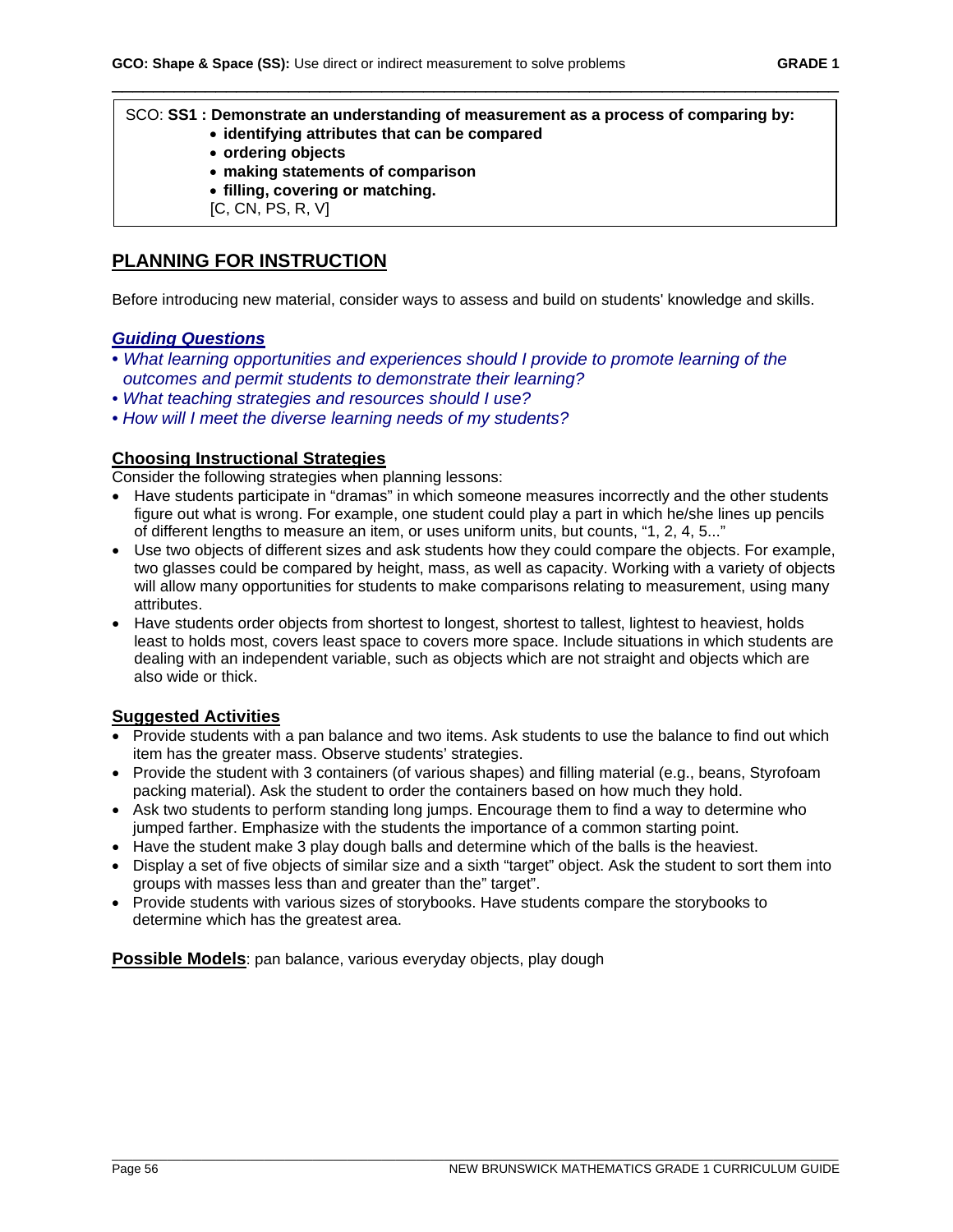# SCO: **SS1 : Demonstrate an understanding of measurement as a process of comparing by:**

\_\_\_\_\_\_\_\_\_\_\_\_\_\_\_\_\_\_\_\_\_\_\_\_\_\_\_\_\_\_\_\_\_\_\_\_\_\_\_\_\_\_\_\_\_\_\_\_\_\_\_\_\_\_\_\_\_\_\_\_\_\_\_\_\_\_\_\_\_\_

- **identifying attributes that can be compared**
- **ordering objects**
- **making statements of comparison**
- **filling, covering or matching.**
- [C, CN, PS, R, V]

# **ASSESSMENT STRATEGIES**

Look back at what you determined as acceptable evidence.

### *Guiding Questions*

*• What are the most appropriate methods and activities for assessing student learning?* 

*• How will I align my assessment strategies with my teaching strategies?*

Assessment can and should happen every day as a part of instruction. A variety of approaches and contexts should be used for assessing all students: as a class, in groups, and individual students. Consider the following **sample activities** (that can be adapted) for either formative (for learning; as learning) or summative (of learning) assessment.

### **Whole Class/Group/Individual Assessment**

- Have students prepare a set of ribbons for first, second, and third places in a race, so that the faster runner gets a longer ribbon.
- Provide students with two objects such as an eraser and a book. Ask:
	- Can you tell which of these two objects is longer?
	- Can you tell which of these two objects is heavier?
	- Can you tell which of these two objects takes up the most space?
	- Can you tell which of these two objects holds more?

After each question, have students explain their thinking.

(Children should recognize that capacity is an attribute that cannot be used to measure these objects.) Use the questions as identified above, repeating the activity with other sets containing two objects.

- Show the students a coffee mug and a drinking glass. Ask them how they would find out which holds more.
- Give students sets of tangrams and have them compare the areas of the triangles in the sets.
- Provide students with "trains" of various lengths made from linking cubes. Ask them to order the trains from shortest to longest.
- Ask: What does "holds more" mean? Have the student explain his/her thinking.
- Ask the students to compare the mass of two sets of objects, for example, the mass of 10 pennies to 5 marbles. Have them identify which set is heavier or lighter and explain their thinking.
- Give students a geometric shape, such as an attribute block or a pattern block, and have them draw another shape with a larger area. Have students explain how they know their drawn shape is larger.

## **FOLLOW-UP ON ASSESSMENT**

### *Guiding Questions*

- *What conclusions can be made from assessment information?*
- *How effective have instructional approaches been?*
- *What are the next steps in instruction?*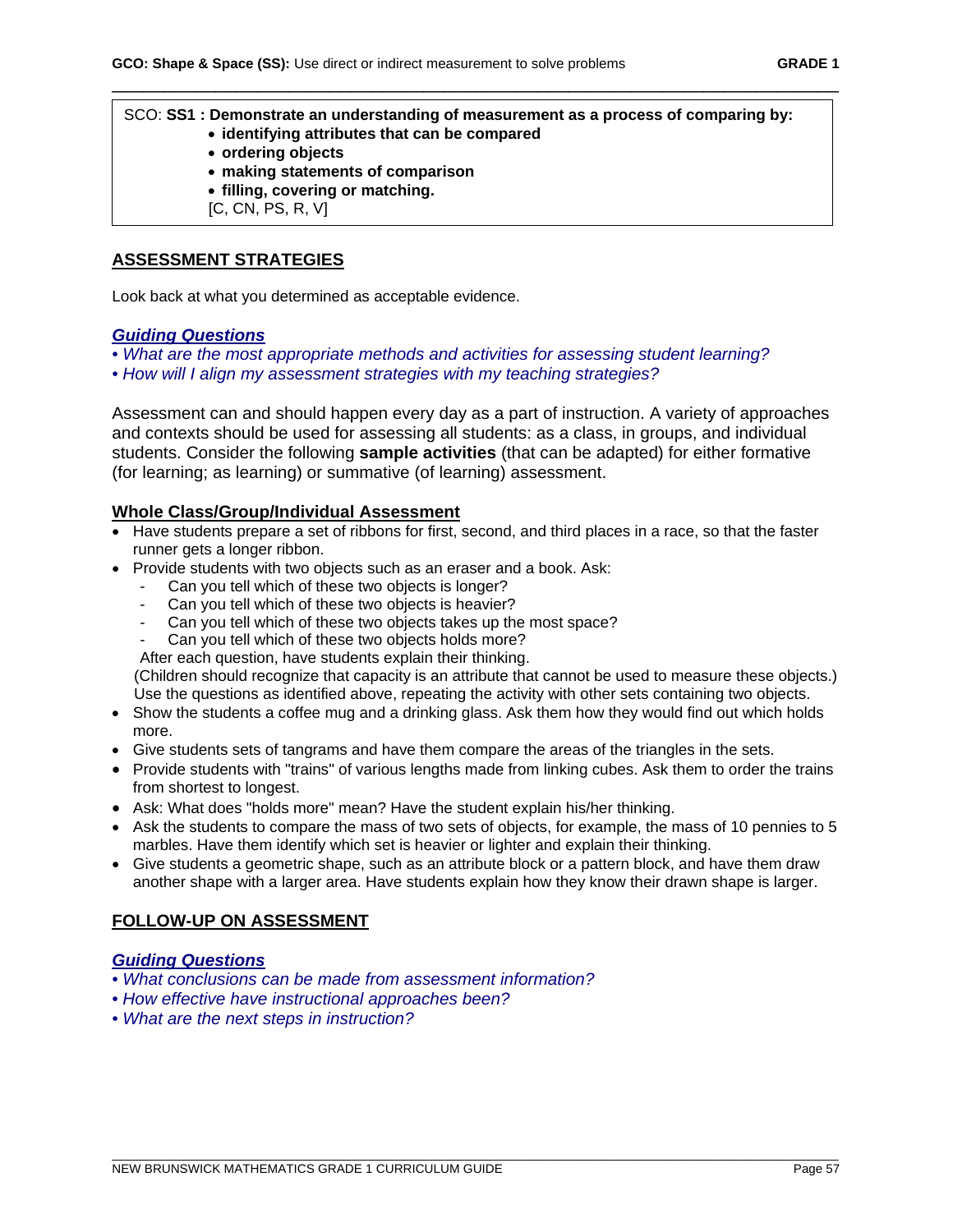| [C, CN, R, V]<br>[CN, PS, V]<br>IC. CN. VI                                                                                                                                                     | SCO: SS2 : Sort 3-D objects and 2-D shapes using one attribute, and explain the sorting rule.<br>SS3: Replicate composite 2-D shapes and 3-D objects.<br>SS4: Compare 2-D shapes to parts of 3-D objects in the environment. |  |  |
|------------------------------------------------------------------------------------------------------------------------------------------------------------------------------------------------|------------------------------------------------------------------------------------------------------------------------------------------------------------------------------------------------------------------------------|--|--|
| <b>[C]</b> Communication<br><b>[PS] Problem Solving</b><br><b>[CN]</b> Connections<br>[ME] Mental Math<br>[V] Visualization<br>and Estimation<br><b>IRI</b> Reasoning<br><b>ITI</b> Technology |                                                                                                                                                                                                                              |  |  |

### **Scope and Sequence of Outcomes**

| Kindergarten                                                                                           | Grade One                                                                                                                                                                                                                                            | <b>Grade Two</b>                                                                                                                                                                                                                                                                                                                                                                                                                 |
|--------------------------------------------------------------------------------------------------------|------------------------------------------------------------------------------------------------------------------------------------------------------------------------------------------------------------------------------------------------------|----------------------------------------------------------------------------------------------------------------------------------------------------------------------------------------------------------------------------------------------------------------------------------------------------------------------------------------------------------------------------------------------------------------------------------|
| <b>SS2</b> Sort 3-D objects using a single<br>attribute.<br><b>SS3</b> Build and describe 3-D objects. | <b>SS2</b> Sort 3-D objects and 2-D<br>shapes using one attribute, and<br>explain the sorting rule.<br><b>SS3</b> Replicate composite 2-D<br>shapes and 3-D objects.<br><b>SS4</b> Compare 2-D shapes to parts<br>of 3-D objects in the environment. | SS6 Sort 2-D shapes and 3-D<br>objects using two attributes, and<br>explain the sorting rule.<br><b>SS7</b> Describe, compare and<br>construct 3-D objects, including:<br>cubes, spheres, cones, cylinders,<br>pyramids.<br><b>SS8</b> Describe, compare and<br>construct 2-D shapes, including:<br>triangles, squares, rectangles,<br>circles.<br><b>SS9</b> Identify 2-D shapes as parts of<br>3-D objects in the environment. |

# **ELABORATION**

#### *Guiding Questions:*

*• What do I want my students to learn?* 

*• What do I want my students to understand and be able to do?*

The study of **two-dimensional shapes** and **three-dimensional objects** is essential as students begin to describe, analyze and understand the world in which they live. Activities selected in geometry should provide students with the opportunity to explore a variety of geometric shapes and objects. They need to see and feel, to build and take apart, to sort and identify their rule(s), and to share their observations with their classmates. Sorting activities help to develop visual discrimination. Therefore, it is important to encourage students explore alternative ways of sorting which will require further investigation of objects.

It is through such activities that students will become familiar with the names of 2-D shapes and 3-D objects and begin to recognize their attributes. It is very important to encourage students to use accurate language when describing shapes, though knowledge of geometric names is not an expectation of this outcome. As pattern blocks are regularly used for geometric inquiry, it would seem reasonable that students may become familiar with the terms that describe them which include triangle, square, rectangle, trapezoid, kite, hexagon, and rhombus. Students should become comfortable using such terms as **cylinder**, **sphere**, **cone**, **cube**, and may extend their exploration to prisms and pyramids.

Explorations (i.e., sorting and building) with 2-D shapes involve the attributes of the number of sides and vertices and how shapes can be put together and taken apart to make other shapes. Students should be able to distinguish between shapes such as squares and rectangles and also to see that the squares are rectangles. Explorations with 3-D objects involve how these objects are alike and how they are different (e.g., Will both objects roll?). Students may note other attributes, such as the number of faces and edges.

Children should recognize 2-D shapes and 3-D objects in their environment. These real-world associations are very important in the development of geometric concepts.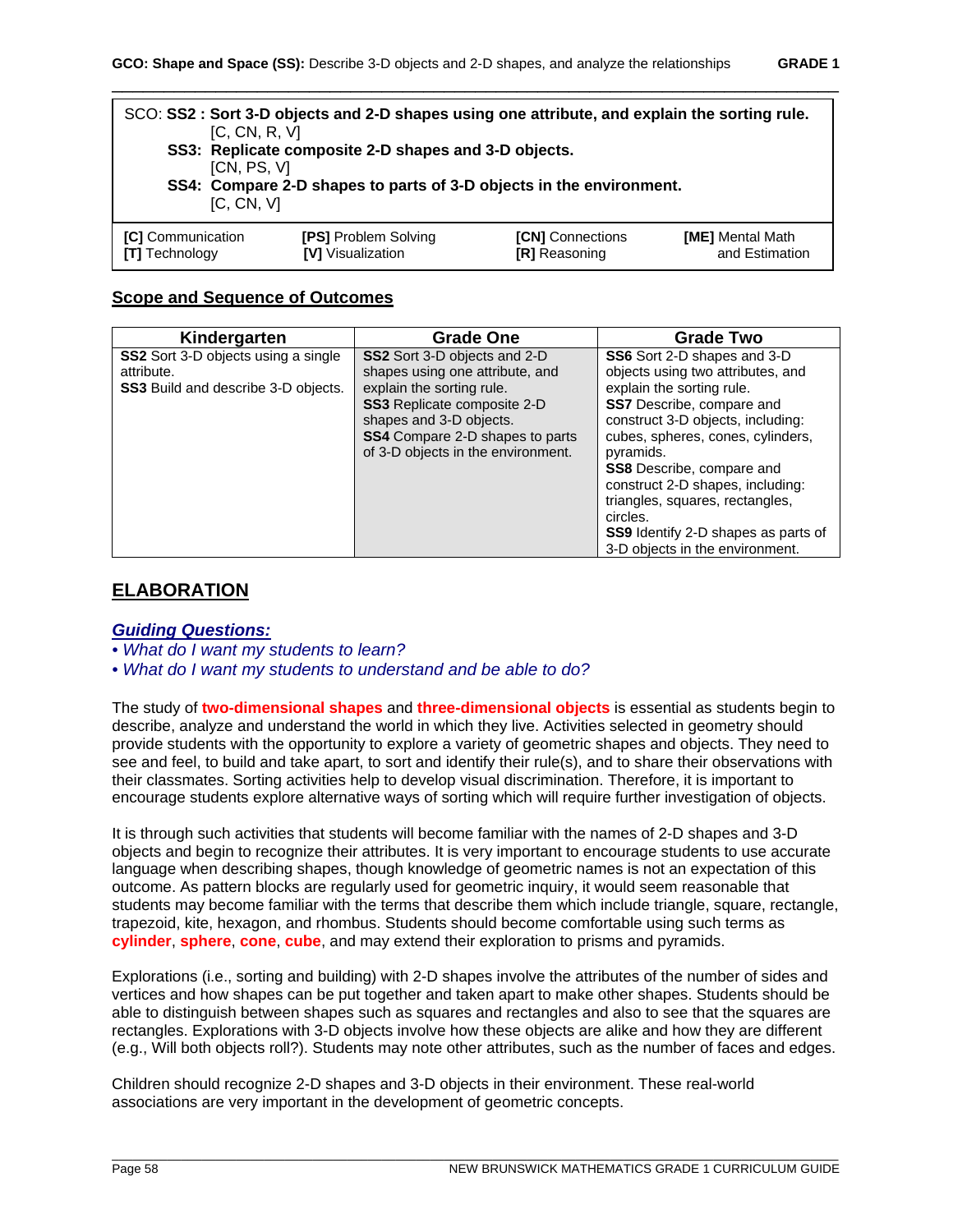| SCO: SS2: Sort 3-D objects and 2-D shapes using one attribute, and explain the sorting rule. |
|----------------------------------------------------------------------------------------------|
| IC. CN. R. VI                                                                                |
| SS3: Replicate composite 2-D shapes and 3-D objects.                                         |
| ICN. PS. VI                                                                                  |
| SS4: Compare 2-D shapes to parts of 3-D objects in the environment.                          |
| [C, CN, V]                                                                                   |

#### **ACHIEVEMENT INDICATORS**

#### *Guiding Questions:*

- *What evidence will I look for to know that learning has occurred?*
- *What should students demonstrate to show their understanding of the mathematical concepts and skills?*

Use the following set of indicators as a guide to determine whether students have met the corresponding specific outcome.

#### **SS2**

- ° Sort a given set of familiar 3-D objects or 2-D shapes using a given sorting rule.
- ° Sort a given set of familiar 3-D objects using a single attribute determined by the student and explain the sorting rule.
- ° Sort a given set of 2-D shapes using a single attribute determined by the student and explain the sorting rule.
- ° Determine the difference between two given pre-sorted sets of familiar 3-D objects or 2-D shapes and explain a possible sorting rule used to sort them.

#### **SS3**

- ° Select 2-D shapes from a given set of 2-D shapes to reproduce a given composite 2-D shape.
- ° Select 3-D objects from a given set of 3-D objects to reproduce a given composite 3-D object.
- ° Predict and select the 2-D shapes used to produce a composite 2-D shape, and verify by deconstructing the composite shape.
- ° Predict and select the 3-D objects used to produce a composite 3-D object, and verify by deconstructing the composite object.

#### **SS4**

° Identify 3-D objects in the environment that have parts similar to a given 2-D shape.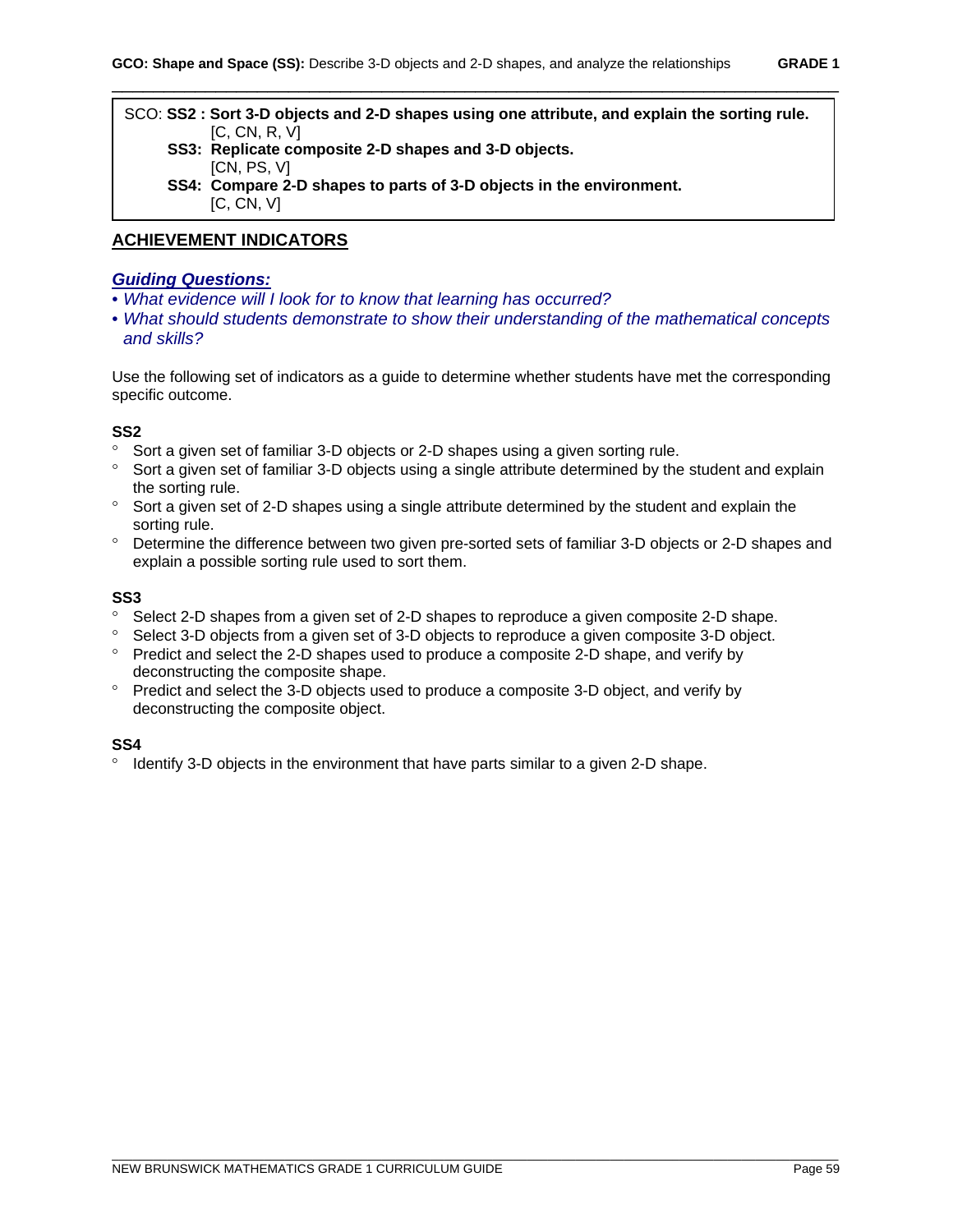SCO: **SS2 : Sort 3-D objects and 2-D shapes using one attribute, and explain the sorting rule.** [C, CN, R, V]  **SS3: Replicate composite 2-D shapes and 3-D objects.** [CN, PS, V]

 **SS4: Compare 2-D shapes to parts of 3-D objects in the environment.** [C, CN, V]

### **PLANNING FOR INSTRUCTION**

Before introducing new material, consider ways to assess and build on students' knowledge and skills.

### *Guiding Questions*

- *What learning opportunities and experiences should I provide to promote learning of the outcomes and permit students to demonstrate their learning?*
- *What teaching strategies and resources should I use?*
- *How will I meet the diverse learning needs of my students?*

#### **Choosing Instructional Strategies**

Consider the following strategies when planning lessons:

- Ensure students have many opportunities to represent 2-D shapes and 3-D objects concretely.
- Provide an assortment of 2-D shapes cut from cardboard. Ask students to work in small groups to sort the shapes. Encourage discussion and have the groups share their sorting rules with their classmates.
- Have students explore the properties of 3-D objects prior to identifying 3-D objects in the environment. Explorations may include tracing the faces of the solids, or pressing the faces in play dough to investigate the attributes of the 2-D shapes and 3-D objects.
- Allow students to identify 2-D shapes and 3-D objects in their daily lives. This should include common everyday objects.

### **Suggested Activities**

- Provide several different 3-D objects. Ask the student to sort them and to explain the sorting criteria. Ask him/her to sort them again, using different criteria.
- Ask students to cut a square, rectangle, or triangle into three parts. Have them exchange their pieces and ask their partner to rearrange them to make the original shape. (Activities such as these, in which a student is required to assemble a figure from its parts, further develop figure-ground perception skills.)
- Have the students work in pairs with a geoboard to create a large square with a smaller square inside it.
- Display pictures of various 3-D objects, such as a rocket or sculpture. Ask students what 3-D objects were used to build the object. Students can then build their own composite 3-D objects from individual 3-D objects, such as small cardboard boxes or modeling clay. Once the models are built, display the creations in class and ask students to identify the 3-D objects used to build the composite object.
- Have students examine a collection of objects found in their environment; e.g., cans, cereal boxes, ice cream cones, tissue boxes. Ask them to identify the shape of each face of each 3-D object. Ask, "What shape is the face? Do all of the faces have the same shape?" Have students the attributes of the shapes.
- Invite children to hunt around the school to find various shapes (e.g., trapezoids, squares, triangles). Have them share their findings and speculate on why certain shapes are more common than others.

**Possible Models**: attribute blocks, geometric solids, tangrams, pattern blocks, Polydrons® , pentominoes, geoboards, dot or grid paper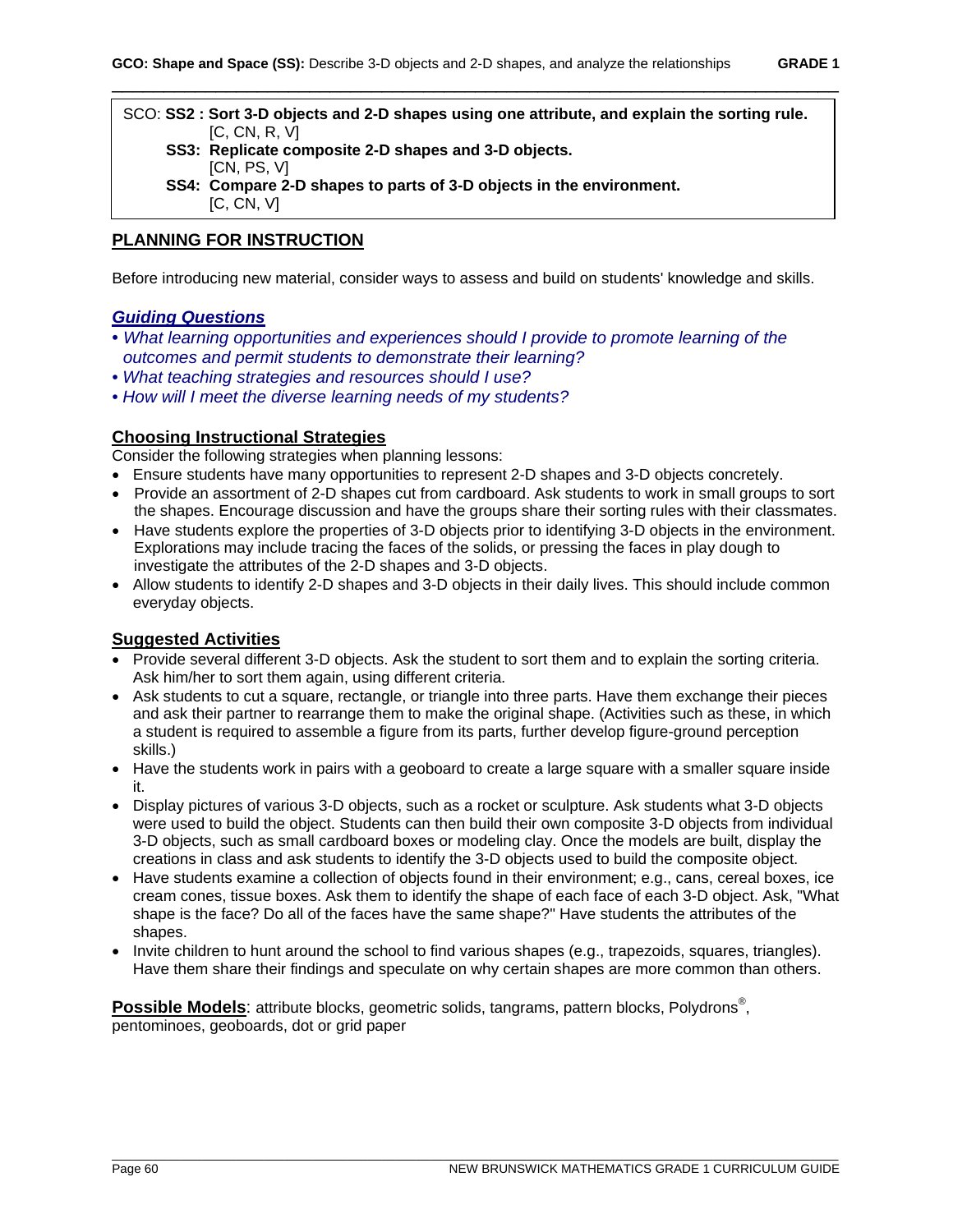| SCO: SS2: Sort 3-D objects and 2-D shapes using one attribute, and explain the sorting rule. |
|----------------------------------------------------------------------------------------------|
| [C, CN, R, V]                                                                                |
| SS3: Replicate composite 2-D shapes and 3-D objects.                                         |
| ICN. PS. VI                                                                                  |
| SS4: Compare 2-D shapes to parts of 3-D objects in the environment.                          |
| [C, CN, V]                                                                                   |

### **ASSESSMENT STRATEGIES**

Look back at what you determined as acceptable evidence.

### *Guiding Questions*

- *What are the most appropriate methods and activities for assessing student learning?*
- *How will I align my assessment strategies with my teaching strategies?*

Assessment can and should happen every day as a part of instruction. A variety of approaches and contexts should be used for assessing all students: as a class, in groups, and individual students. Consider the following **sample activities** (that can be adapted) for either formative (for learning; as learning) or summative (of learning) assessment.

#### **Whole Class/Group/Individual Assessment**

- Ask small groups of students to sort a collection 2-D shapes or 3-D objects and record their sorting rule.
- Make an assortment of 2-D shapes from poster board. Ask the student to sort them and to give the sorting rule.
- Give each student, or pair of students, a collection of pattern blocks. Say, "I am going to build a design with pattern blocks. I want you to use your pattern blocks to build a design just like mine." Observe their construction.
- Provide students with a tangram puzzle outline and ask them to predict and select the tangram pieces required to replicate the shape. Students may then replicate the shape to verify their predictions. Pattern blocks may also be used for this activity.
- Give each student, or pair of students, a collection of pattern blocks. Say to them, "I want you to build the following shape with your pattern blocks. Place a red trapezoid on your desk. On top of the trapezoid place a green triangle. On the left place a blue rhombus and on the right place another blue rhombus." Observe their construction.
- Show a student a square that has been folded along the diagonal. Ask: What shape will this be when I unfold it?
- Provide students with a variety of 3-D solids. Show a composite 3-D object, such as a tower, and ask students to predict and select which solids they need to replicate the object. Students build the object using the solids they selected. They may then decompose the given object to verify their predictions.
- Ask the student to examine a variety of containers (such as, yogurt container, cereal box, etc.). Ask: What shapes would be used to make this container? How do you know?
- Show students a triangle. Ask students to find three things in the classroom that make them think of that shape.
- Provide students with a set of paper 2-D shapes and have them circulate in the classroom or another environment, finding parts of 3-D objects. Students may record their findings in their math journal.

### **FOLLOW-UP ON ASSESSMENT**

# *Guiding Questions*

- *What conclusions can be made from assessment information?*
- *How effective have instructional approaches been?*
- *What are the next steps in instruction?*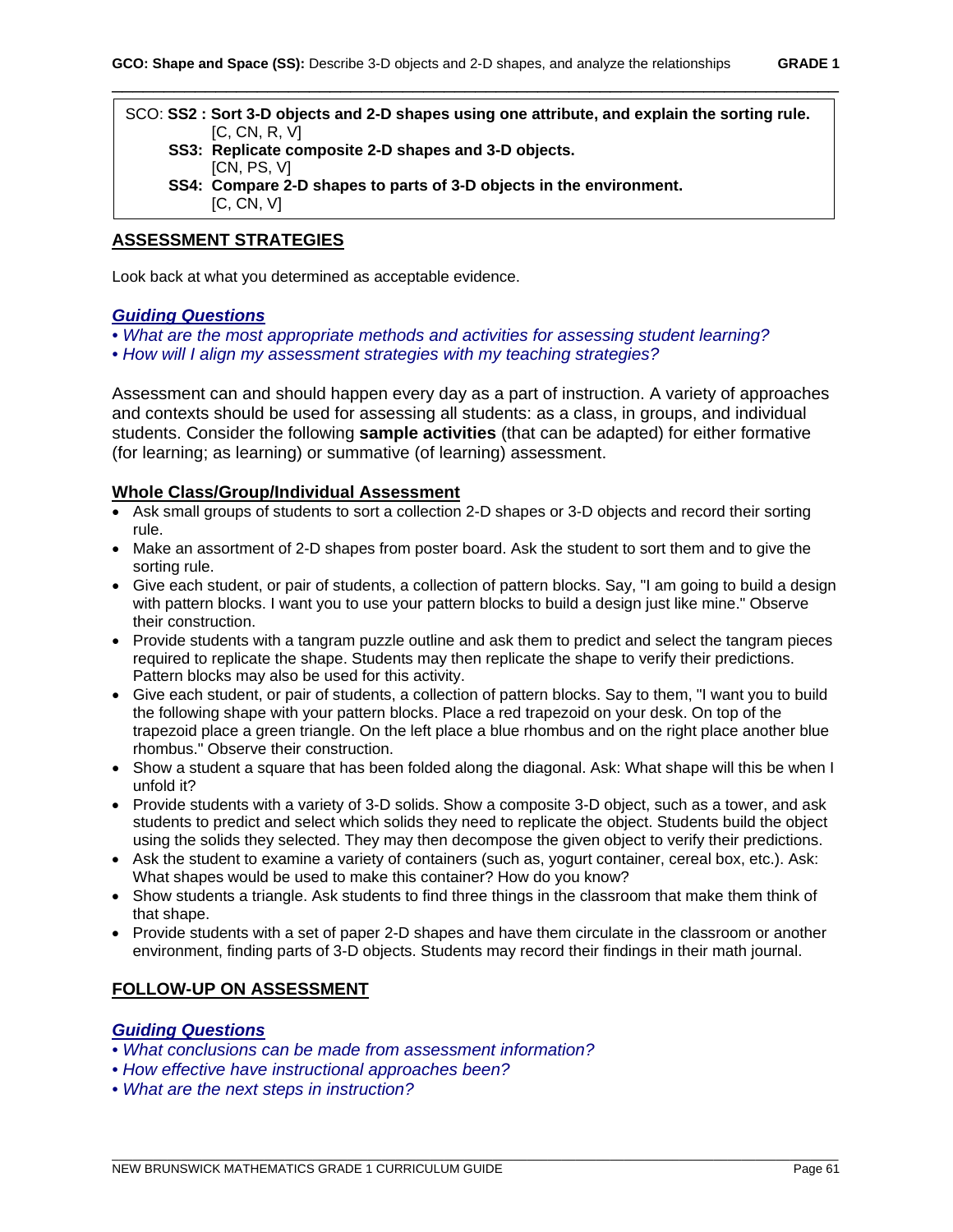# **GLOSSARY OF MODELS**

\_\_\_\_\_\_\_\_\_\_\_\_\_\_\_\_\_\_\_\_\_\_\_\_\_\_\_\_\_\_\_\_\_\_\_\_\_\_\_\_\_\_\_\_\_\_\_\_\_\_\_\_\_\_\_\_\_\_\_\_\_\_\_\_\_\_\_\_\_\_

This glossary is identical for all grade levels (kindergarten to grade 8). Most of the models have a variety of uses at different grade levels. More information as to which models can be used to develop specific curriculum outcomes is located on the *Instructional Strategies* section of each four-page spread in this curriculum document. The purpose of this glossary is to provide a visual of each model and a brief description of it.

| <b>Name</b>                                                 | <b>Picture</b>                                                                                                                                                                                        | <b>Description</b>                                                                                                                                                                                                                                                                                                                                                                                                                                                                                                                                                                                                              |
|-------------------------------------------------------------|-------------------------------------------------------------------------------------------------------------------------------------------------------------------------------------------------------|---------------------------------------------------------------------------------------------------------------------------------------------------------------------------------------------------------------------------------------------------------------------------------------------------------------------------------------------------------------------------------------------------------------------------------------------------------------------------------------------------------------------------------------------------------------------------------------------------------------------------------|
| <b>Algebra tiles</b>                                        |                                                                                                                                                                                                       | Sets include "X" tiles (rectangles), " $X2$ " tiles<br>(large squares), and integer tiles (small<br>squares).<br>All tiles have a different colour on each side to<br>represent positive and negative. Typically the<br>"X" tiles are green and white and the smaller<br>squares are red and white.<br>Some sets also include "Y" sets of tiles which<br>are a different colour and size than the "X" tiles.                                                                                                                                                                                                                    |
| <b>Area Model</b>                                           | To model $12 \times 23$ :<br>0                                                                                                                                                                        | Use base ten blocks to represent the parts of<br>$\bullet$<br>each number that is being multiplied.<br>To find the answer for the example shown,<br>$\bullet$<br>students can add the various parts of the model:<br>$200 + 30 + 40 + 6 = 276.$<br>This model can also be used for fraction<br>$\bullet$<br>multiplication.                                                                                                                                                                                                                                                                                                     |
| Arrays and<br><b>Open Arrays</b><br><b>Attribute Blocks</b> | To model $4 \times 6$ : $\bullet \bullet \bullet \bullet \bullet$<br>$\bullet\bullet\bullet\bullet\bullet\bullet$<br><br>To model $7 \times 36$ : $_{36}$<br>$30^{\circ}$<br>×<br>6<br>210<br>42<br>7 | Use counters arranged in equal rows or<br>$\bullet$<br>columns or a Blackline Master with rows and<br>columns of dots.<br>Helpful in developing understanding of<br>multiplication facts.<br>Grids can also be used to model arrays.<br>Open arrays allows students to think in amounts<br>that are comfortable for them and does not lock<br>them into thinking using a specific amount.<br>These arrays help visualize repeated addition<br>and partitioning and ultimately using the<br>distributive property.<br>Sets of blocks that vary in their attributes:<br>5 shapes<br>$\circ$<br>circle, triangle, square, hexagon, |
|                                                             |                                                                                                                                                                                                       | rectangle<br>2 thicknesses<br>$\circ$<br>2 sizes<br>O<br>3 colours<br>$\circ$                                                                                                                                                                                                                                                                                                                                                                                                                                                                                                                                                   |
| <b>Balance (pan or</b><br>beam) scales                      |                                                                                                                                                                                                       | Available in a variety of styles and precision.<br>Pan balances have a pan or platform on each<br>side to compare two unknown amounts or<br>represent equality. Weights can be used on one<br>side to measure in standard units.<br>Beam balances have parallel beams with a<br>$\bullet$<br>piece that is moved on each beam to determine<br>the mass of the object on the scale. Offer<br>greater accuracy than a pan balance.                                                                                                                                                                                                |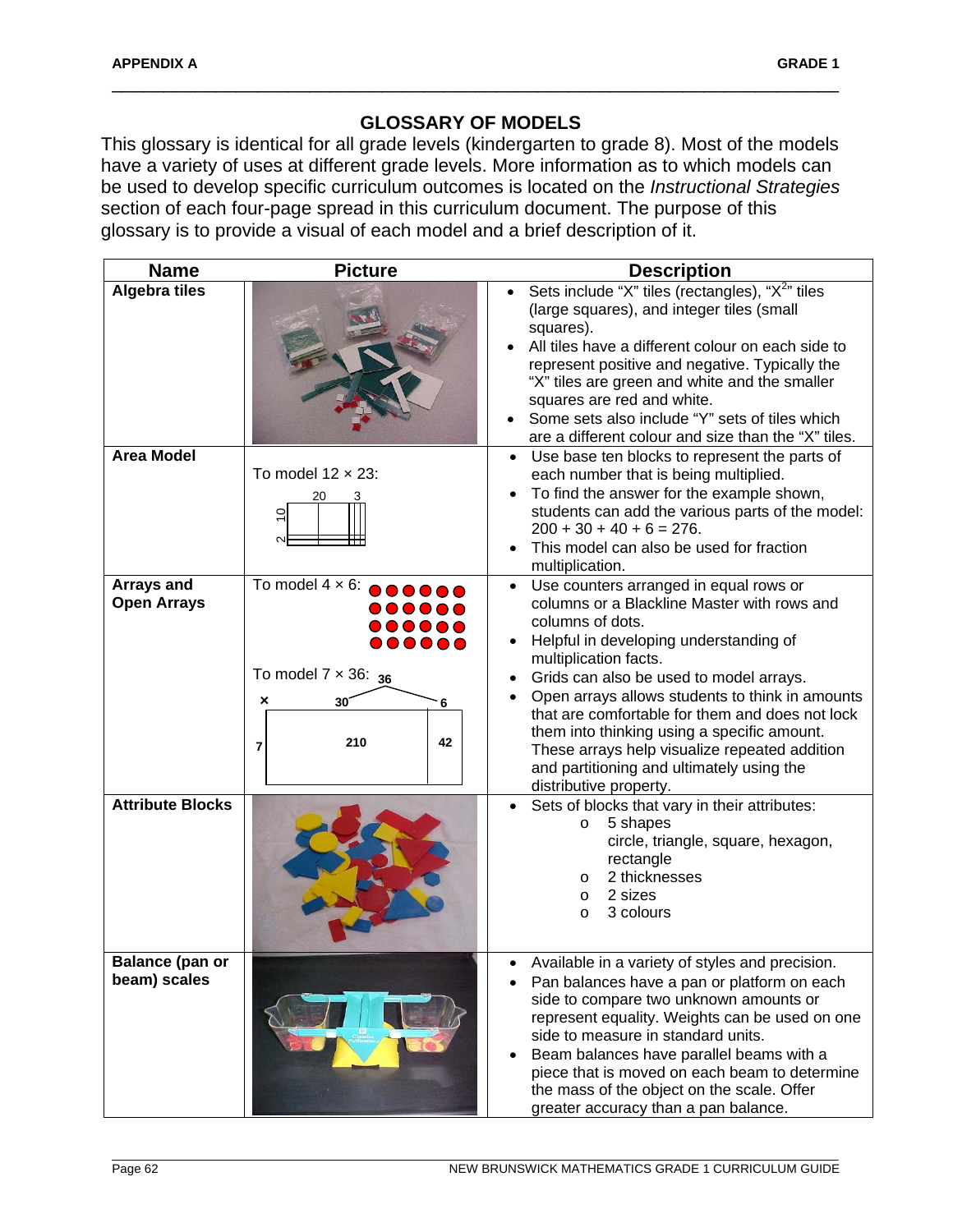| <b>Base Ten</b><br><b>Blocks</b>               |                                                                                                  | Include unit cubes, rods, flats, and large cubes.<br>$\bullet$<br>Available in a variety of colours and materials<br>$\bullet$<br>(plastic, wood, foam).<br>Usually 3-D                                                                                                                                                                                      |
|------------------------------------------------|--------------------------------------------------------------------------------------------------|--------------------------------------------------------------------------------------------------------------------------------------------------------------------------------------------------------------------------------------------------------------------------------------------------------------------------------------------------------------|
| <b>Beam Balance</b>                            | ☞ see Balance (pan or beam)                                                                      |                                                                                                                                                                                                                                                                                                                                                              |
| <b>Carroll Diagram</b>                         | Example:<br>2-digit<br>1-digit<br>26, 34<br>Even<br>2, 4, 6, 8<br>Odd<br>15, 21<br>1, 3, 5, 7, 9 | Used for classification of different attributes.<br>$\bullet$<br>The table shows the four possible combinations<br>$\bullet$<br>for the two attributes.<br>Similar to a Venn Diagram.<br>$\bullet$                                                                                                                                                           |
| <b>Colour Tiles</b>                            |                                                                                                  | Square tiles in 4 colours (red, yellow, green,<br>$\bullet$<br>blue).<br>Available in a variety of materials (plastic, wood,<br>$\bullet$<br>foam).                                                                                                                                                                                                          |
| <b>Counters (two</b><br>colour)                |                                                                                                  | Counters have a different colour on each side.<br>Available in a variety of colour combinations, but<br>usually are red & white or red & yellow.<br>Available in different shapes (circles, squares,<br>bean).                                                                                                                                               |
| <b>Cubes (Linking)</b>                         |                                                                                                  | Set of interlocking 2 cm cubes.<br>$\bullet$<br>Most connect on all sides.<br>Available in a wide variety of colours (usually 10<br>colours in each set).<br>Brand names include: Multilink, Hex-a-Link,<br>Cube-A-Link.<br>Some types only connect on two sides (brand<br>name example: Unifix).                                                            |
| <b>Cuisenaire</b><br>$\text{Rods}^{\circledR}$ |                                                                                                  | Set includes 10 different colours of rods.<br>$\bullet$<br>Each colour represents a different length and<br>can represent different number values or units<br>of measurement.<br>Usual set includes 74 rods (22 white, 12 red, 10<br>light green, 6 purple, 4 yellow, 4 dark green, 4<br>black, 4 brown, 4 blue, 4 orange).<br>Available in plastic or wood. |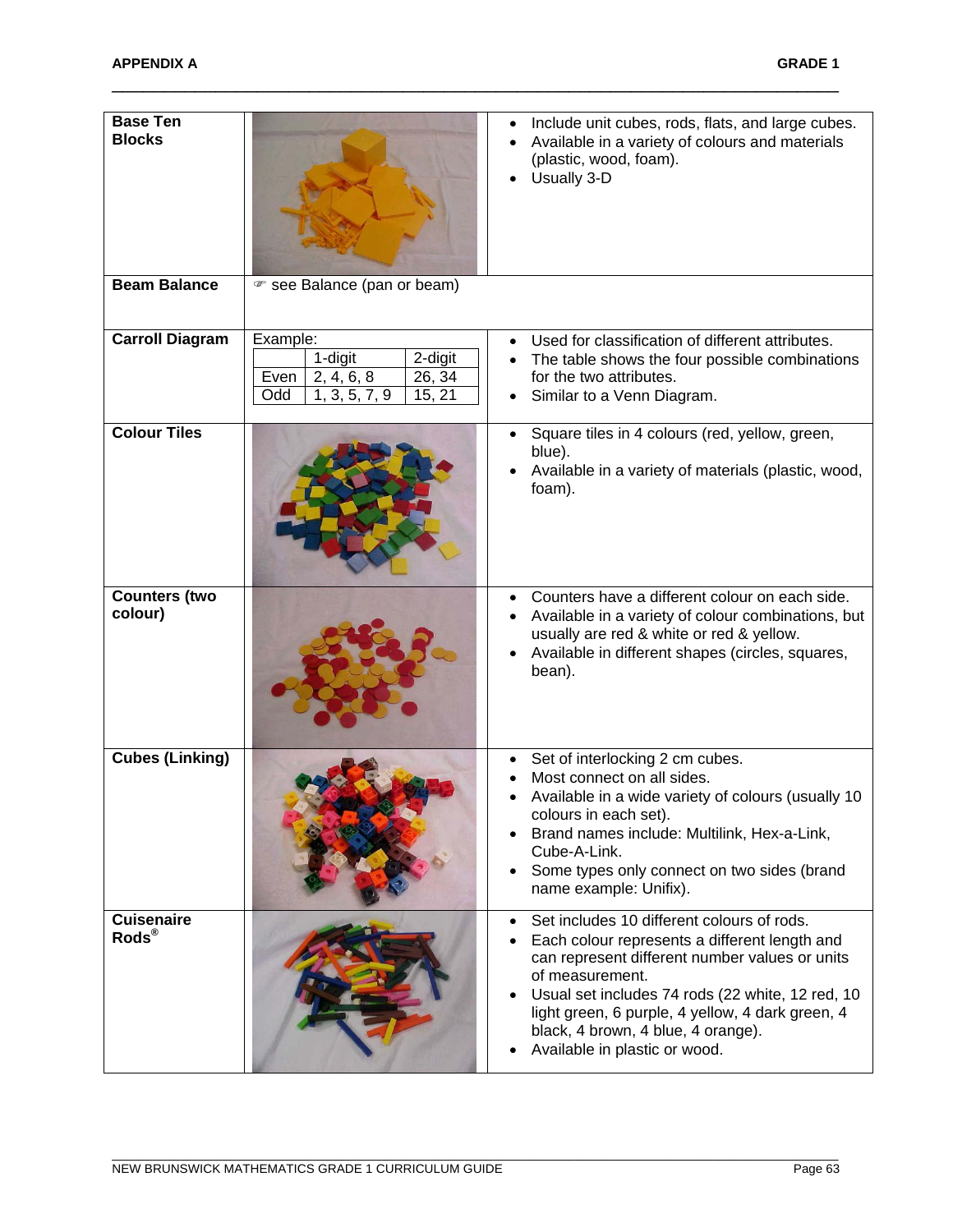| <b>Dice (Number</b><br>Cubes)          |                                                    | Standard type is a cube with numbers or dots<br>from 1 to 6 (Number cubes).<br>Cubes can have different symbols or words.<br>Also available in:<br>4-sided (tetrahedral dice)<br>$\circ$<br>8-sided (octahedral dice)<br>$\circ$<br>10-sided (decahedra dice)<br>O<br>12-sided, 20-sided, and higher<br>O<br>Place value dice<br>O                                                |
|----------------------------------------|----------------------------------------------------|-----------------------------------------------------------------------------------------------------------------------------------------------------------------------------------------------------------------------------------------------------------------------------------------------------------------------------------------------------------------------------------|
| <b>Dominoes</b>                        | DOMIN<br>DOMINO                                    | Rectangular tiles divided in two-halves.<br>Each half shows a number of dots: 0 to 6 or<br>0 to 9.<br>Sets include tiles with all the possible number<br>combinations for that set.<br>Double-six sets include 28 dominoes.<br>Double-nine sets include 56 dominoes.                                                                                                              |
| <b>Dot Cards</b>                       |                                                    | Sets of cards that display different number of<br>dots (1 to 10) in a variety of arrangements.<br>Available as free Blackline Master online on the<br>"Teaching Student-Centered Mathematics K-3"<br>website (BLM 3-8).                                                                                                                                                           |
| <b>Decimal</b><br>Squares <sup>®</sup> |                                                    | Tenths and hundredths grids that are<br>manufactured with parts of the grids shaded.<br>Can substitute a Blackline Master and create<br>your own class set.                                                                                                                                                                                                                       |
| <b>Double Number</b><br>Line           | ☞ see Number lines (standard,<br>open, and double) |                                                                                                                                                                                                                                                                                                                                                                                   |
| <b>Five-frames</b>                     | ☞ see Frames (five- and ten-)                      |                                                                                                                                                                                                                                                                                                                                                                                   |
| <b>Fraction Blocks</b>                 |                                                    | Also known as Fraction Pattern blocks.<br>4 types available: pink "double hexagon", black<br>chevron, brown trapezoid, and purple triangle.<br>Use with basic pattern blocks to help study a<br>wider range of denominators and fraction<br>computation.                                                                                                                          |
| <b>Fraction Circles</b>                |                                                    | Sets can include these fraction pieces:<br>1, $\frac{1}{2}$ , $\frac{1}{4}$ , $\frac{1}{3}$ , $\frac{1}{5}$ , $\frac{1}{6}$ , $\frac{1}{8}$ , $\frac{1}{10}$ , $\frac{1}{12}$<br>Each fraction graduation has its own colour.<br>It is helpful to use ones without the fractions<br>marked on the pieces for greater flexibility<br>(using different piece to represent 1 whole). |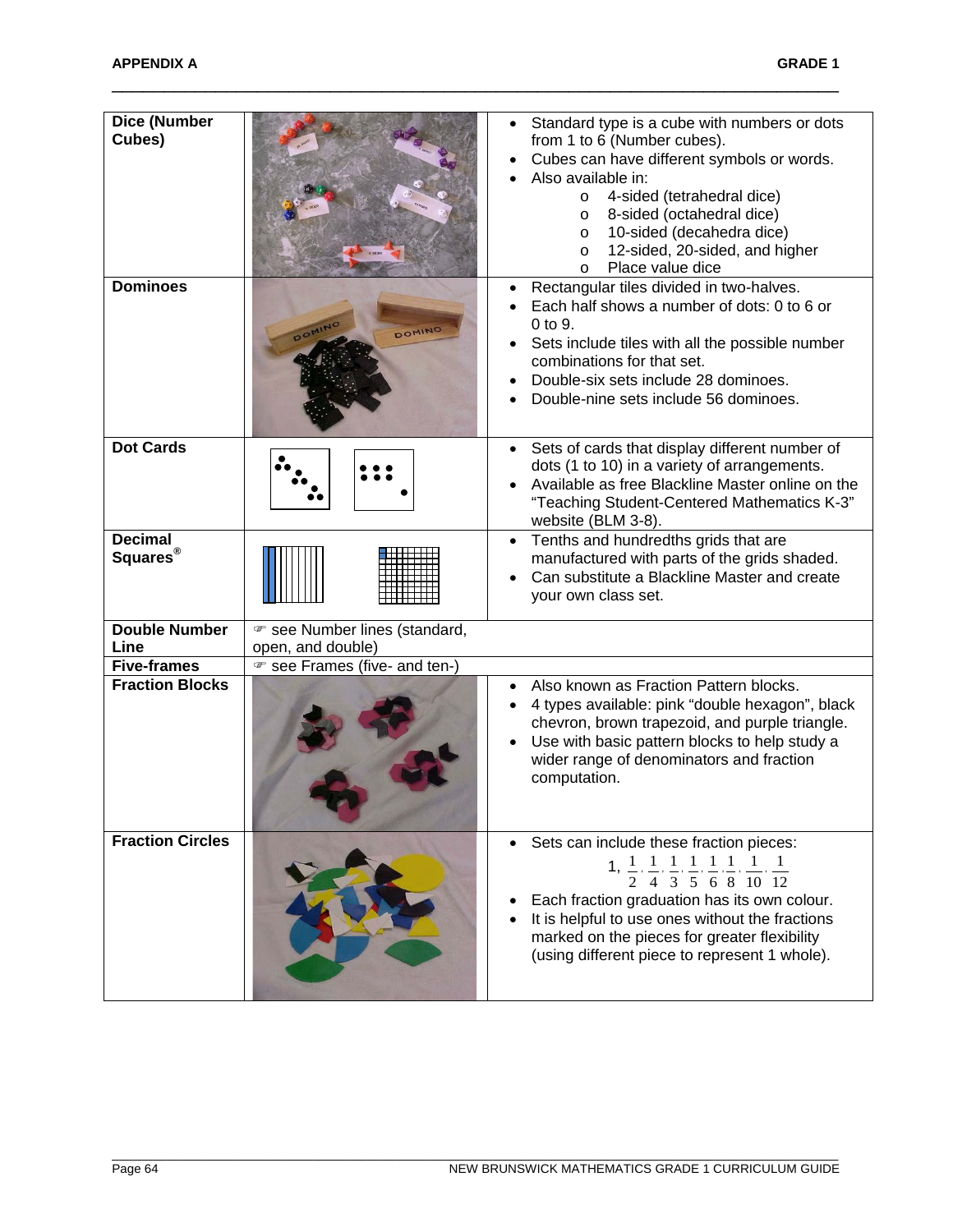| <b>Fraction Pieces</b>            |                                                                                                                                                                                                                                                                                                                                                                                                                                                                                                                                                                                                                                                                                                                           | Rectangular pieces that can be used to<br>represent the following fractions:<br>$1$ 1 1 1 1 1 1<br>$\frac{1}{4}$ , $\frac{1}{3}$ , $\frac{1}{5}$ , $\frac{1}{6}$ , $\frac{1}{8}$ , $\frac{1}{10}$ , $\frac{1}{12}$<br>Offers more flexibility as different pieces can be<br>used to represent 1 whole.<br>Each fraction graduation has its own colour.<br>Sets available in different quantities of pieces. |
|-----------------------------------|---------------------------------------------------------------------------------------------------------------------------------------------------------------------------------------------------------------------------------------------------------------------------------------------------------------------------------------------------------------------------------------------------------------------------------------------------------------------------------------------------------------------------------------------------------------------------------------------------------------------------------------------------------------------------------------------------------------------------|-------------------------------------------------------------------------------------------------------------------------------------------------------------------------------------------------------------------------------------------------------------------------------------------------------------------------------------------------------------------------------------------------------------|
| <b>Frames</b><br>(five- and ten-) |                                                                                                                                                                                                                                                                                                                                                                                                                                                                                                                                                                                                                                                                                                                           | Available as a Blackline Master in many<br>$\bullet$<br>resources or you can create your own.<br>Use with any type of counter to fill in the frame<br>as needed.                                                                                                                                                                                                                                            |
| <b>Geoboards</b>                  |                                                                                                                                                                                                                                                                                                                                                                                                                                                                                                                                                                                                                                                                                                                           | Available in a variety of sizes and styles.<br>$5 \times 5$ pins<br>$\circ$<br>11 $\times$ 11 pins<br>O<br>Circular 24 pin<br>O<br>Isometric<br>$\circ$<br>Clear plastic models can be used by teachers<br>and students on an overhead.<br>Some models can be linked to increase the size<br>of the grid.                                                                                                   |
| <b>Geometric</b><br><b>Solids</b> |                                                                                                                                                                                                                                                                                                                                                                                                                                                                                                                                                                                                                                                                                                                           | Sets typically include a variety of prisms,<br>$\bullet$<br>pyramids, cones, cylinders, and spheres.<br>The number of pieces in a set will vary.<br>Available in different materials (wood, plastic,<br>foam) and different sizes.                                                                                                                                                                          |
| Geo-strips                        |                                                                                                                                                                                                                                                                                                                                                                                                                                                                                                                                                                                                                                                                                                                           | Plastic strips that can be fastened together with<br>$\bullet$<br>brass fasteners to form a variety of angles and<br>geometric shapes.<br>Strips come in 5 different lengths. Each length is<br>a different colour.                                                                                                                                                                                         |
| <b>Hundred Chart</b>              | Line Moster 2) 100-Chart<br>4<br>5<br>3<br>6<br>8<br>10<br>$\overline{2}$<br>13<br>14<br>15<br>16<br>18<br>$\mathbf{I}$<br>12<br>$\overline{17}$<br> q <br>20<br>23<br>24<br>25<br>26<br>21<br>22<br>27<br>28<br>2 <sup>q</sup><br>30<br>33<br>34<br>35<br>36<br>38<br>39<br>31<br>32<br>37<br>49<br>43<br>44<br>46<br>46<br>47<br>ųя<br>50<br>41<br>42<br>55<br>59<br>52<br>53<br>54<br>56<br>57<br>58<br>51<br>60<br>63<br>64<br>65<br>66<br>67<br>68<br>69<br>61<br>62<br>70<br>74<br>75<br>$\overline{\mathbf{r}}$<br>72<br>73<br>76<br>77<br>78<br>79<br>80<br>84<br>85<br>81<br>82<br>83<br>86<br>87<br>88<br>89<br>90<br>95<br>97<br>q <sub>l</sub><br>q <sub>2</sub><br>93<br>94<br>96<br>98<br>$q\bar{q}$<br>100 | 10 x 10 grid filled in with numbers 1-100 or<br>$\bullet$<br>$0 - 99.$<br>Available as a Blackline Master in many<br>resources or you can create your own.<br>Also available as wall charts or "Pocket" charts<br>$\bullet$<br>where cards with the numbers can be inserted<br>or removed.                                                                                                                  |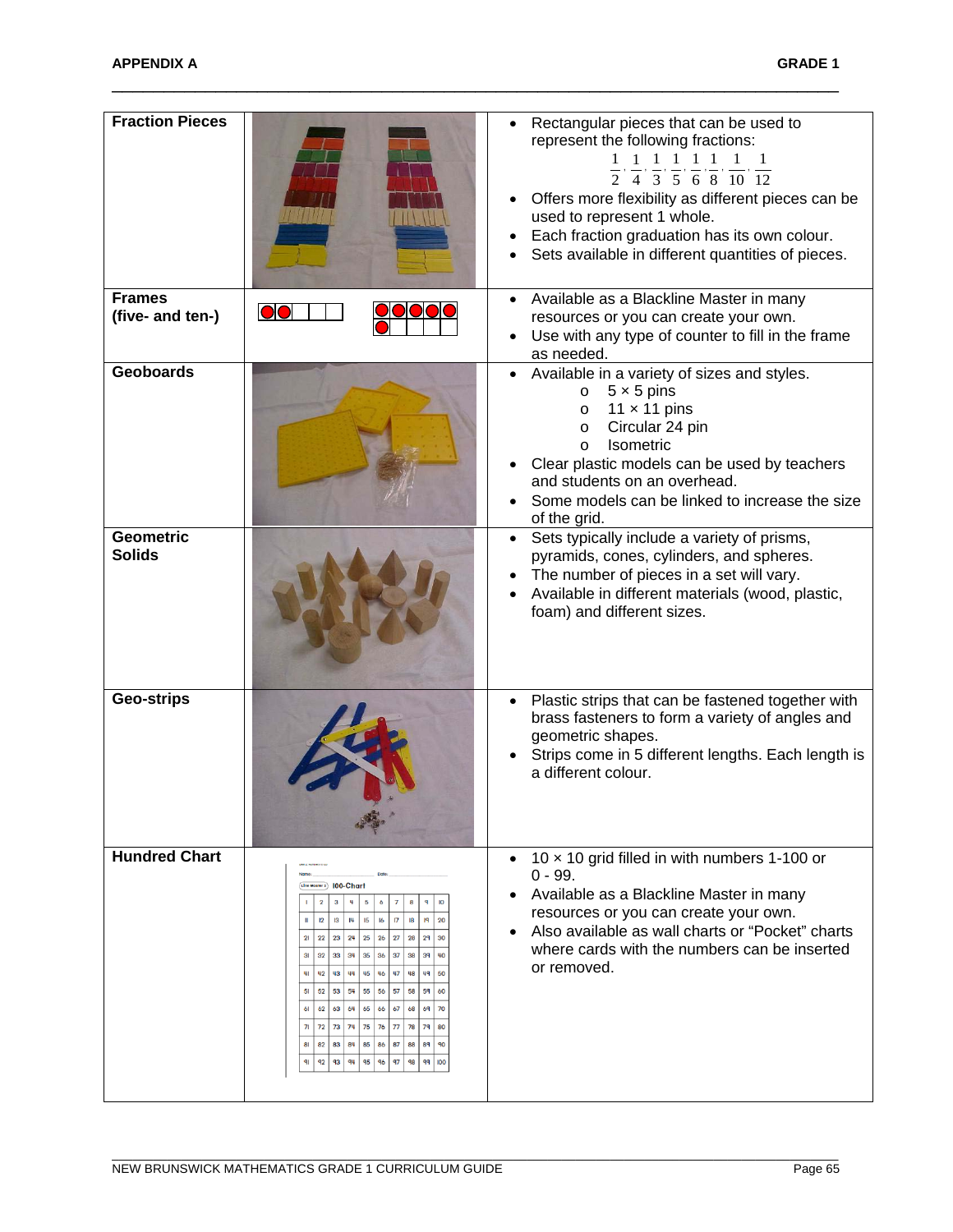| <b>Hundred Grid</b>                     |                                                  | $10 \times 10$ grid.<br>Available as Blackline Master in many<br>resources.                                                                                         |
|-----------------------------------------|--------------------------------------------------|---------------------------------------------------------------------------------------------------------------------------------------------------------------------|
| <b>Hundredths</b><br><b>Circle</b>      | <b>Percent Circles</b>                           | Circle divided into tenths and hundredths.<br>Also known as "percent circles".                                                                                      |
| Learning<br>Carpet <sup>®</sup>         | http://www.thelearningcarpet.ca                  | 10 $\times$ 10 grid printed on a floor rug that is six feet<br>$\bullet$<br>square.<br>Number cards and other accessories are<br>available to use with the carpet.  |
| <b>Linking Cubes</b>                    | ☞ see Cubes (Linking)                            |                                                                                                                                                                     |
| Mira <sup>®</sup>                       |                                                  | Clear red plastic with a bevelled edge that<br>$\bullet$<br>projects reflected image on the other side.<br>Other brand names include: Reflect-View and<br>Math-Vu™. |
| <b>Number Cubes</b>                     | see Dice (Number Cubes)                          |                                                                                                                                                                     |
| <b>Number Lines</b><br>(standard, open, | 2<br>3<br>5<br>7 8 9 10<br>$\overline{4}$<br>6   | Number lines can begin at 0 or extend in both<br>$\bullet$                                                                                                          |
| and double)                             |                                                  | directions.                                                                                                                                                         |
|                                         | +8<br>$+4$<br>64<br>52<br>60                     | Open number lines do not include pre-marked<br>numbers or divisions. Students place these as<br>needed.                                                             |
|                                         | 10                                               | Double number lines have numbers written<br>above and below the line to show equivalence.                                                                           |
| <b>Open Arrays</b>                      | ☞ see Arrays and Open Arrays                     |                                                                                                                                                                     |
| <b>Open Number</b>                      | ☞ see Number Lines (standard,                    |                                                                                                                                                                     |
| <b>Lines</b><br><b>Pan Balance</b>      | open, and double)<br>☞ see Balance (pan or beam) |                                                                                                                                                                     |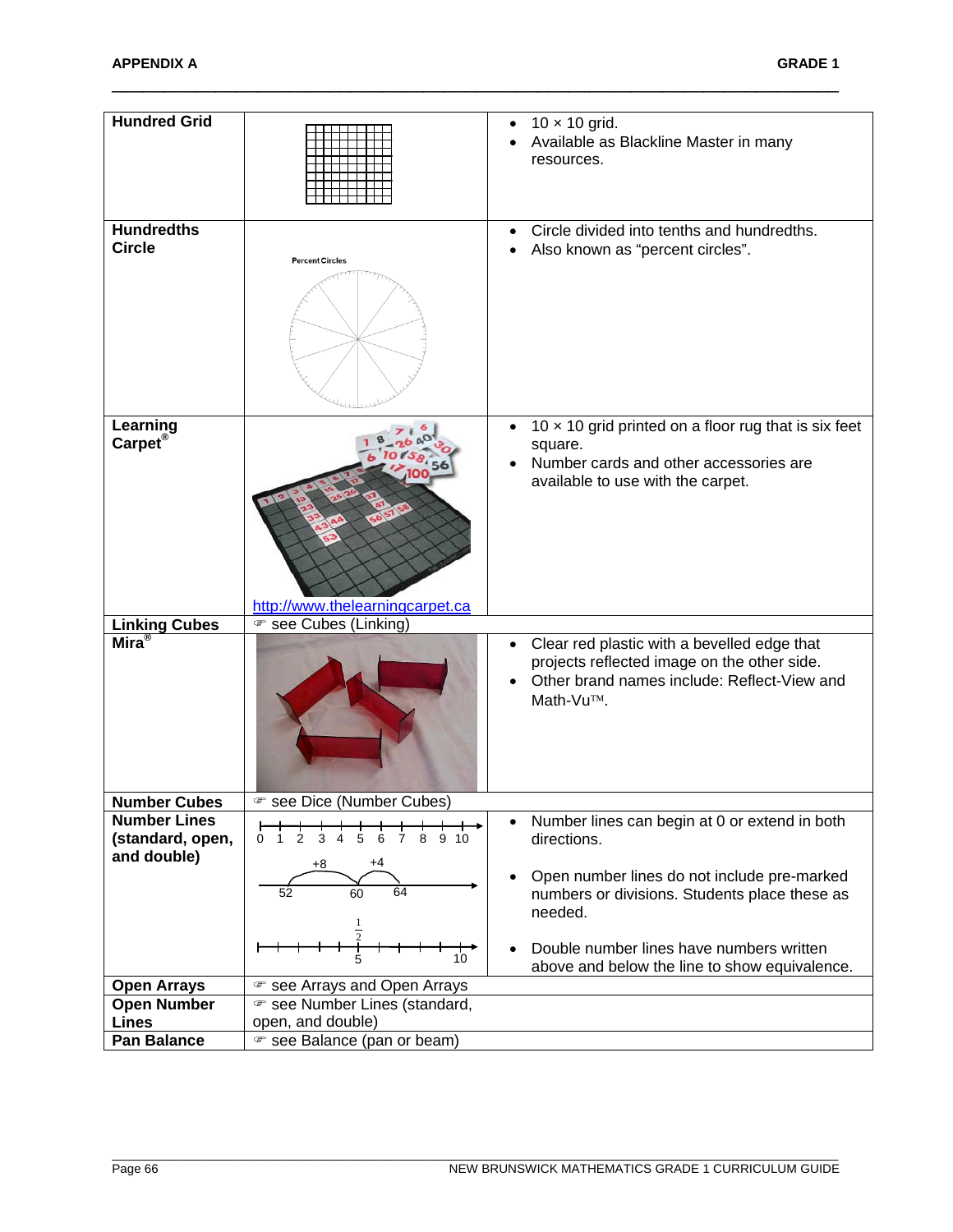| <b>Pattern Blocks</b>     | Standard set includes:<br>Yellow hexagons, red trapezoids,<br>blue parallelograms, green triangles,<br>orange squares, beige<br>parallelograms.<br>Available in a variety of materials (wood,<br>plastic, foam).                                                                                                                                                                                              |
|---------------------------|---------------------------------------------------------------------------------------------------------------------------------------------------------------------------------------------------------------------------------------------------------------------------------------------------------------------------------------------------------------------------------------------------------------|
| <b>Pentominoes</b>        | Set includes 12 unique polygons.<br>Each is composed of 5 squares which share at<br>least one side.<br>Available in 2-D and 3-D in a variety of colours.                                                                                                                                                                                                                                                      |
| <b>Polydrons</b>          | Geometric pieces snap together to build various<br>geometric solids as well as their nets.<br>Pieces are available in a variety of shapes,<br>colours, and sizes:<br>Equilateral triangles, isosceles<br>triangles, right-angle triangles,<br>squares, rectangles, pentagons,<br>hexagons<br>Also available as Frameworks (open centres)<br>that work with Polydrons and another brand<br>called G-O-Frames™. |
| <b>Power</b><br>Polygons™ | Set includes the 6 basic pattern block shapes<br>plus 9 related shapes.<br>Shapes are identified by letter and colour.                                                                                                                                                                                                                                                                                        |
| Rekenrek                  | Counting frame that has 10 beads on each bar:<br>5 white and 5 red.<br>Available with different number of bars (1, 2, or<br>$10$ ).                                                                                                                                                                                                                                                                           |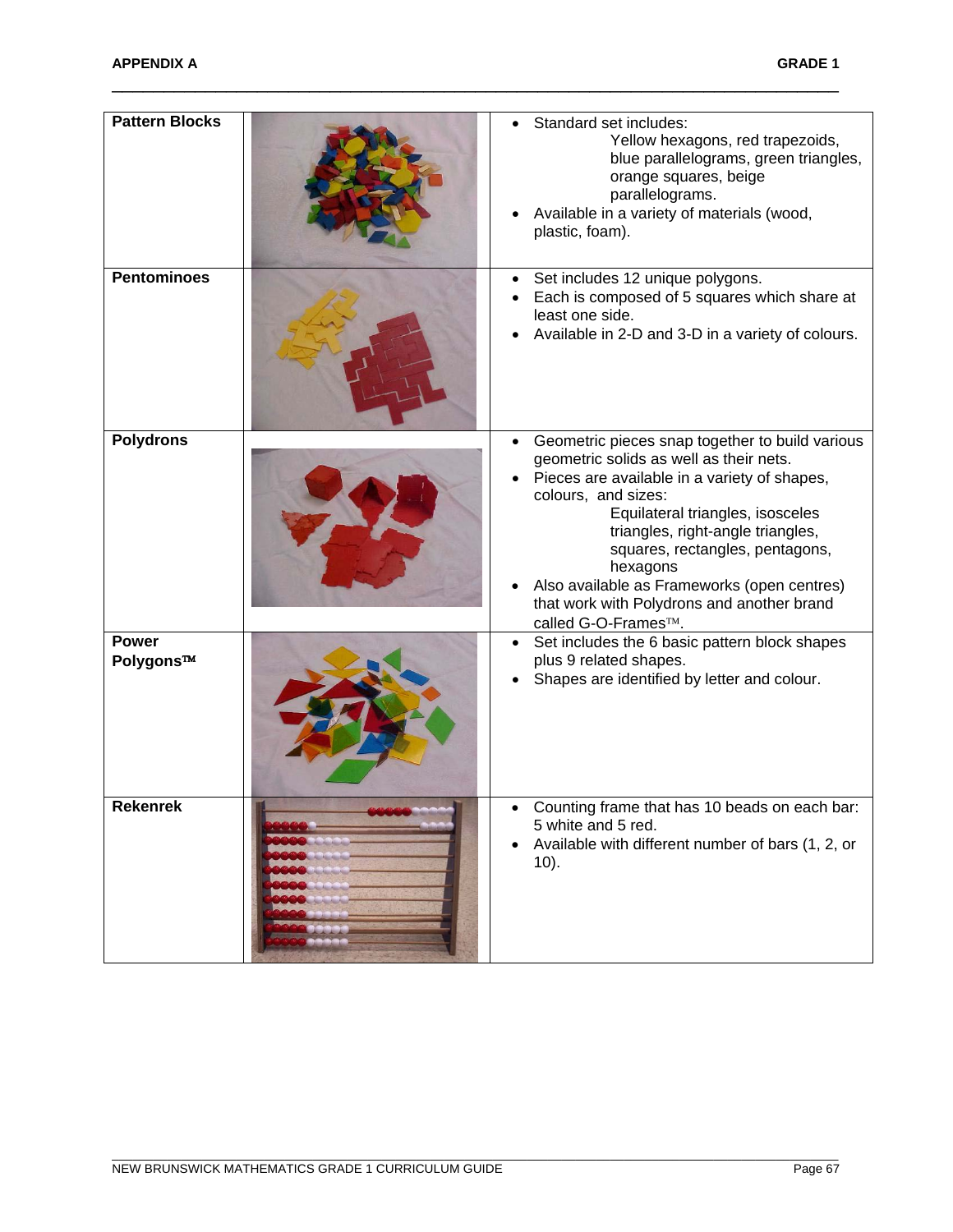| <b>Spinners</b>               |                               | Create your own or use manufactured ones that<br>are available in a wide variety:<br>number of sections;<br>$\circ$<br>colours or numbers;<br>$\circ$<br>different size sections;<br>$\circ$<br>blank.<br>$\circ$<br>Simple and effective version can be made with<br>a pencil held at the centre of the spinner with a<br>paperclip as the part that spins.                                                                                                                        |
|-------------------------------|-------------------------------|-------------------------------------------------------------------------------------------------------------------------------------------------------------------------------------------------------------------------------------------------------------------------------------------------------------------------------------------------------------------------------------------------------------------------------------------------------------------------------------|
| <b>Tangrams</b>               |                               | Set of 7 shapes (commonly plastic):<br>2 large right-angle triangles<br>$\circ$<br>1 medium right-angle triangle<br>$\circ$<br>2 small right-angle triangles<br>$\circ$<br>1 parallelogram<br>$\circ$<br>1 square<br>$\circ$<br>7-pieces form a square as well as a number of<br>other shapes.<br>Templates also available to make sets.                                                                                                                                            |
| <b>Ten-frames</b>             | ☞ see Frames (five- and ten-) |                                                                                                                                                                                                                                                                                                                                                                                                                                                                                     |
| <b>Trundle Wheel</b>          |                               | Tool for measuring longer distances.<br>Each revolution equals 1 metre usually noted<br>with a click.                                                                                                                                                                                                                                                                                                                                                                               |
| <b>Two Colour</b><br>Counters | ☞ see Counters (two colour)   |                                                                                                                                                                                                                                                                                                                                                                                                                                                                                     |
| Venn Diagram                  | <b>Black</b><br>Rectangles    | Used for classification of different attributes.<br>Can be one, two, or three circles depending on<br>the number of attributes being considered.<br>Attributes that are common to each group are<br>placed in the interlocking section.<br>Attributes that don't belong are placed outside<br>of the circle(s), but inside the rectangle.<br>Be sure to draw a rectangle around the circle(s)<br>to show the "universe" of all items being sorted.<br>Similar to a Carroll Diagram. |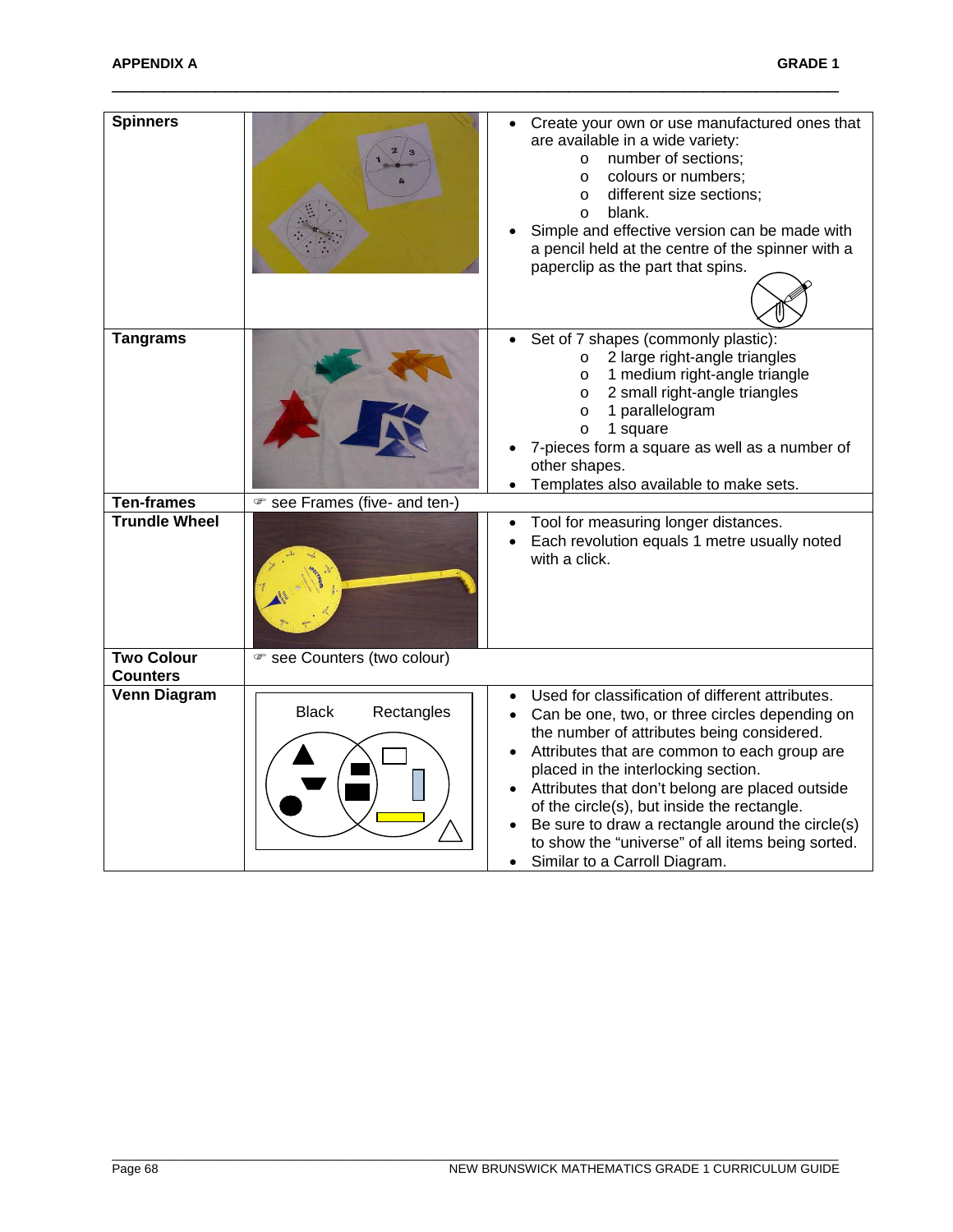# **List of Grade 1 Specific Curriculum Outcomes**

# **Number (N)**

- 1. Say the number sequence, 0 to 100, by: 1s forward and backward between any two given numbers; 2s to 20, forward starting at 0; 5s and 10s to 100, forward starting at 0.
- 2. Recognize, at a glance, and name familiar arrangements of 1 to 10 objects or dots.
- 3. Demonstrate an understanding of counting by: indicating that the last number said identifies "how many"; showing that any set has only one count; using the counting on strategy; using parts or equal groups to count sets.

\_\_\_\_\_\_\_\_\_\_\_\_\_\_\_\_\_\_\_\_\_\_\_\_\_\_\_\_\_\_\_\_\_\_\_\_\_\_\_\_\_\_\_\_\_\_\_\_\_\_\_\_\_\_\_\_\_\_\_\_\_\_\_\_\_\_\_\_\_\_

- 4. Represent and describe numbers to 20 concretely, pictorially and symbolically.
- 5. Compare sets containing up to 20 elements to solve problems using: referents; one-to-one correspondence.
- 6. Estimate quantities to 20 by using referents.
- 7. Demonstrate, concretely and pictorially, how a given number can be represented by a variety of equal groups with and without singles.
- 8. Identify the number, up to 20, that is one more, two more, one less and two less than a given number.
- 9. Demonstrate an understanding of addition of numbers with answers to 20 and their corresponding subtraction facts, concretely, pictorially and symbolically by: using familiar and mathematical language to describe additive and subtractive actions from their experience; creating and solving problems in context that involve addition and subtraction; modelling addition and subtraction using a variety of concrete and visual representations, and recording the process symbolically.
- 10.Describe and use mental mathematics strategies (memorization not intended), such as: counting on and counting back; making 10; doubles; using addition to subtract for the basic addition and subtraction facts to 18.

### **Patterns & Relations (PR)**

#### **(Patterns)**

- 1. Demonstrate an understanding of repeating patterns (two to four elements) by: describing; reproducing; extending; creating patterns using manipulatives, diagrams, sounds and actions.
- 2. Translate repeating patterns from one representation to another.

#### **(Variables and Equations)**

- 3. Describe equality as a balance and inequality as an imbalance, concretely and pictorially (0 to 20).
- 4. Record equalities using the equal symbol.

# **Shape and Space (SS)**

# **(Measurement)**

1. Demonstrate an understanding of measurement as a process of comparing by: identifying attributes that can be compared; ordering objects; making statements of comparison; filling, covering or matching.

#### **(3-D Objects and 2-D Shapes)**

- 2. Sort 3-D objects and 2-D shapes using one attribute, and explain the sorting rule.
- 3. Replicate composite 2-D shapes and 3-D objects.
- 4. Compare 2-D shapes to parts of 3-D objects in the environment.

#### **(Transformations)**

# **Statistics and Probability (SP)**

**(Data Analysis) (Chance and Uncertainty)**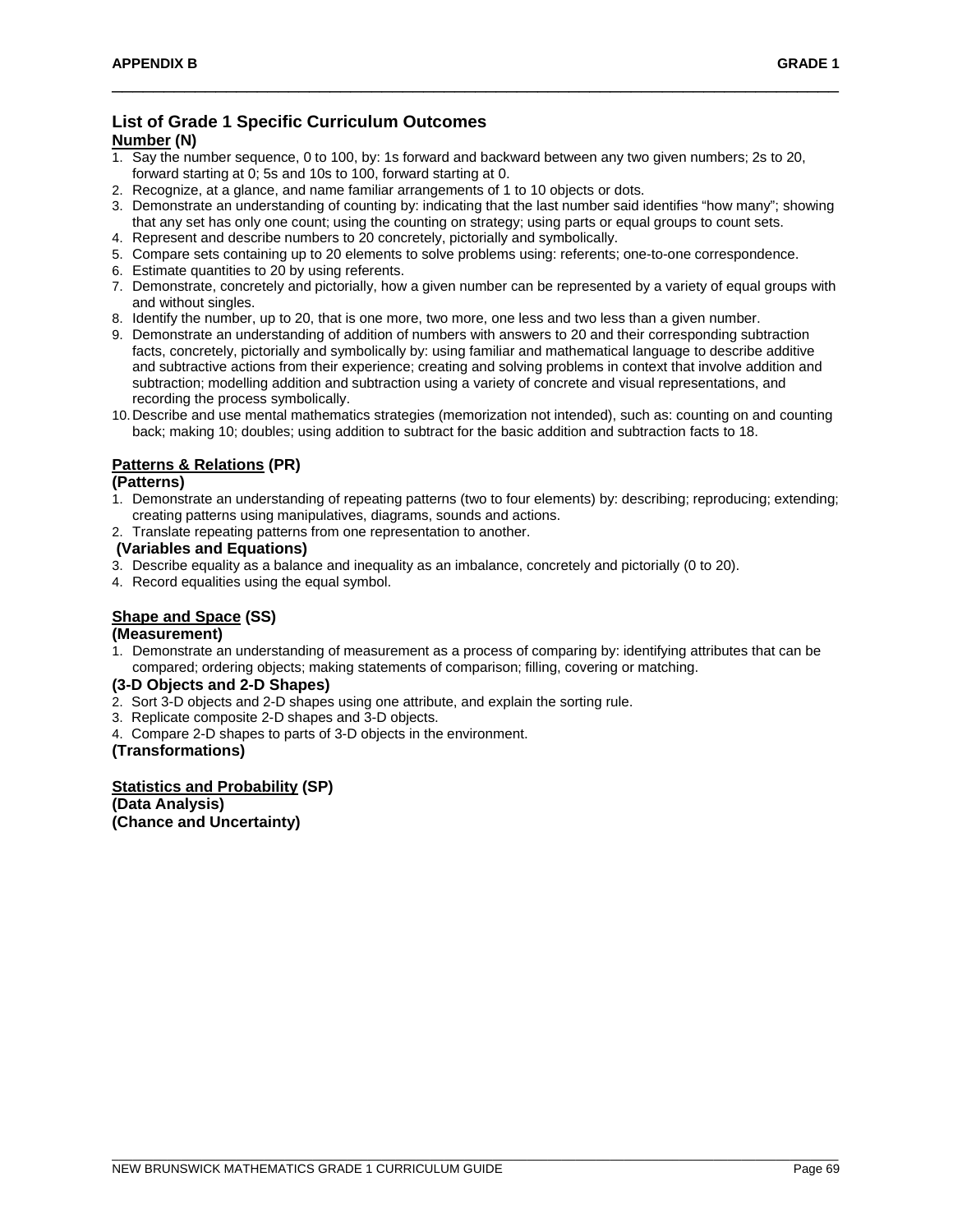#### REFERENCES

\_\_\_\_\_\_\_\_\_\_\_\_\_\_\_\_\_\_\_\_\_\_\_\_\_\_\_\_\_\_\_\_\_\_\_\_\_\_\_\_\_\_\_\_\_\_\_\_\_\_\_\_\_\_\_\_\_\_\_\_\_\_\_\_\_\_\_\_\_\_

Alberta Education. *LearnAlberta.ca: Planning Guides K, 1, 4, and 7*, 2005-2008.

- American Association for the Advancement of Science [AAAS-Benchmarks]. *Benchmark for Science Literacy*. New York, NY: Oxford University Press, 1993.
- Banks, J.A. and C.A.M. Banks. *Multicultural Education: Issues and Perspectives*. Boston: Allyn and Bacon, 1993.
- Black, Paul and Dylan William. "Inside the Black Box: Raising Standards Through Classroom Assessment." *Phi Delta Kappan*, 20, October 1998, pp.139-148.
- British Columbia. Ministry of Education. *The Primary Program: A Framework for Teaching*, 2000.
- Caine, Renate Numella and Geoffrey Caine. *Making Connections: Teaching and the Human Brain*. Menlo Park, CA: Addison-Wesley Publishing Company, 1991.

Computation, Calculators, and Common Sense. May 2005, NCTM.

Davies, Anne. *Making Classroom Assessment Work*. British Columbia: Classroom Connections International, Inc., 2000.

Hope, Jack A. et.al. *Mental Math in the Primary Grades* (p. v). Dale Seymour Publications, 1988.

National Council of Teachers of Mathematics (NCTM). *Curriculum Focal Points for Prekindergarten through Grade 8: A Quest for Coherence*. Reston, VA: NCTM, 2006.

\_\_\_\_\_, *Mathematics Assessment Sampler, Grades 3-5*. edited by Jane Reston, VA: NCTM, 2000.

\_\_\_\_\_, *Principles and Standards for School Mathematics*. Reston, VA: NCTM, 2000.

- OECD Centre for Educational Research and Innovation. *Formative Assessment: Improving Learning in Secondary Classrooms*. Paris, France: Organization for Economic Co-operation and Development (OECD) Publishing, 2006.
- Rubenstein, Rheta N. *Mental Mathematics beyond the Middle School: Why? What? How?* September 2001, Vol. 94, Issue 6, p. 442.
- Shaw, J.M. and Cliatt, M.F.P. (1989). "Developing Measurement Sense." In P.R. Trafton (Ed.), *New Directions for Elementary School Mathematics* (pp. 149–155). Reston, VA: National Council of Teachers of Mathematics.
- Small, M. *Making Math Meaningful to Canadian Students, K-8*. Toronto: Nelson Education Ltd., 2008.
- Steen, L.A. (ed.). *On the Shoulders of Giants – New Approaches to Numeracy.* Washington, DC: National Research Council, 1990.
- Stenmark, Jean Kerr and William S. Bush, Editor. *Mathematics Assessment: A Practical Handbook for Grades 3-5*. Reston, VA: National Council of Teachers of Mathematics, Inc., 2001.
- Van de Walle, John A. and Louann H. Lovin. *Teaching Student-Centered Mathematics, Grades K-3.* Boston: Pearson Education, Inc. 2006.
- Van de Walle, John A. and Louann H. Lovin. *Teaching Student-Centered Mathematics, Grades 3-5.* Boston: Pearson Education, Inc. 2006.

\_\_\_\_\_\_\_\_\_\_\_\_\_\_\_\_\_\_\_\_\_\_\_\_\_\_\_\_\_\_\_\_\_\_\_\_\_\_\_\_\_\_\_\_\_\_\_\_\_\_\_\_\_\_\_\_\_\_\_\_\_\_\_\_\_\_\_\_\_\_\_\_\_\_\_\_\_\_\_\_\_\_\_\_\_\_\_\_\_\_\_\_\_\_\_\_\_\_\_\_\_\_\_\_\_